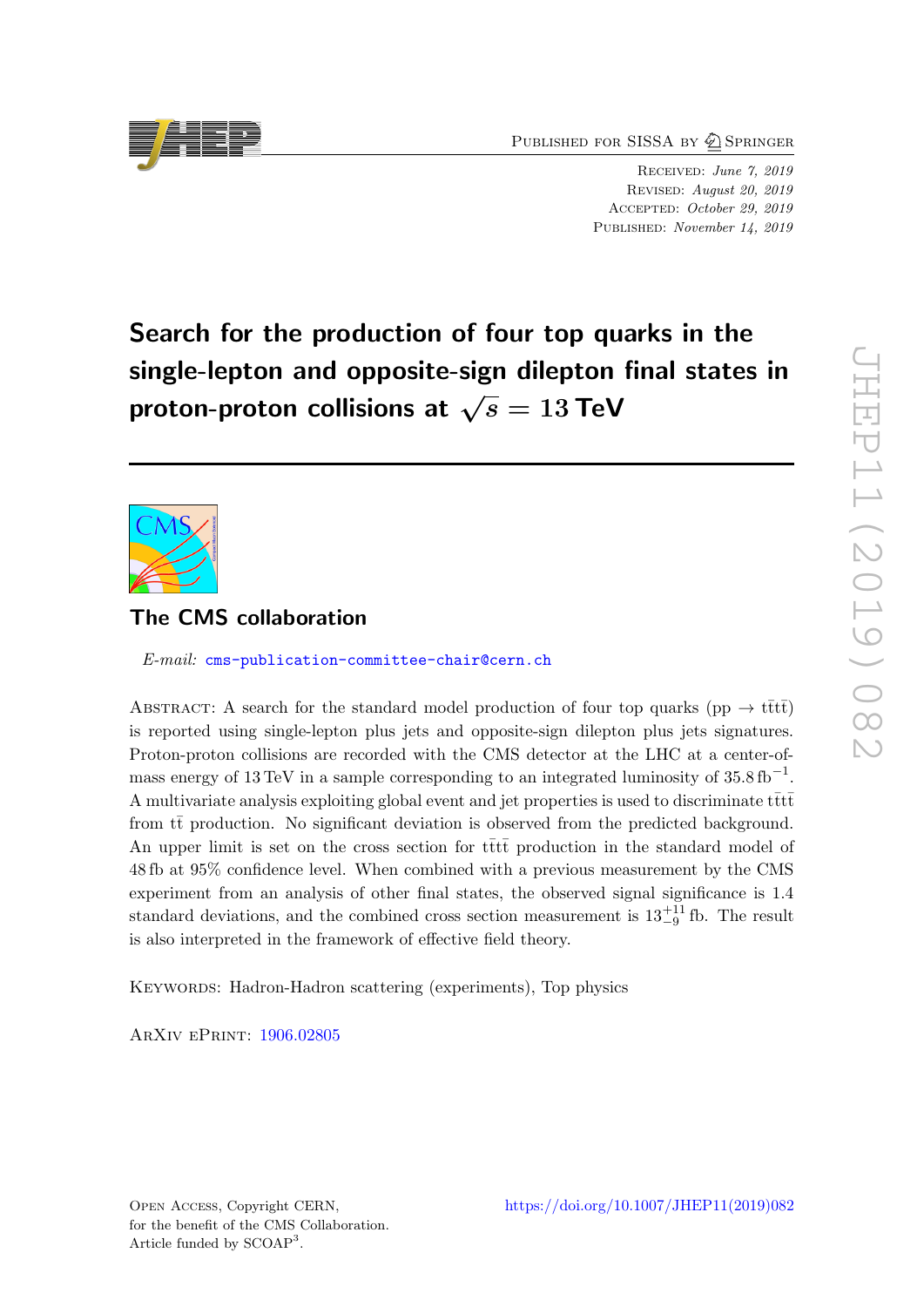### Contents

|       | 1 Introduction                                                        | $\mathbf{1}$            |
|-------|-----------------------------------------------------------------------|-------------------------|
|       | 2 The CMS detector                                                    | $\overline{2}$          |
|       | 3 Simulated samples                                                   | 3                       |
|       | 4 Data analysis                                                       | $\overline{\mathbf{4}}$ |
|       | 4.1 Event selection                                                   | $\overline{4}$          |
|       | 4.2 Multivariate discriminants                                        | 6                       |
|       | 5 Systematic uncertainties                                            | 8                       |
| 6     | Results                                                               | 14                      |
|       | 6.1 Combination with the same-sign dilepton and multileptons channels | 22                      |
|       | 6.2 Effective field theory interpretation                             | 23                      |
| $7\,$ | Summary                                                               | 25                      |
|       | The CMS collaboration                                                 | 33                      |

## <span id="page-1-0"></span>1 Introduction

Many models of physics beyond the standard model (BSM) predict enhanced or modified couplings of top quarks to other particles. This is particularly relevant for processes that have small production cross sections and, therefore, are yet to be observed, such as the production of four top quarks,  $\text{t}\overline{\text{t}}\text{t}\overline{\text{t}}$ . There is considerable interest in the measurement of the  $\mathrm{t}\bar{\mathrm{t}}\bar{\mathrm{t}}\bar{\mathrm{t}}$  cross section because of its sensitivity to BSM physics, including supersymmetry [\[1,](#page-27-0) [2\]](#page-27-1), composite models [\[3\]](#page-27-2), top quark compositeness [\[4\]](#page-27-3), two-Higgs-doublet models [\[5](#page-27-4)[–7\]](#page-27-5), and models with extra spatial dimensions  $[8, 9]$  $[8, 9]$  $[8, 9]$ . Within the effective field theory (EFT) framework, the contribution of any BSM process to  $\tilde{t} \tilde{t} \tilde{t} \tilde{t}$  production can be parameterized in terms of nonrenormalizable effective couplings of the standard model (SM) fields, if the characteristic energy scale,  $\Lambda$ , of the BSM physics is much larger than the typical energy scale of ttert production at the LHC. A generic interpretation of the  $t\bar{t}t\bar{t}$  production can be done using the EFT predictions [\[10\]](#page-27-8).

The production of four top quarks from proton-proton (pp) interactions  $pp \to t\bar{t}t\bar{t}$  has not yet been observed. The SM predicts a cross section, at next-to-leading order (NLO), with electroweak corrections (EWK), of  $\sigma_{\text{t\bar{t}t}}^{\text{SM}}$  $\frac{\text{SM}}{\text{t} \cdot \text{t} \cdot \text{t}}$  of 12.0 fb at the center-of-mass energy of 13 TeV [\[11\]](#page-27-9). To facilitate comparison with published ATLAS and CMS analyses using comparable data sets, the NLO quantum chromodynamics (QCD) calculation with a value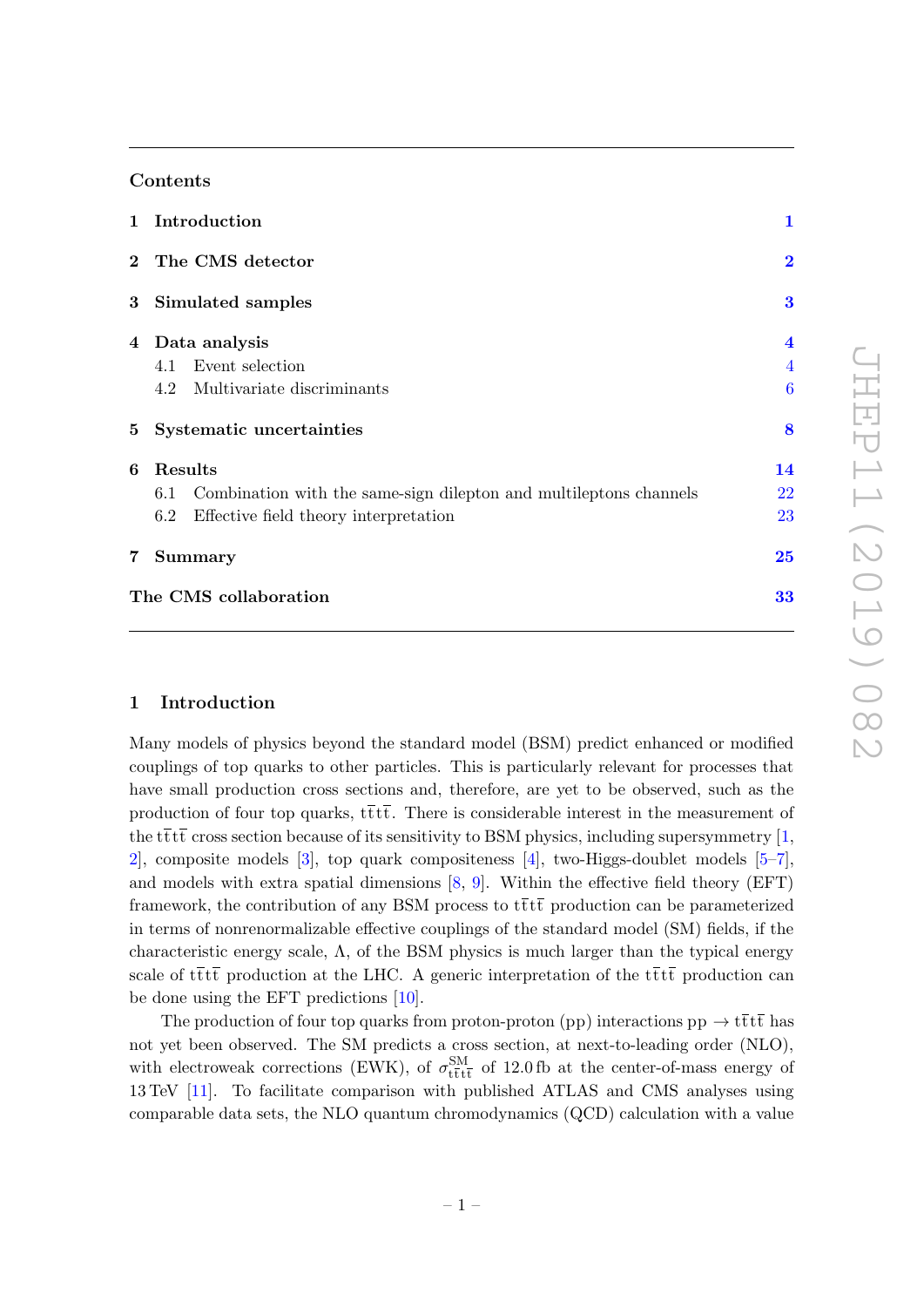

<span id="page-2-1"></span>**Figure 1.** Representative Feynman diagrams for  $pp \rightarrow t\bar{t}t\bar{t}$  production at lowest order in the SM.

of  $\sigma_{\text{t\bar{t}t\bar{t}}}^{\text{SM}} = 9.2 \text{ fb}$  is used [\[12,](#page-28-0) [13\]](#page-28-1). Consequently, the experiments at the CERN LHC may be just approaching sensitivity to the process, provided that it can be separated from the overwhelming background from SM  $t\bar{t}$  events. The lowest-order Feynman diagrams illustrating typical contributions to SM four top quark production in pp collisions are shown in figure [1.](#page-2-1)

Searches for  $\text{t}\overline{\text{t}}\text{t}\overline{\text{t}}$  production have been performed at 8 TeV by ATLAS [\[14](#page-28-2)[–16\]](#page-28-3) and CMS [\[17\]](#page-28-4), and also at 13 TeV (ATLAS  $(36.1 \text{ fb}^{-1}$  [\[18,](#page-28-5) [19\]](#page-28-6)) and CMS  $(2.6 \text{ fb}^{-1}$  [\[20\]](#page-28-7))). The CMS Collaboration measured the  $\text{t}\overline{\text{t}}\text{t}\overline{\text{t}}$  production cross section in a search exploiting same-sign dilepton and multilepton signatures [\[21,](#page-28-8) [22\]](#page-28-9) using 13 TeV data  $(35.9\,\text{fb}^{-1})$  collected in 2016. The ATLAS Collaboration investigated anomalous  $\mathrm{t}\bar{\mathrm{t}}\bar{\mathrm{t}}\bar{\mathrm{t}}$  production in events with Lorentz-boosted top quarks identified with top quark tagging techniques [\[23\]](#page-28-10) using 13 TeV data  $(36.1\,\text{fb}^{-1})$  collected in 2015–2016.

This paper presents a new search in the single-lepton (SL)  $(\mu, e)$ +jets and oppositesign dilepton (DL)  $(\mu^+\mu^-,\ \mu^\pm e^\mp, or\ e^+e^-)+\text{jets} \ t\bar{t}t\bar{t}$  decay channels using pp collisions at 13 TeV collected by the CMS experiment in 2016 and corresponding to an integrated luminosity of 35.8  $\text{fb}^{-1}$ . For this analysis, only final states containing one or two leptons are considered, which constitute about  $40\%$  of all  $t\bar{t}t\bar{t}$  decays. Compared to the previous analysis [\[20\]](#page-28-7), we have implemented a number of important changes which combine to give a much improved analysis sensitivity. The training process and selection of the input variables for the event-discriminating MVA's (section [4.2\)](#page-6-0) in both the SL and OS dilepton channels has been re-optimized. A new categorization of the signal sensitive regions at large jet and b-tag multiplicities has been introduced, and a revised binning scheme is used to decrease the statistical uncertainties, and improve the signal sensitivity. The categorisation provides additional discrimination against the rare  $t\bar{t}$ +boson (H, Z, W, WW/WZ/ZZ) backgrounds. Lastly, a much larger simulated  $t\bar{t}$  data set is used to populate the discriminant bins with high jet multiplicity and high b-tag multiplicity.

#### <span id="page-2-0"></span>2 The CMS detector

The central feature of the CMS apparatus is a superconducting solenoid of 6 m internal diameter, providing a magnetic field of 3.8 T. Within the solenoid volume are a silicon pixel and strip tracker, a lead tungstate crystal electromagnetic calorimeter, and a brass and scintillator hadron calorimeter, each composed of a barrel and two endcap sections.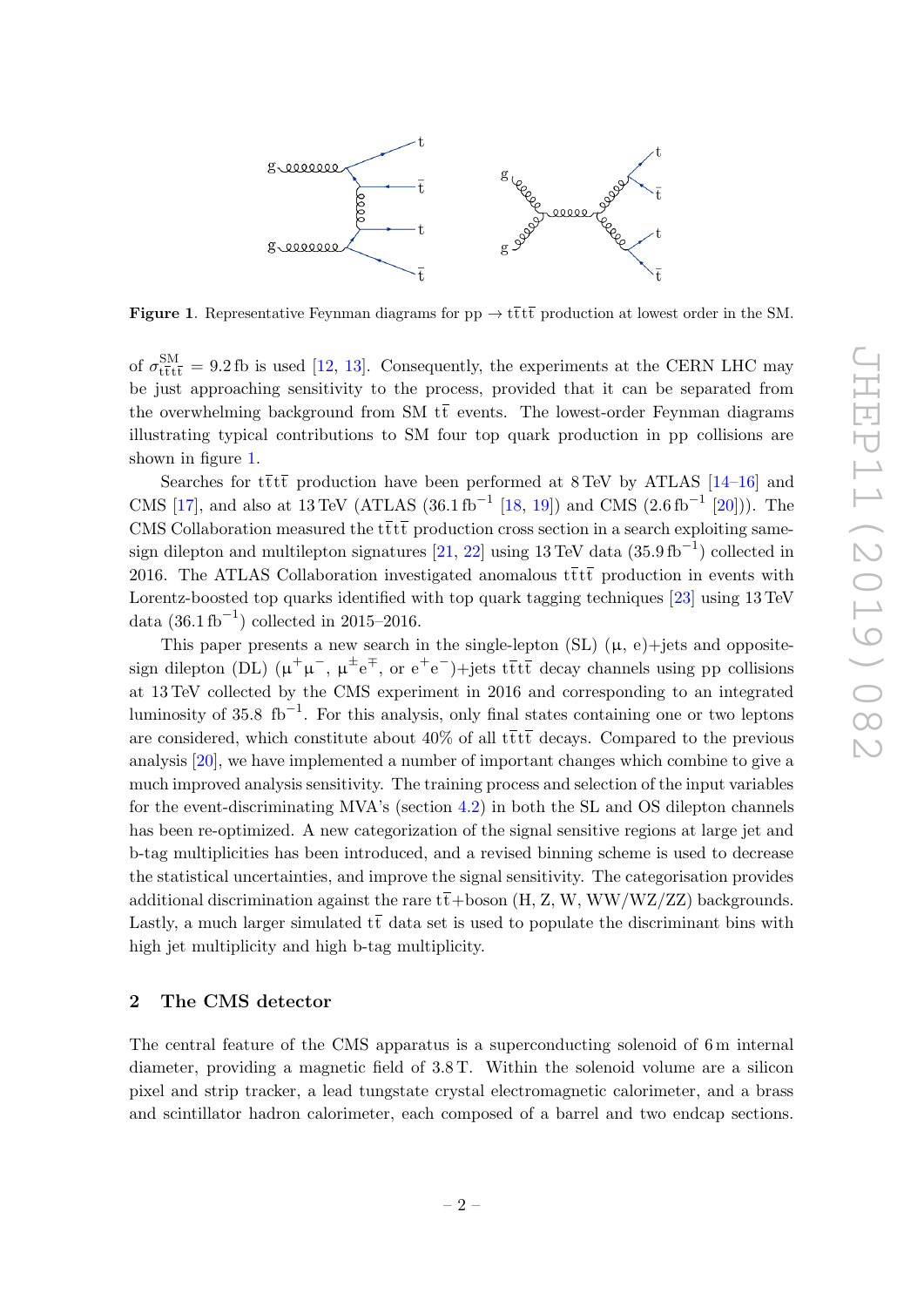Forward calorimeters extend the pseudorapidity coverage  $(\eta)$  provided by the barrel and endcap detectors. Muons are measured in gas-ionization detectors embedded in the steel flux-return yoke outside the solenoid, in the range  $|\eta| < 2.4$ . A more detailed description of the CMS detector, together with a definition of the coordinate system used and the relevant kinematic variables, can be found in ref. [\[24\]](#page-28-11).

#### <span id="page-3-0"></span>3 Simulated samples

The acceptance for the SM pp  $\rightarrow$  ttest process is estimated using samples simulated at NLO precision by the MADGRAPH5 aMC@NLO 2.2.2 generator [\[13,](#page-28-1) [25\]](#page-28-12). Only diagrams arising from quantum chromodynamics interactions were taken into account in the simulation. The cross section used to normalize the simulation is the NLO calculation of  $9.2^{+2.9}_{-2.4}$ fb [\[13\]](#page-28-1), where the quoted uncertainty incorporates the variation of factorization and renormalization scales used in the calculation of the matrix elements (ME), and the dependence on the choice of parton distribution functions (PDFs). The signal model includes MAD-SPIN [\[26\]](#page-28-13) and uses the default dynamic scale choice in MADGRAPH5 aMC@NLO, defined as  $\mu_{R,F} = \frac{1}{2} \Sigma_t m_T$ . This is the sum of  $m_T$  over each outgoing parton (the four top quarks), divided by two, where  $m_T = \sqrt{m^2 + p_T^2}$ , in which m is the mass of the parton, and  $p_T$  is the transverse momentum.

The most important background process is top quark pair production with additional jets ( $t\bar{t}$ +jets), that comprises over 90-95% of the background. Next in importance are single top (ST) quark processes including t-channel and tW production. These are followed by Z+jets and W+jets electroweak processes (EW), where only the leptonic decay modes of the bosons are considered. Next are rare processes involving the production of a top quarkantiquark pair and a Z, W, or Higgs bosons, namely,  $t\bar{t}+Z,W,H$ . Finally,  $t\bar{t}$  production in association with dibosons,  $t\bar{t}WW$ ,  $t\bar{t}WZ$ ,  $t\bar{t}ZZ$ ,  $t\bar{t}WH$ ,  $t\bar{t}ZW$ ,  $t\bar{t}HH$ , and triple top quark production ( $\text{t}\overline{\text{t}}$ +jets and  $\text{t}\overline{\text{t}}$ W) are considered, processes we collectively denote as  $t\bar{t}XY$ . Based on their signature resemblance and comparability of production rates to the tttt signal, tt+Z and tt+H are grouped together while tt+W and ttXY are grouped together in the simulation.

Several Monte Carlo (MC) event generators are used to simulate these processes. The  $t\bar{t}$ +jets process is simulated using the POWHEG-BOX v2 generator [\[27](#page-29-0)[–31\]](#page-29-1) at NLO accuracy for the  $t\bar{t}$  ME, but the  $t\bar{t}$  cross section is normalized to its predicted value at next-to-next-to-leading order (NNLO), which includes soft-gluon corrections, at next-tonext-to-leading-logarithm accuracy, obtained with  $Top++ 2.0$  [\[32](#page-29-2)[–38\]](#page-29-3). The POWHEG-BOX simulations are interfaced with PYTHIA 8.212 using the CUETP8M2T4 tune [\[39](#page-29-4)[–41\]](#page-29-5). Recent calculations [\[38\]](#page-29-3) suggest that next-to-next-to-leading-order effects have an important consequence on the shape of the top quark  $p_T$  spectrum that NLO ME generators are unable to reproduce. To allow for this, a parton-level reweighting of the  $t\bar{t}$  simulation has been applied to match the predictions to the data [\[42,](#page-29-6) [43\]](#page-29-7). The correction is applied as a function of the transverse momenta of the parton-level top quark and antiquark after initial- and final-state radiation. Specifically for this result, additional dedicated samples were created that populate the tails in high multiplicity with a factor of 10 more events.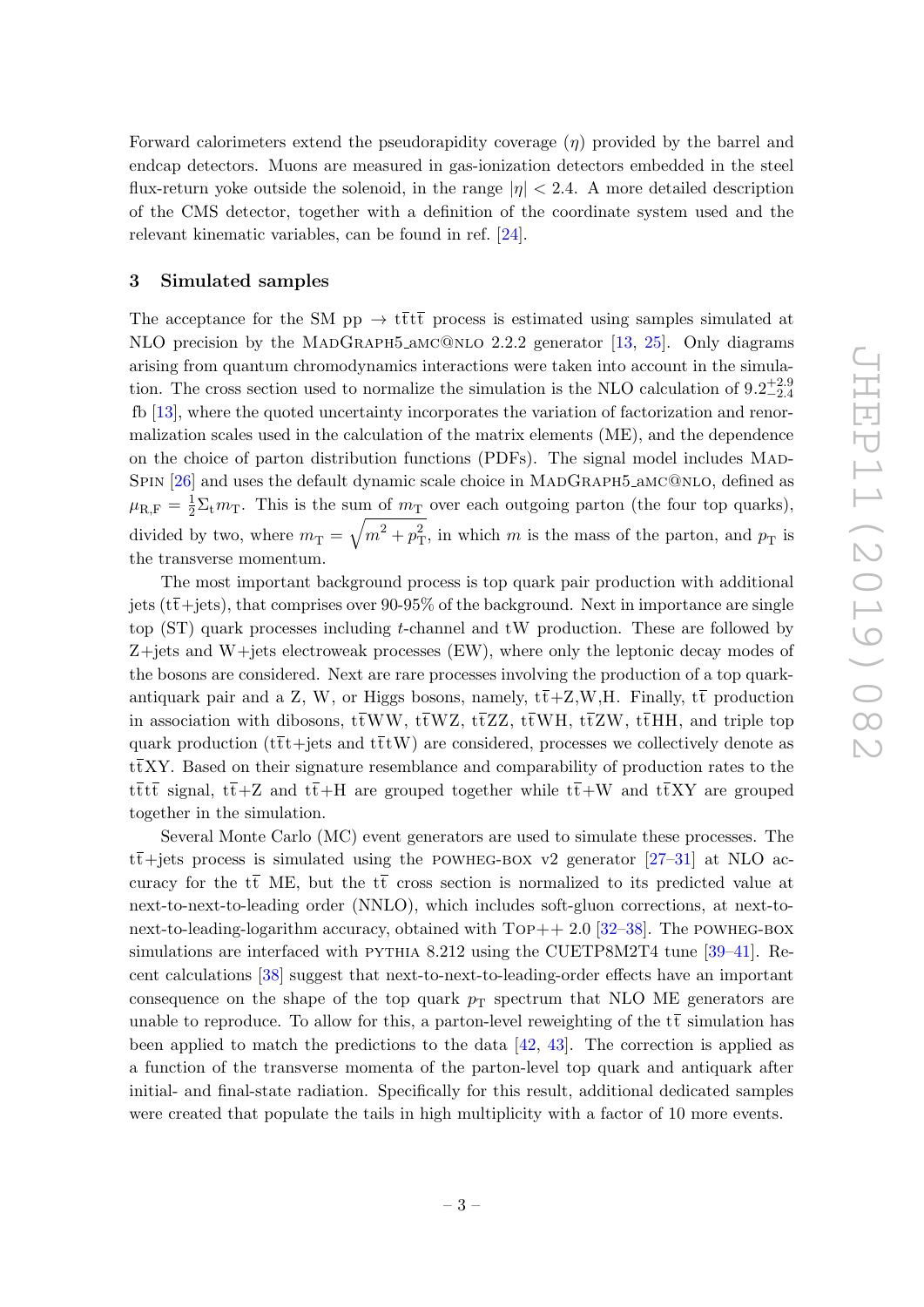Single top quark tW processes are simulated with the POWHEG-BOX v1 generator  $[44]$ , while t-channel processes are simulated with POWHEG-BOX v2. Both are interfaced with pythia 8.212 using the CUETP8M2T4 tune, with the cross sections normalized to the NLO calculations [\[45,](#page-30-0) [46\]](#page-30-1). The analysis has been shown [\[20\]](#page-28-7) to be insensitive to other ST quark production processes, such as s-channel production.

Events with massive gauge bosons and no top quarks  $(Z+jets, W+jets)$  are simulated using MADGRAPH5 aMC@NLO  $[13]$  at leading-order (LO) accuracy, with up to four additional partons in the ME calculations, and using the MLM matching scheme [\[47\]](#page-30-2). The tune CUETP8M1 is used for the parton shower (PS) and underlying event (UE) modeling. These samples are normalized to their NNLO cross sections [\[48\]](#page-30-3).

The production of a  $t\bar{t}$  pair in association with a W, Z and up to one extra parton is simulated using the MadGraph5 amc@nlo generator at LO accuracy and matched with the PS predictions using the MLM matching scheme. Top quark pair production in association with a Higgs boson,  $t\bar{t}H$ , is modeled using POWHEG-BOX v2, interfaced with PYTHIA 8.212 with the CUETP8M2T4 tune. In this sample, only the dominant  $H \rightarrow b\overline{b}$  decays are taken into account. These three samples are normalized to the NLO cross sections [\[49\]](#page-30-4). Top quark pair production in association with one or two massive bosons is simulated using the LO ME in the MADGRAPH5 amc@nLO generator, and the CUETP8M2T4 tune of pythia 8.212 to provide the PS. The cross sections are scaled to their LO values [\[49\]](#page-30-4).

For the samples with NLO MEs, the NNPDF3.0NLO [\[50\]](#page-30-5) PDFs are used, while for LO MEs, the corresponding NNPDF3.0LO PDFs are used. The parton shower, hadronization, and underlying event models implemented in PYTHIA  $8.212$  [\[51\]](#page-30-6) are used to simulate higherorder processes and nonperturbative aspects of pp collisions. The NLO simulations use strong coupling constant values of  $\alpha_S(M_Z) = 0.137$  and  $\alpha_S(M_Z) = 0.113$  for the ME and PS modeling, and the LO simulations use  $\alpha_S(M_Z) = 0.130$  for the ME. In all simulations involving the top quark, a mass  $m_t$  of 172.5 GeV is used.

The pythia CUETP8M2T4 tune [\[39](#page-29-4)[–41\]](#page-29-5) currently provides the best description of the  $t\bar{t}$  data [\[52,](#page-30-7) [53\]](#page-30-8). The POWHEG-BOX calculation describes the high-multiplicity tail when this tune is used. The uncertainties cover the differences due to alternative choices of the PS and hadronization models [\[54\]](#page-30-9).

All of the simulated samples include an estimate of the additional pp interactions per bunch crossing (pileup), modeled with the pythia 8.212 program. Corrections are applied to make the simulation of the number of additional interactions representative of that observed in the data. The simulated events are propagated through a simulation of the CMS detector based on GEANT4 (v.9.4) [\[55\]](#page-30-10) and reconstructed using the same algorithms as for the collider data.

#### <span id="page-4-0"></span>4 Data analysis

### <span id="page-4-1"></span>4.1 Event selection

The final states considered in this analysis are the single-lepton channel with exactly one muon or electron,  $(\mu, e)$ +jets, and the opposite-sign dilepton channel,  $(\mu^+ \mu^-, \mu^{\pm} e^{\mp},$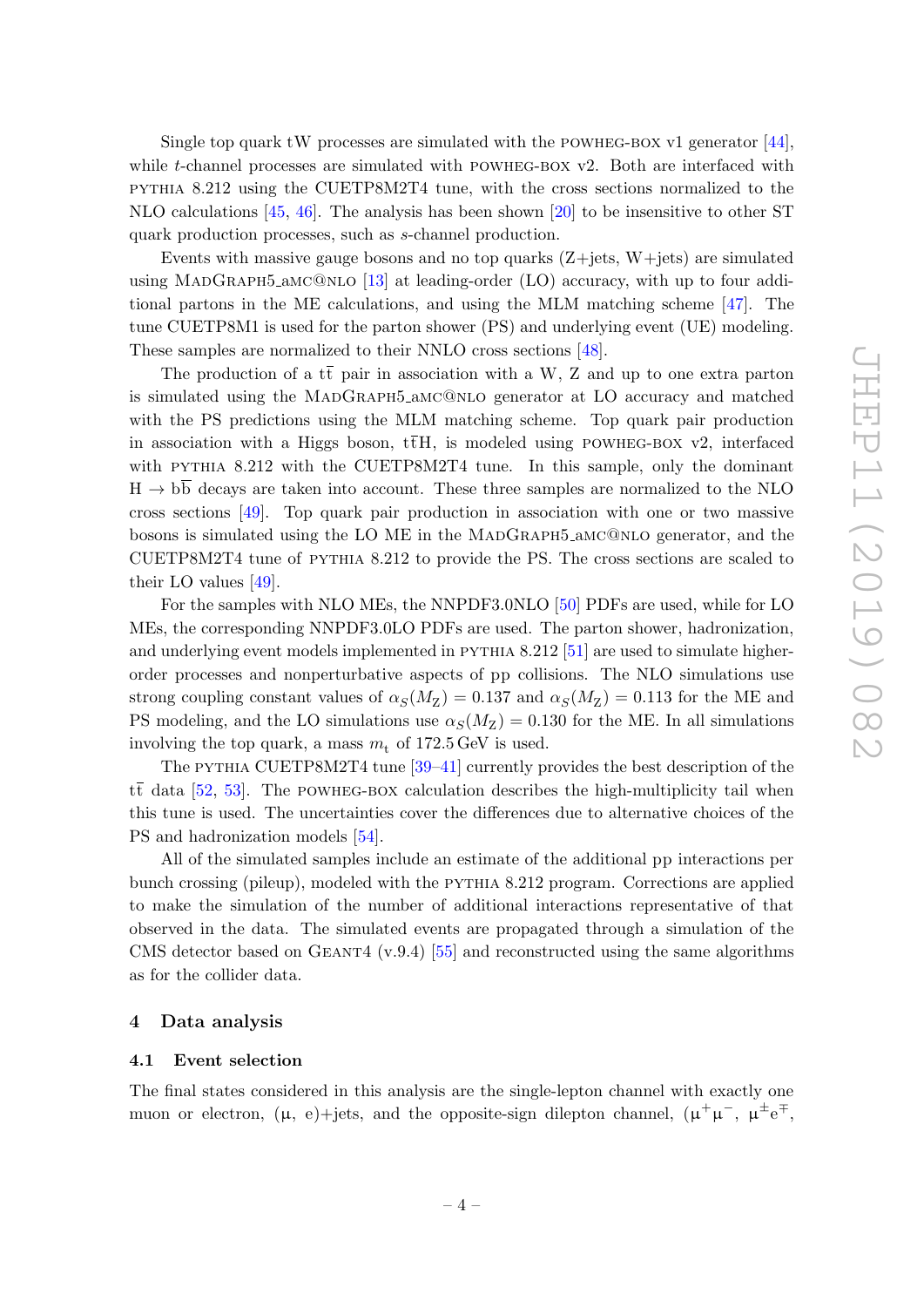$(e^+e^-)$ +jets. In all cases, the leptons are expected to originate from the W bosons arising from top quark decays and thus tend to be isolated, unlike the leptons produced in the decay of unstable hadrons within jets.

Single-lepton events were recorded using a trigger [\[56\]](#page-30-11) that required at least one isolated muon with  $p_T > 24$  GeV and  $|\eta| < 2.4$ , or one isolated electron with  $p_T > 32$  GeV and  $|\eta|$  < 2.1. Dilepton events were recorded using either single-lepton or dilepton triggers. In the case of dilepton triggers, the  $p<sub>T</sub>$  thresholds for the leading and subleading leptons for the dimuon triggers are 17 and 8 GeV, respectively, 23 and 12 GeV for dielectron triggers, and 23 and 8 GeV for muon-electron triggers, regardless of lepton flavor. Dilepton triggers require  $|\eta| < 2.4$  for muons and  $|\eta| < 2.5$  for electrons. The single-lepton triggers were also used in the dilepton channel to increase the efficiency, while retaining the orthogonality of the selections addressing the two final states.

Offline event reconstruction uses the CMS particle-flow (PF) algorithm [\[57\]](#page-30-12) for particle reconstruction and identification. Single-lepton events are required to have exactly one isolated muon with  $p_T > 26$  GeV or one isolated electron with  $p_T > 35$  GeV, either within  $|\eta|$  < 2.1. In the dilepton channel, events are required to contain exactly two isolated leptons of opposite sign with  $p_T > 25$  GeV for the leading and  $p_T > 20$  GeV for the subleading lepton, within  $|\eta| < 2.4$ . Muons must satisfy the criteria described in ref. [\[58\]](#page-30-13) and have a relative isolation,  $I_{rel} < 0.15$ . Electron candidates must satisfy stringent identification criteria, including  $I_{rel}$ , which are described in ref. [\[59\]](#page-30-14). The  $I_{rel}$  is defined as the scalar  $p_T$ sum of the additional particles consistent with the same vertex as the lepton, within a cone of angular radius  $\Delta R = \sqrt{\left(\Delta \eta\right)^2 + \left(\Delta \phi\right)^2} = 0.4$  around the lepton, divided by the  $p_{\rm T}$  of the lepton, where  $\Delta \eta$  and  $\Delta \phi$  (in radians) are the differences in pseudorapidity and azimuthal angle, respectively, between the directions of the lepton and the additional particle. The sum is corrected for the neutral particle contribution from pileup on an event-by-event basis [\[58,](#page-30-13) [59\]](#page-30-14). To suppress background events from decays of low-mass resonances and Z bosons, the lepton pairs are required to have an invariant mass greater than 20 GeV and be outside of a 30 GeV window centered on the Z boson mass in both the  $\mu^+\mu^-$  and  $e^+e^$ channels. Events containing additional muons with looser relative isolation,  $I_{rel} < 0.25$ , or isolated electrons are vetoed.

Each event is required to contain at least one reconstructed vertex. The reconstructed vertex with the largest value of the quadratic sum of the  $p<sub>T</sub>$  of its associated tracks is considered the primary pp interaction vertex. Jets are reconstructed from the PF candidates using the infrared- and collinear-safe anti- $k_T$  algorithm [\[60,](#page-30-15) [61\]](#page-30-16) with a distance parameter of 0.4. Pileup interactions can contribute tracks and calorimetric energy depositions to the jet momentum. To mitigate this effect, charged particles identified as originating from pileup vertices are discarded and the jet is corrected for the remaining contributions [\[62,](#page-30-17) [63\]](#page-31-0). Jet energy corrections are derived from simulations to bring the measured response of jets to that of particle level jets on average. In situ measurements of the momentum balance in dijet, photon+jet,  $Z+$ jet, and multijet events are used to account for any residual differences in jet energy scale between real and simulated data [\[64\]](#page-31-1). The jet energy resolution is typically 15% at 10 GeV, 8% at 100 GeV, and 4% at 1 TeV. The missing transverse momentum vector  $\vec{p}_{\rm T}^{\rm miss}$  is computed as the negative vector sum of  $p_{\rm T}$  of all the PF candidates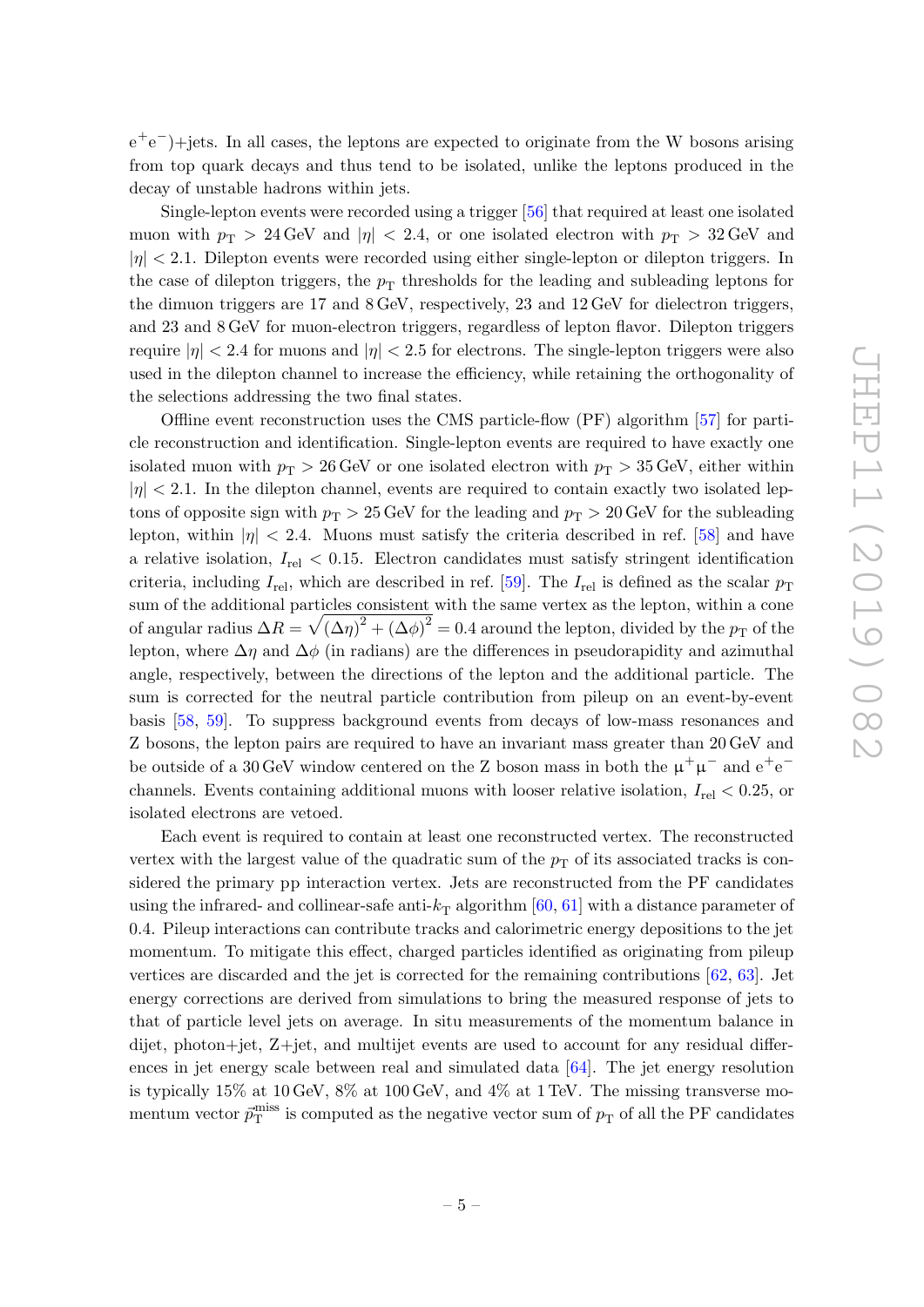in an event, and its magnitude is denoted as  $p_T^{\text{miss}}$  [\[65\]](#page-31-2). The quantity  $\vec{p}_T^{\text{miss}}$  is modified to account for corrections to the energy of the reconstructed jets in the event.

A minimum of seven jets for the single-muon and eight jets for the single-electron channel are required, each of which must have  $p_T > 30$  GeV and  $|\eta| < 2.5$ . The difference in the jet multiplicity is motivated by the need to reduce the residual contamination from multijet QCD background in the electron channel due to a higher lepton misidentification rate. In the selected events, at least two jets must be tagged as originating from the hadronization of bottom quarks (b jets) using the combined secondary vertex (CSVv2) algorithm at its medium working point [\[66\]](#page-31-3). Additional b jet candidates are identified using the CSVv2 algorithm at its loose working point. The two working points, loose and medium, provide different levels of purity and efficiency. The loose working point gives a misidentification rate of approximately 10% for light-quark and gluon jets, with a b tagging efficiency of about 80%. The medium working point has a misidentification rate of about  $1\%$  with a b tagging efficiency of about 68%. The efficiency to tag c quarks is  $12\%$ . To suppress the small residual QCD background,  $p_T^{\text{miss}}$  is required to be larger than 50 GeV. Studies on the estimation of non-prompt leptons from QCD multijet background by inverting lepton isolation selection criteria have verified that this background is negligible after applying the selection requirements. In addition, a requirement on the scalar sum of the  $p_T$  of all jets,  $H_T > 500$  GeV, is applied. The  $H_T$  requirement is used to suppress the  $t\bar{t}$  background, while having little effect on the signal acceptance [\[20\]](#page-28-7).

In the dilepton channels, a minimum of four jets is required, each with  $|\eta| < 2.4$ . Of these, at least two must be b-tagged using the same CSVv2 algorithm with medium working point as was used in the single-lepton channel. While the  $p<sub>T</sub>$  threshold for non-tagged jets is 30 GeV (as for the single-lepton channel), the threshold for b-tagged jets is lowered to 25 GeV to increase the acceptance for events with multiple b jets. The  $H_T > 500$  GeV requirement is also applied to the dilepton channels.

Figures [2](#page-9-0)[–5](#page-12-0) show the comparison of the data and simulations after these selections have been applied for both the single-lepton and dilepton analyses. The simulation of  $t\bar{t}+$  jets process is split into three categories: top quark pair associated with two additional light flavor or gluon jets ( $t\bar{t}$ +jj), top quark pair associated with a charm quark pair ( $t\bar{t}$ +c $\bar{c}$ ), and top quark pair associated with a bottom quark pair  $(t\bar{t}+bb)$  [\[67\]](#page-31-4). The definitions of the variables in the figures are given in the next section.

#### <span id="page-6-0"></span>4.2 Multivariate discriminants

Boosted decision trees (BDTs) [\[68,](#page-31-5) [69\]](#page-31-6) are used in two roles in this analysis: to identify the top quarks and to improve the discrimination between signal and background. The jet multiplicity, jet properties and the number of the b jets, as well as associated kinematic variables, feature strongly in the choice of BDT input variables. The method is based on the strategies developed for the previous 13 TeV CMS analyses in the single-lepton and opposite-sign dilepton final states  $[20]$ . All BDTs are trained using the ADABOOST algorithm [\[70\]](#page-31-7), as implemented in the tmva package [\[71\]](#page-31-8), and return a discriminant as output.

The BDT for identifying hadronically decaying top quarks classifies combinations of three jets (trijet) on how consistent they are with the trijet originating from the all-hadronic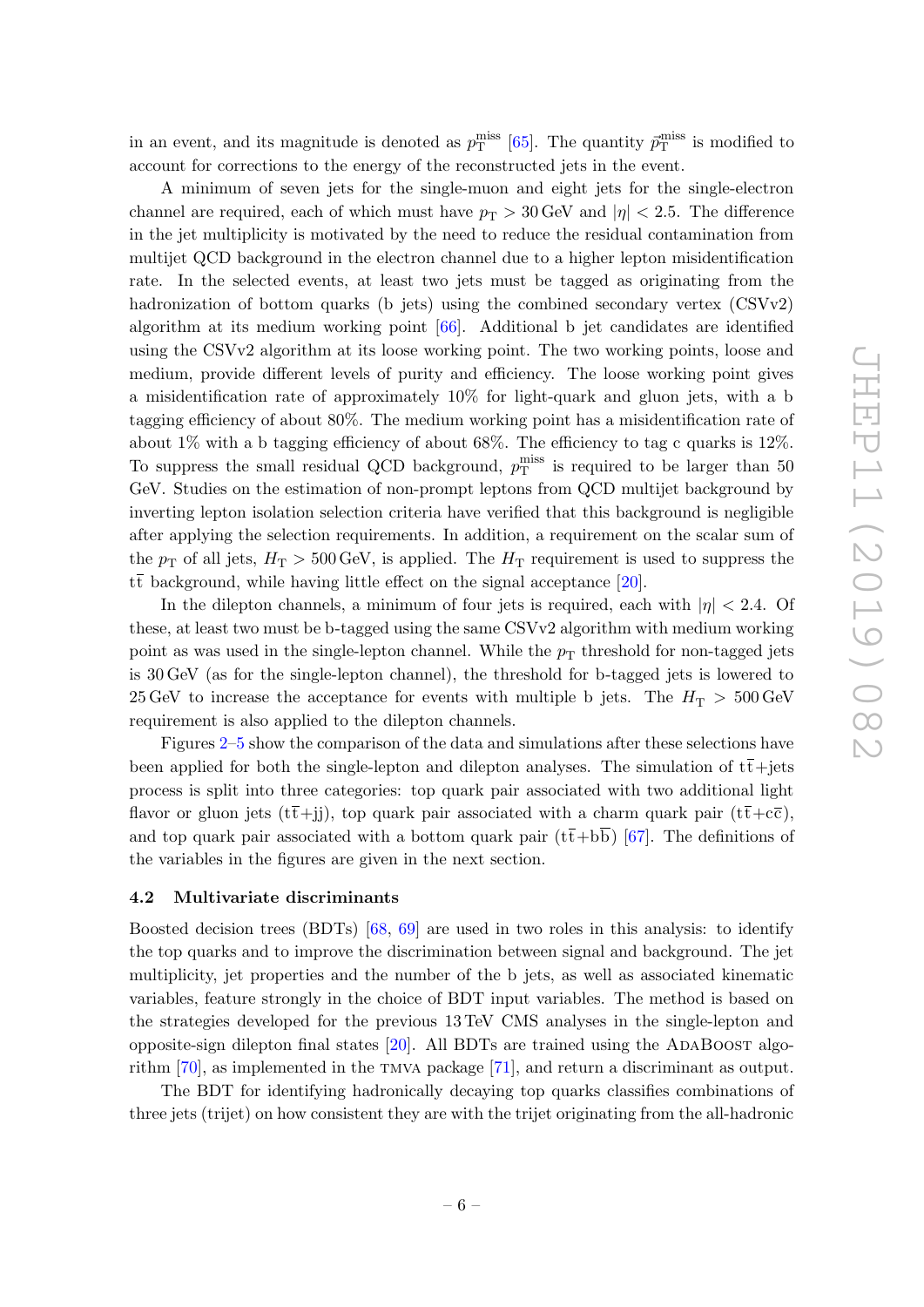decay of a top quark, rather than from other sources such as initial-state radiation (ISR) or final-state radiation (FSR). Its input variables consist of the invariant dijet and trijet masses, the b tagging information for the jet not associated to the dijet, and the angles between the three jets. This BDT is trained to distinguish between the three jets from a hadronically decaying top quark and any other permutation of 3-jet combinations using the ME information in tt+jets simulations.

Because of the high jet multiplicity in both signal and background events, many threejet combinations are possible. The trijet permutations for each event are ranked according to their discriminant value, from highest to lowest. In the single-lepton channel, each  $t\bar{t}$ background event contains a genuine hadronic top quark decay, so the jets included in the first-ranked trijet  $(T_{\text{tripet}})$  are removed and the highest-ranked discriminant using the remaining jets  $(T_{\text{tripet2}})$  is used. In the dilepton channels, the  $t\bar{t}$  background contains no hadronic top quark decays, so only the output for  $T_{\text{triplet}}$  is used as the discriminant.

The BDTs, yielding the discriminants for the single-lepton channel  $(D_{\text{tf}}^{\text{SL}})$  $t_{\overline{t}t\overline{t}}^{SL}$  and for the dilepton channel  $(D_{\text{t\bar{t}t}}^{\text{DL}})$  $\frac{\text{DL}}{\text{t} \cdot \text{t}}$ , use the discriminant from the trijet associations, described above, as one of its input variables. In the single-lepton channel,  $D_{\text{t}}^{\text{SL}}$  $t_{\overline{t}t\overline{t}}^{\text{SL}}$  is trained separately for each jet multiplicity, and inclusively over the number of b-tagged jets. In the dilepton channel, the training is done unitarily for all jet multiplicities while separately in  $\mu^+\mu^-, \mu^{\pm}e^{\mp}$ , and  $e^+e^-$  states. The choice of input variables is optimized separately for the two channels and is based on the characteristics of the lepton and jet activity in the events. The resulting variable lists are different for the two channels. The variables can be grouped into three categories: event activity, event topology, and b quark multiplicity. Although many of the input variables are correlated, each one contributes some additional discrimination between the  $t\bar{t}$  background and the  $t\bar{t}t\bar{t}$  signal.

Studies of the differences between the simulated  $t\bar{t}$  and  $t\bar{t}t\bar{t}$  events have led to the selection of the following variables describing the hadronic activity in the event:

- 1. The number of jets present in the event,  $N_j$ .
- 2. The scalar sum of the  $p_T$  of all medium working point b jets in the event,  $H_T^{\text{b}}$ .<br>Т.
- 3. The ratio of the sum  $H<sub>T</sub>$  of the four highest  $p<sub>T</sub>$  jets in the event in the single-lepton channel, or the two jets with the highest b tagging discriminant in the dilepton channel, to the  $H_T$  of the other jets in the event,  $H_T^{\text{ratio}}$ .
- 4. The  $H_T$  sum in the event, subtracting the scalar  $p_T$  sum of the two highest  $p_T$  b jets,  $H_{\rm T}^{\rm 2m}$ .
- 5. The transverse momenta of the jets with the third- and fourth-largest  $p_T$  in the event,  $p_{\rm T}^{\rm j3}$  $j_{\rm T}^{\rm j3}$  and  $p_{\rm T}^{\rm j4}$ յգ<br>T
- 6. The reduced event mass,  $M_{\text{red}}^{\text{h}}$ , defined as the invariant mass of the system comprising all the jets in the reduced event, where the reduced event is constructed by removing the jets contained in  $T_{\text{trijet1}}$  in single-lepton events. In  $t\bar{t}$  events, the reduced event will typically only contain the b jet from the semileptonic top quark decay and jets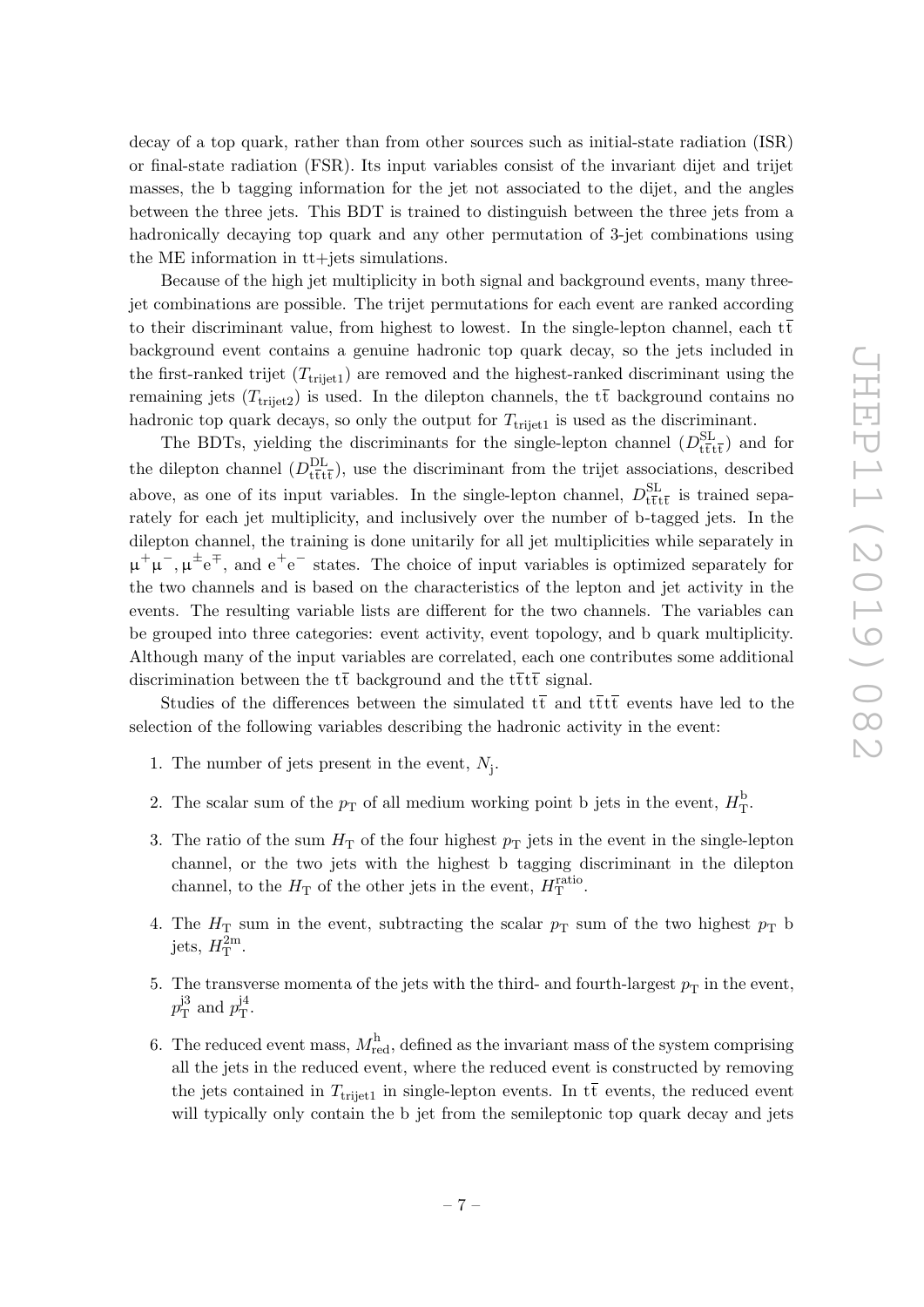arising from ISR and FSR. Conversely, a reduced  $\mathrm{t\bar{t}t\bar{t}}$  event can contain up to two hadronically decaying top quarks and, as a result, a relatively high reduced event mass.

7. The reduced event  $H_T$ ,  $H_T^{\rm x}$ , is defined as the  $H_T$  of all jets in the single-lepton event selection excluding those contained in  $T_{\text{trilet1}}$ .

The event topology is characterized by the two variables:

- 1. Event sphericity,  $S$ ,  $[72]$ , calculated from all of the jets in the event in terms of the normalized tensor  $M^{\alpha\beta} = \sum_i p_i^{\alpha} p_i^{\beta}$  $\frac{\beta}{i} / {\sum_i} |\vec{p_i}|^2$ , where  $\alpha$  and  $\beta$  refer to the three-components of the momentum of the *i*th jet. The sphericity is defined as  $S = (3/2)(\lambda_2 + \lambda_3)$ , where  $\lambda_2$  and  $\lambda_3$  are the two smallest eigenvalues of  $M^{\alpha\beta}$ . The sphericity in tttt events should differ from that in background  $t\bar{t}$  events of the same energy, since the jets in  $t\bar{t}$  events will be less isotropically distributed because of their recoil from sources such as ISR.
- 2. Hadronic centrality, C, defined as the value of  $H<sub>T</sub>$  divided by the sum of the energies of all jets in the event.

Since all these variables rely only on the hadronic information in the event, sensitivity to the lepton information is provided through the  $p_T$  and  $\eta$  of the highest  $p_T$  lepton (or the only lepton for the single-lepton channel)  $(p_T^{\ell_1}, \eta^{\ell_1})$  and the angular difference  $(\Delta R_{\ell\ell})$ between the leptons in dilepton events. The b jet multiplicity is characterized in terms of the number of b jets tagged by the CSVv2 algorithm operating at its loose  $(N_{\text{tags}}^{\text{l}})$  and medium ( $N_{\rm tags}^{\rm m}$ ) operating points, and the angular separation  $\Delta R_{\rm bb}$  between the b-tagged jets with the highest CSVv2 discriminants. Finally, the third- and fourth-highest b tagging discriminant values are used as they allow separation between  $t\bar{t}$  +light jets, and genuine additional heavy-flavor jets, as present in  $\mathrm{t}\overline{\mathrm{t}}\mathrm{t}\overline{\mathrm{t}}$  events.

The training variables were not changed as a function of final state or jet multiplicity. In the single-lepton channel, the optimal variable set, listed in the order of their discriminating power, is  $T_{\rm trijet2};\,H_{\rm T}^{\rm b}$  $\mathcal{T}_{\rm T}^{\rm b};$  C;  $p_{\rm T}^{\ell 1};$   $M_{\rm red}^{\rm h};$   $H_{\rm T}^{\rm x}$ ; the third- and fourth-highest CSVv2 discriminants, and the  $p_T$  of those tagged jets; the  $p_T$  for the first, second, fifth, and sixth jet. In the dilepton channel, the optimal variable set, listed in the order of their discriminating power, is  $N_{\rm j}$ ,  $T_{\rm triplet1}$ ,  $H_{\rm T}^{2{\rm m}}$ ,  $p_{\rm T}^{\rm j4}$  $J_{\rm T}^{\rm j4}$ ,  $N_{\rm tags}^{\rm l}$ ,  $H_{\rm T}^{\rm ratio}$ ,  $H_{\rm T}^{\rm b}$  $T_{\rm T}^{\rm b},\,S,\,\Delta R_{\rm bb},\,N_{\rm tags}^{\rm m},\,\Delta R_{\ell\ell},\,C,\,p_{\rm T}^{\rm j3}$  $j_{\rm T}^3$ ,  $p_{\rm T}^{\ell 1}$  and  $\eta^{\ell 1}$ . The MC modeling of the individual observables utilized in the discriminants  $D_{\text{t\bar{t}}}^{\text{SL}}$  $\frac{\text{SL}}{\text{t\bar{t}}\text{t\bar{t}}}$  and  $D_{\text{t\bar{t}}\text{t}}^{\text{DL}}$  $t\bar{t}$ was verified using samples of  $t\bar{t}$  events and found to be in agreement with the data for all the jet and b jet multiplicities.

### <span id="page-8-0"></span>5 Systematic uncertainties

The systematic uncertainties that affect this analysis can change the shape, or the normalization, or both, of the  $D_{\tilde{\text{t}}\tilde{\text{t}}}^{\text{SL}}$  $\frac{\text{SL}}{\text{t\bar{t}}\text{t\bar{t}}}$  and  $D_{\text{t\bar{t}}\text{t}}^{\text{DL}}$  $\frac{\text{DL}}{\text{t}\bar{\text{t}}\bar{\text{t}}\bar{\text{t}}}$  discriminants. The uncertainties are characterized in table [1.](#page-12-1) Each of the systematic uncertainty sources is modeled by one nuisance parameter. The normalization-dependent terms account for the uncertainties in the background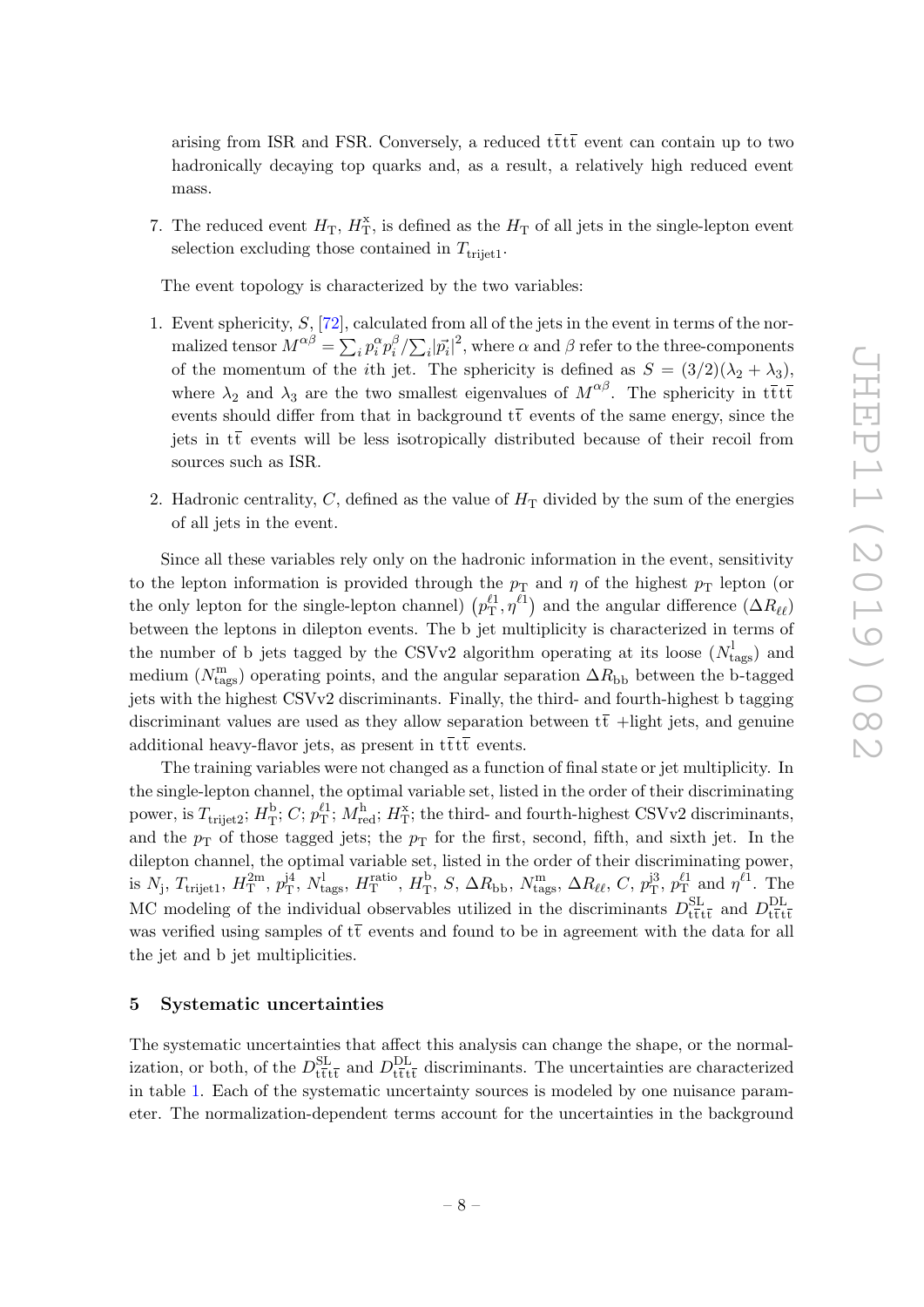

<span id="page-9-0"></span>**Figure 2.** Distributions of  $N_j$ ,  $N_{\text{tags}}^{\text{m}}$ ,  $p_T^{\ell_1}$  and  $T_{\text{tripet2}}$  in the combined single-lepton channels. In the upper panels, the data are shown as dots with error bars representing statistical uncertainties, MC simulations are shown as a histogram. The lower panels show the relative difference between the data and the sum of all of the standard model backgrounds. In each panel, the shaded band represents the total uncertainty in the dominant  $t\bar{t}$  background estimate. See section [4.2](#page-6-0) for the definitions of the variables.

yields, while the effect of the shape-dependent terms is evaluated using discriminant distributions whose shape has been modified by each of the uncertainties.

The experimental uncertainties considered are:

- Integrated luminosity: a 2.5% normalization uncertainty on the integrated luminosity [\[73\]](#page-31-10).
- Pileup modeling: the number of pileup events in the simulation is matched to that of the data. The uncertainty due to this correction is estimated by using two sets of alternative weights derived with a variation of  $\pm 4.6\%$  on the total inelastic pp cross section [\[74\]](#page-31-11).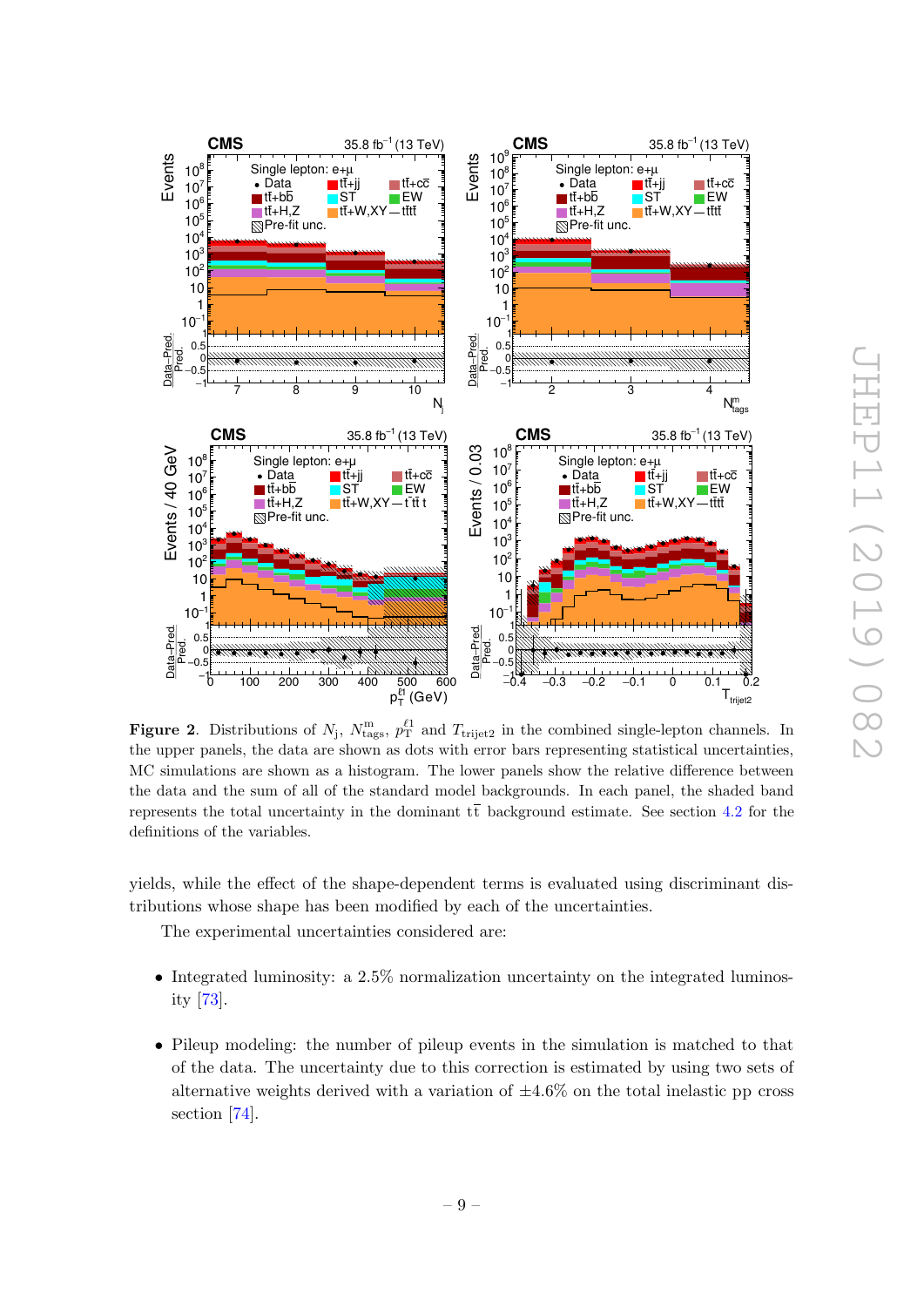

**Figure 3.** Distributions of  $H_T$ ,  $H_T^b$ ,  $H_T^x$  and  $M_{\text{red}}^h$  in the combined single-lepton channel. In the upper panels, the data are shown as dots with error bars representing statistical uncertainties, MC simulations are shown as a histogram. The lower panels show the relative difference between the data and the sum of all of the standard model backgrounds. In each panel, the shaded band represents the total uncertainty in the dominant  $t\bar{t}$  background estimate. See section [4.2](#page-6-0) for the definitions of the variables.

- Lepton reconstruction and identification: the uncertainties in lepton identification, isolation, trigger efficiencies, and tracking efficiencies were examined. After a comparison between data and simulations, we assign a normalization uncertainty of 3% to take into account these effects.
- Jet energy corrections and resolutions: the uncertainties due to limited knowledge of the jet energy scale (JES) and the jet energy resolution (JER) are estimated by varying the  $\eta$ - and  $p_T$ -dependent JES and JER corrections of all jets by  $\pm 1$  standard deviation  $[64]$ . In the case of JES uncertainty, it was split into 6 components, which include uncertainties owing to the absolute jet-energy scale, the pileup offset, the extrapolation between samples of different jet-flavor composition, the parton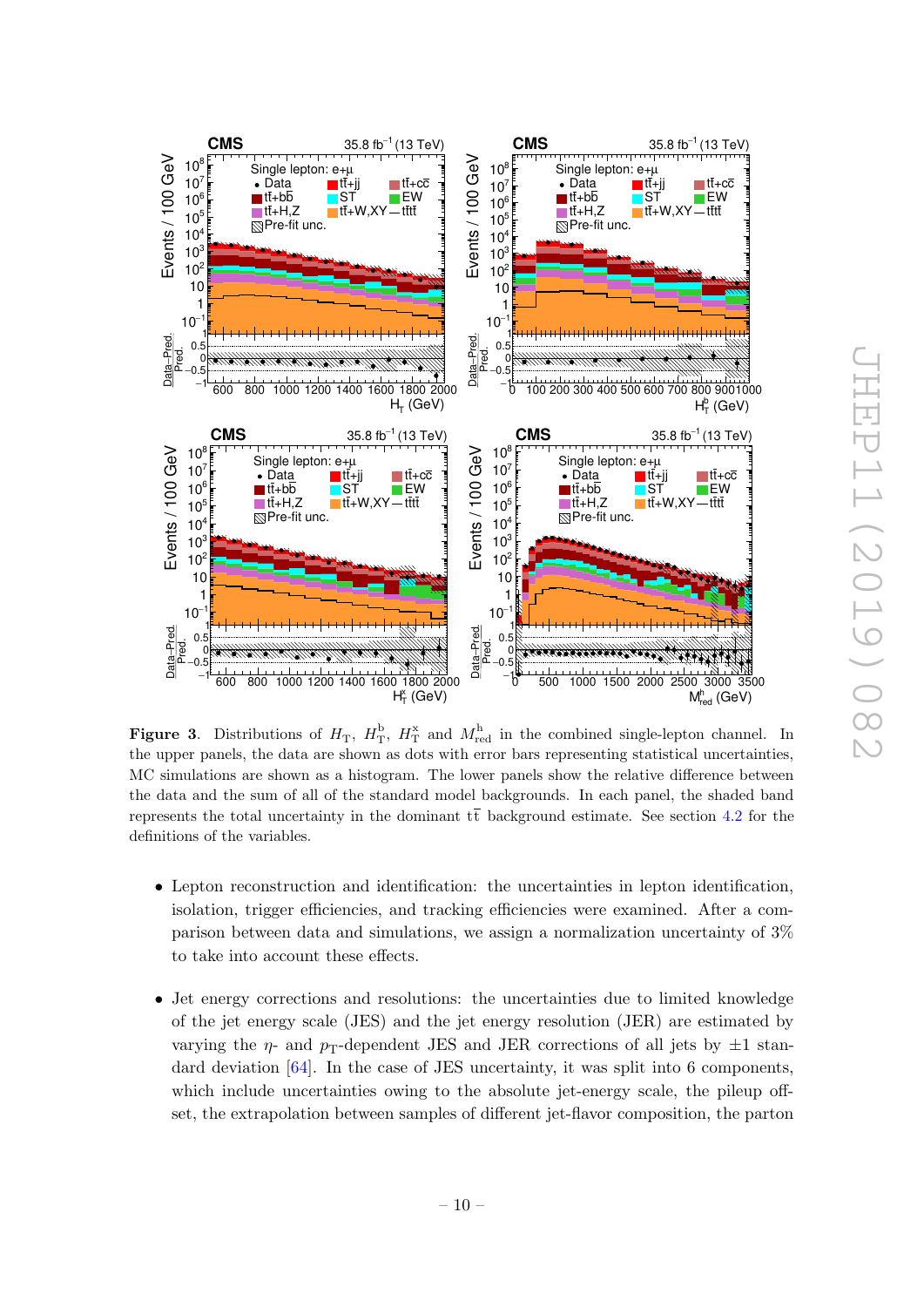

**Figure 4.** Distributions of  $N_j$  and  $T_{\text{triplet1}}$  in the  $\mu^+\mu^-$  (upper row) and  $\mu^{\pm}e^{\mp}$  (lower row) channels. In the upper panels of each figure, the data are shown as dots with error bars representing statistical uncertainties, MC simulations are shown as a histogram. The lower panels show the relative difference between the data and the sum of all of the standard model backgrounds. In each panel, the shaded band represents the total uncertainty in the dominant  $t\bar{t}$  background estimate. See section [4.2](#page-6-0) for the definitions of the variables.

fragmentation and underlying event modeling and residual time and  $\eta$ -dependent variations. Each component represents a quadratic sum of subsets of jet energy correction uncertainties from different sources. The effect of each component is evaluated separately.

• b tagging: the uncertainty in the b tagging discriminant shape is estimated by varying the shape of the discriminant distribution according to its one standard deviation uncertainties in terms of the  $p_T$ ,  $\eta$ , and flavor of the jets [\[67\]](#page-31-4). The variations correspond to uncertainties in the jet energy scale, background contamination of the samples used to derive them, and statistical uncertainties of these data samples.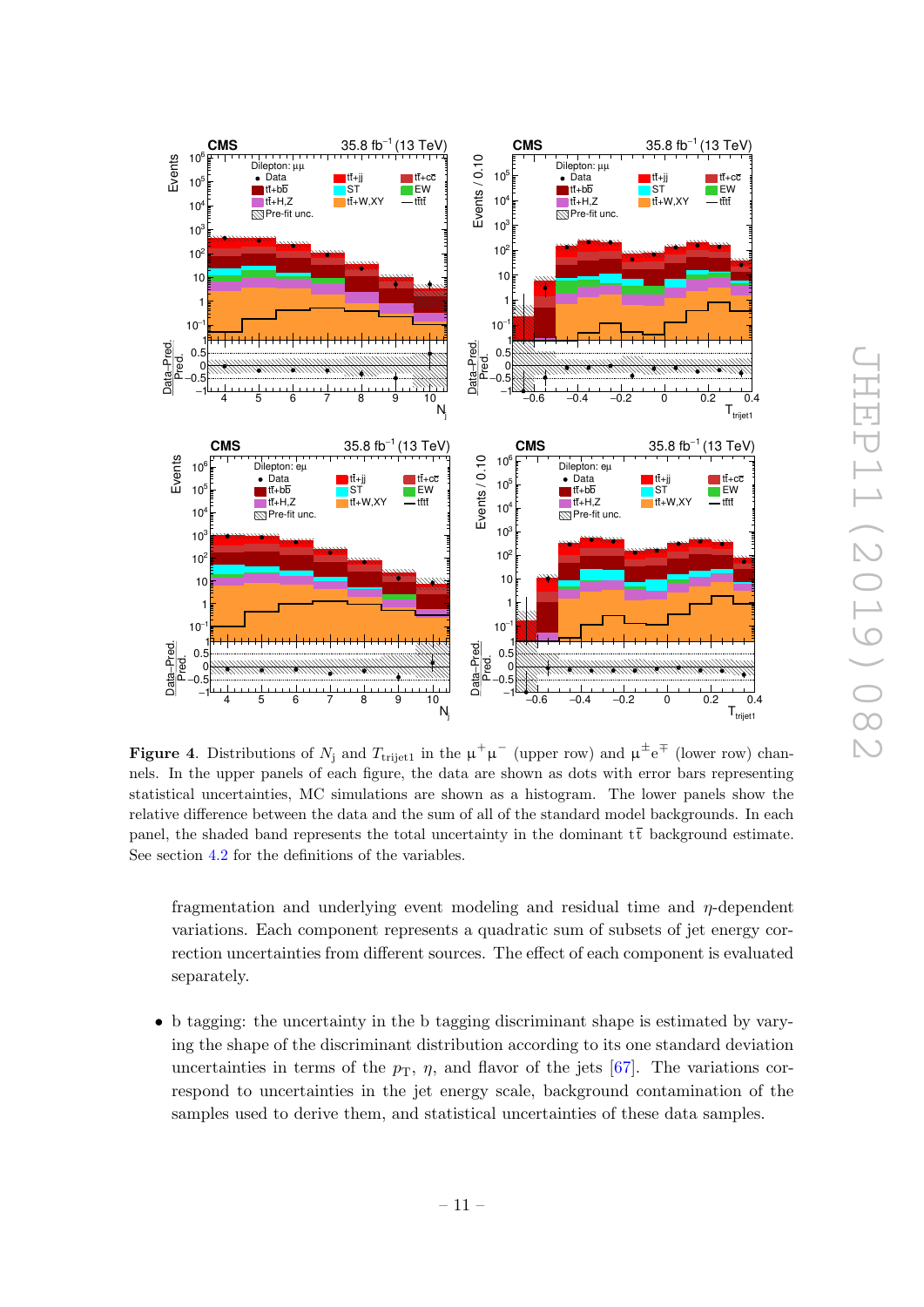

<span id="page-12-0"></span>**Figure 5**. Distributions of  $N_j$  and  $T_{\text{tripet1}}$  in the  $e^+e^-$  channel. In the upper panels of each figure, the data are shown as dots with error bars representing statistical uncertainties, MC simulations are shown as a histogram. The lower panels show the relative difference between the data and the sum of all of the standard model backgrounds. In each panel, the shaded band represents the total uncertainty in the dominant  $t\bar{t}$  background estimate. See section [4.2](#page-6-0) for the definitions of the variables.

| Systematic uncertainty                   | Normalization | Shape |
|------------------------------------------|---------------|-------|
| Integrated luminosity                    | X             |       |
| Pileup modeling                          | X             | X     |
| Lepton reconstruction and identification | X             |       |
| Jet energy corrections                   | X             | X     |
| b tagging                                | X             | X     |
| Ren. and fact. scales                    | X             | X     |
| PS scales                                | X             |       |
| ME-PS matching                           | X             |       |
| UE                                       | X             |       |
| Jet multiplicity correction              | X             |       |
| Parton distribution functions            | X             | X     |
| Top quark $p_T$ reweighting              |               | X     |
| Heavy-flavor reweighting                 | X             | X     |
| Rare process                             | Х             |       |

<span id="page-12-1"></span>**Table 1**. Uncertainties that affect the normalization of the data sets and shapes of the  $D_{\text{t\bar{t}t\bar{t}}}^{\text{SL}}$  and  $D_{\text{t\bar{t}t\bar{t}}}^{\text{DL}}$  discriminants. Their contribution to different effects are marked by X.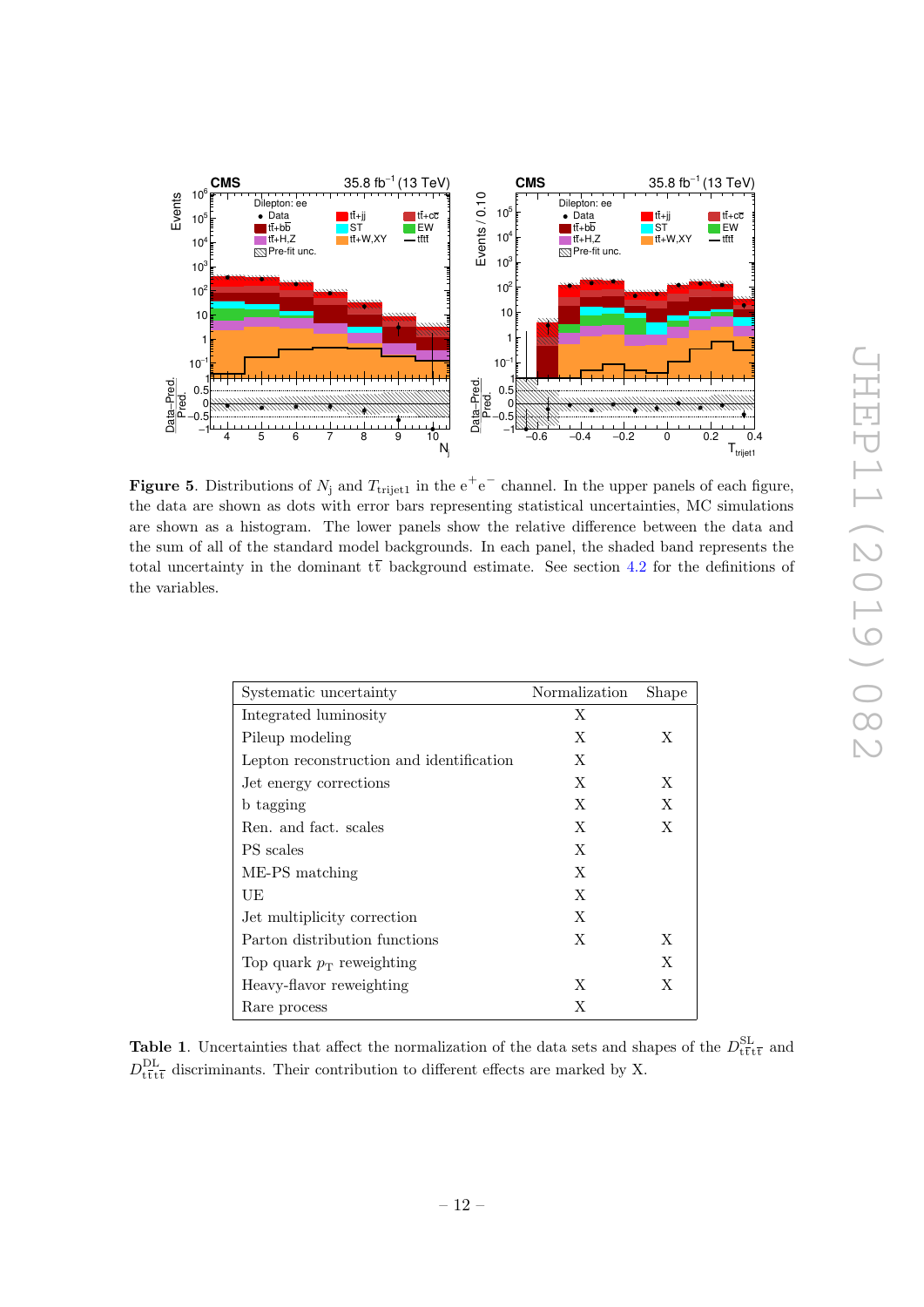Sources of systematic uncertainties originating from theory are listed below.

- Renormalization and factorization scales: in order to estimate the uncertainty arising from missing higher-order terms in the calculation of the signal and background cross sections, renormalization and factorization scales are each modified, independently, up and down by a factor of two relative to their nominal values. The cases in which the two scales are varied in opposite directions are excluded. This is estimated for both the  $t\bar{t}$  and  $t\bar{t}t\bar{t}$  processes.
- Parton shower scales: the evolution scales in the initial- and final-state PSs are separately varied by a factor of 2 and  $\sqrt{2}$ , respectively, up and down relative to their nominal values, in order to estimate the uncertainty attributed to the shower model. This is estimated for both the  $t\bar{t}$  and  $t\bar{t}t\bar{t}$  processes.
- ME-PS matching: the uncertainty resulting from this source is estimated by varying the POWHEG-BOX PS scale parameter,  $h_{\text{damp}}$ , that controls the ME and PS matching and regulates the high- $p_T$  radiation, within its uncertainty by  $\pm 1$  standard deviation of the measured value  $h_{\text{damp}} = 1.581_{-0.585}^{+0.658}m_{t}$  [\[54\]](#page-30-9). This is estimated for the  $t\bar{t}$ process.
- Underlying event: the uncertainty from the UE tune of  $t\bar{t}$  event generator is evaluated by using simulations with varied parameters that are related to the CUETP8M2T4 tune [\[39\]](#page-29-4). This is estimated for the  $t\bar{t}$  process.
- Jet multiplicity correction: the modeling of  $t\bar{t}$ +jets production in POWHEG-BOX is insufficient to describe the data in the regions of large jet multiplicity. To allow for this, scale factors are determined from fits to the single-lepton data in the signal depleted regions ( $N_j = 8.9$ , and  $N_{\text{tags}}^{\text{m}} = 2.3$ ), and propagated to the signal sensitive regions. The scale factors determined in the single-lepton channel are also used in the dilepton channel taking into account the difference in the jet multiplicity between the two channels. The uncertainty resulting from this correction is 10% for the  $t\bar{t}$ process [\[53\]](#page-30-8).
- Parton distribution functions: the PDF uncertainty [\[75\]](#page-31-12) in  $t\bar{t}$  production is estimated by evaluating the shape difference between the nominal simulation and simulations based on the NNPDF [\[50\]](#page-30-5), MMHT14 [\[76\]](#page-31-13), and CT10 [\[77\]](#page-31-14) PDF sets. This is estimated for the  $t\bar{t}$  process.
- Top quark  $p_T$  reweighting: the  $t\bar{t}$  simulation is corrected to match the observed spectra [\[78,](#page-31-15) [79\]](#page-31-16). The uncertainty from the corrections made to the shape of the top quark  $p<sub>T</sub>$  distribution is estimated by allowing the correction function to vary within a  $\pm 1$  standard deviation uncertainty. This is estimated for the  $t\bar{t}$  process.
- Heavy-flavor reweighting: to correctly model the rate of additional heavy-flavor jets in  $t\bar{t}$  production, the uncertainty in the rate of  $t\bar{t}+b\bar{b}$  is taken from the  $\pm 1$  standard deviation uncertainty in the measured value [\[80\]](#page-31-17). This is estimated for the  $t\bar{t}$  process.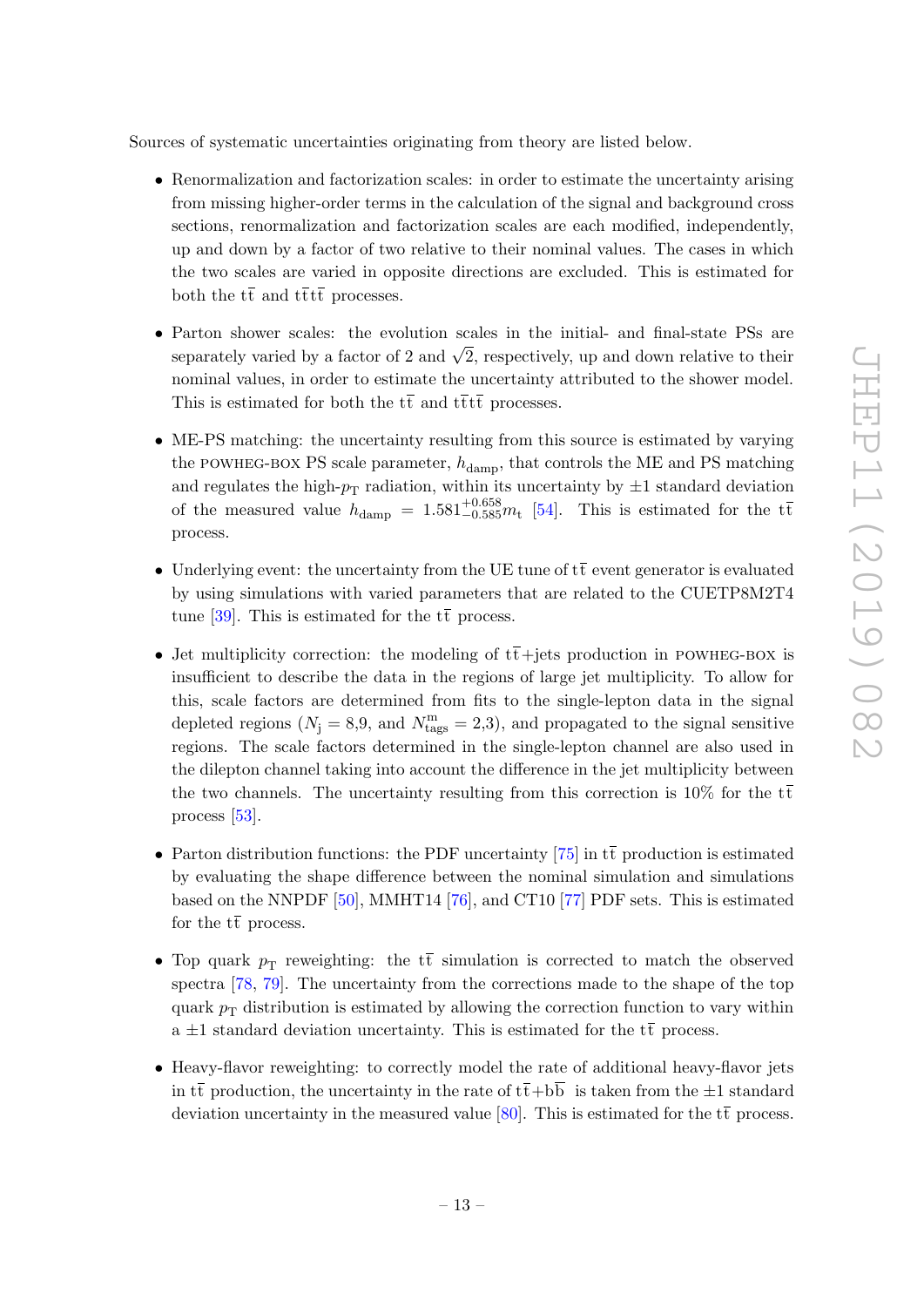As a cross-check, an independent uncertainty on  $t\bar{t}+c\bar{c}$  production was added. The resulting effect on the expected sensitivity of the search was found to be negligible.

• Rare processes: uncertainties from the cross sections of rare processes of  $t\bar{t}$  pair production in association with one or two massive gauge bosons and triple top quark production are taken into account by allowing them to vary within 50% of their SM value [\[21\]](#page-28-8).

The simulated samples used to evaluate the PS, ME-PS and UE uncertainties are statistically limited, so these uncertainties are estimated conservatively by assigning the larger value between the statistical uncertainty of these simulated samples and the rate change of these simulated sample from the nominal simulation as uncertainty, independently for different jet multiplicities.

## <span id="page-14-0"></span>6 Results

A simultaneous binned maximum-likelihood template fit to the single-lepton, dilepton, and combined experimental results was used to determine the signal strength parameter, which is defined as the ratio of the observed and predicted SM  $\mathrm{t\bar{t}t\bar{t}}$  cross sections,  $\mu = \sigma_{\mathrm{t\bar{t}t}}^{\mathrm{obs}}$  $\frac{\text{obs}}{\text{t\bar{t}}\text{t\bar{t}}}$ / $\sigma_{\text{t\bar{t}}\text{t\bar{t}}}^{\text{SM}}$ . To increase the sensitivity of the analysis, events are categorized depending on their jet and b-tagged jet multiplicities. In the single-lepton channel these categories are:  $N_i = 7$ , 8, 9, and  $\geq$ 10 and  $N_{\text{tags}}^{\text{m}} = 2$ , 3, and  $\geq$ 4 in each jet multiplicity region. In the dilepton channel these are  $N_j = 4-5, 6-7,$  and  $\geq 8$  and  $N_{\text{tags}}^{\text{m}} = 2$ , and  $\geq 3$  in each jet multiplicity region. In each category the binning was chosen to ensure at least 4 predicted background events per bin.

The likelihood function incorporates each of the systematic uncertainties in the signal and background  $D_{\text{t\bar{t},t}}^{\text{DL}}$  $\frac{\text{DL}}{\text{t\bar{t}}\text{t\bar{t}}}$  and  $D_{\text{t\bar{t}}\text{t}}^{\text{SL}}$  $t_{\text{t}}^{\text{SL}}$  templates as nuisance parameters in the fit. The systematic uncertainties attributed to the trigger or specific to the jet or lepton reconstruction were treated as fully correlated among the different final states. The normalization uncertainties are included assuming a log-normal distribution for the nuisance parameters, while the shape uncertainties are included as Gaussian-distributed parameters.

All of the post-fit nuisance parameter values were found to be consistent with their initial values to well within their quoted uncertainties, indicating the consistency of the fit model with the observed data. Two of the post-fit nuisance parameters are significantly constrained by the fit. These correspond to the heavy-flavor reweighting and initial-state parton-shower radiation scale, which are reduced by 65% and 30%, respectively. The sensitivity of the analysis is affected almost equally by the statistical uncertainty and the combined systematic uncertainties. The leading sources of systematic uncertainty are the  $t\bar{t}$ +heavy-flavor production reweighting, the jet multiplicity correction, and the PS and UE modeling in  $t\bar{t}$  simulation. The post-fit distributions in signal-enriched  $N_j$  and  $N_{\text{tags}}^{\text{m}}$ categories are shown in figures  $6-9$  $6-9$  for the single-lepton channel and figures  $11-12$  $11-12$  for the dilepton channel.

No statistically significant deviation from the SM background prediction is observed in the  $D_{\text{t\bar{t}t}}^{\text{DL}}$  $\frac{\text{DL}}{\text{t\bar{t}}\text{t\bar{t}}}$  or  $D_{\text{t\bar{t}}\text{t}}^{\text{SL}}$  $\frac{SL}{\text{t\bar{t}}\cdot\text{t}}$  distributions. The corresponding observed and expected significance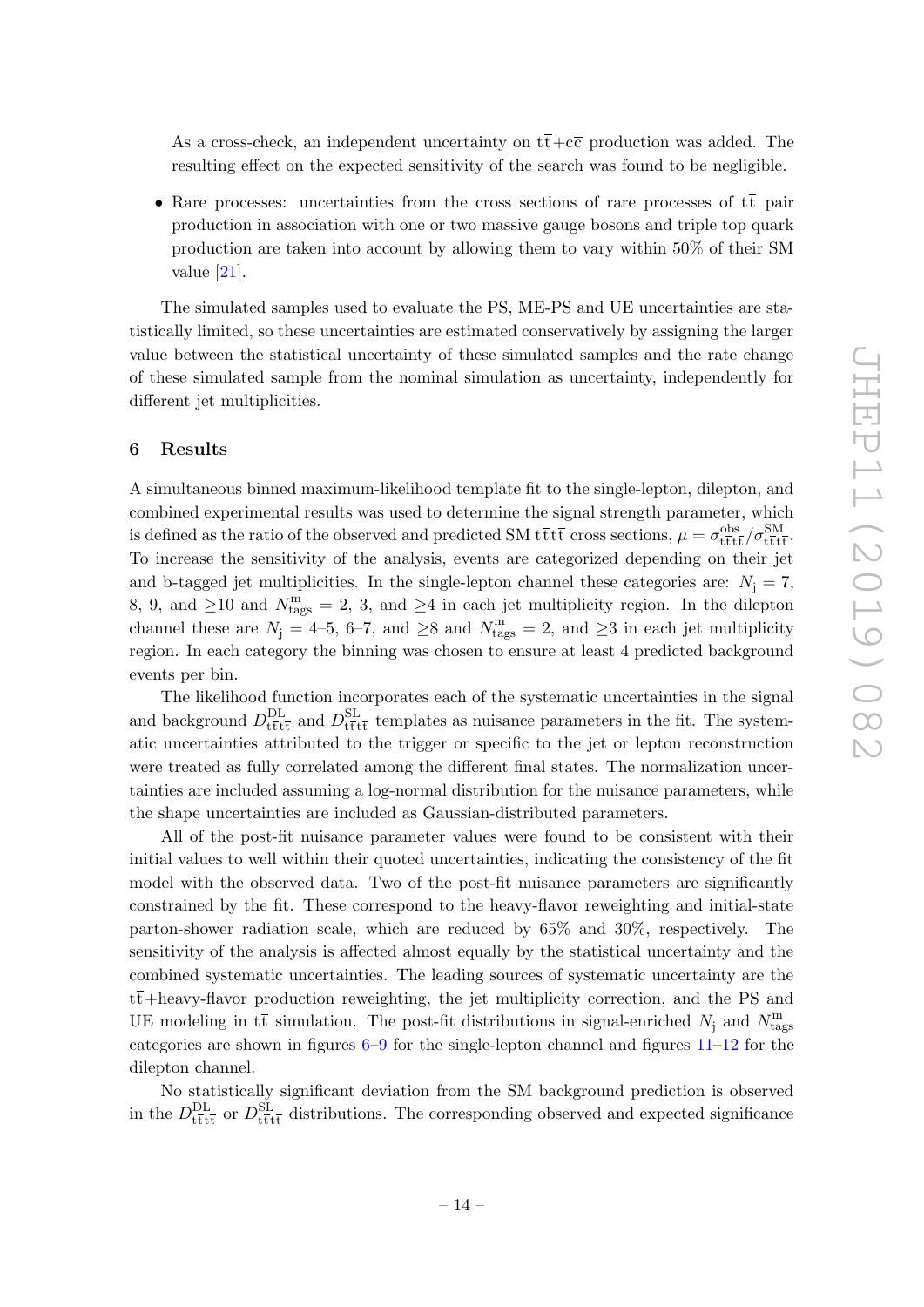

<span id="page-15-0"></span>**Figure 6**. Post-fit  $D_{\text{t\bar{t}t\bar{t}}}^{\text{SL}}$  distribution in the single-muon channel for events satisfying baseline singlelepton selection and  $N_j = 7$ ,  $N_{\text{tags}}^{\text{m}} = 2, 3, \geq 4$ . Non-uniform binning of the BDT discriminant was chosen to achieve approximately uniform distribution of the  $t\bar{t}$  background. Dots represent data. Vertical error bars show the statistical uncertainties in data. The post-fit background predictions are shown as shaded histograms. Open boxes demonstrate the size of the pre-fit uncertainty in the total background and are centered around the pre-fit expectation value of the prediction. The hatched area shows the size of the post-fit uncertainty in the background prediction. The signal histogram template is shown as a solid line. The lower panel shows the relative difference of the observed number of events over the post-fit background prediction.

of the signal and the best fit value of the signal strength parameter are given together with the  $\mathrm{t}\overline{\mathrm{t}}\,\mathrm{t}\overline{\mathrm{t}}$  cross section in table [2.](#page-22-1) In order to quantify the experimental sensitivity of the search, the median expected significance is calculated assuming that the data are distributed according to the SM prediction with a nominal  $\mathrm{t\bar{t}t\bar{t}}$  production cross section value  $\sigma_{\text{t\bar{t}t}}^{\text{SM}}$  $t_{\text{t}}^{\text{SM}}$ , corresponding to the signal strength modifier value  $\mu = 1$ . An upper limit on the test production cross section is derived using the asymptotic approximation of the  $CL_s$ method [\[81–](#page-31-18)[85\]](#page-32-0). The observed and expected 95% confidence level (CL) upper limits from the two analyses and their combination are listed in table [3.](#page-22-2) The expected upper limit on the  $\mathrm{t\bar{t}\bar{t}\bar{t}}$  production is calculated under assumption of a background-only hypothesis, corresponding to the signal strength modifier  $\mu = 0$ .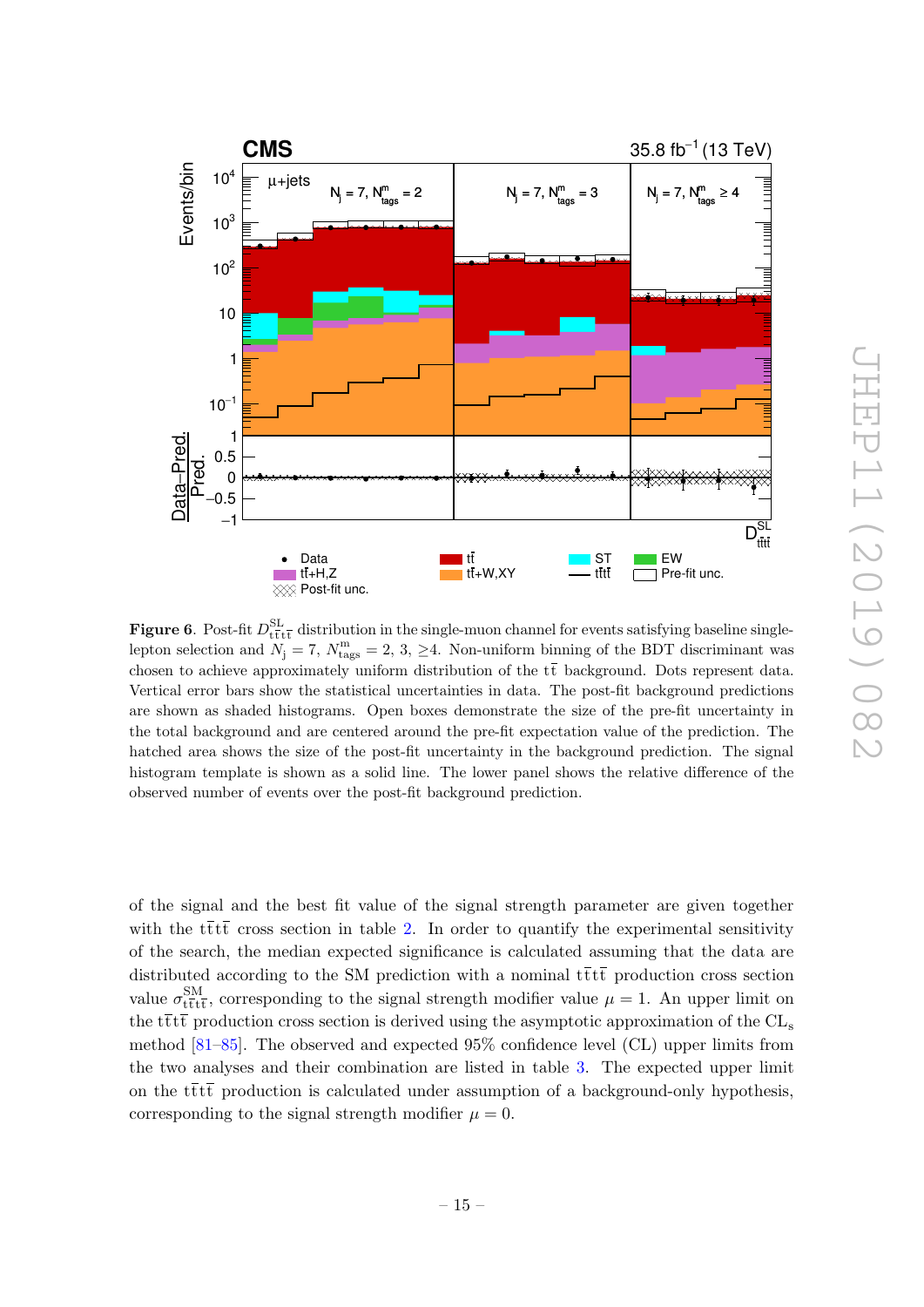

**Figure 7.** Post-fit  $D_{\text{t}\bar{\text{t}}\bar{\text{t}}}^{\text{SL}}$  distribution in the (upper row) single-muon and (lower row) singleelectron channels for events satisfying baseline single-lepton selection and  $N_j = 8$ ,  $N_{\text{tags}}^{\text{m}} = 2$ , 3,  $\geq$ 4. Non-uniform binning of the BDT discriminant was chosen to achieve approximately uniform distribution of the  $t\bar{t}$  background. Dots represent data. Vertical error bars show the statistical uncertainties in data. The post-fit background predictions are shown as shaded histograms. Open boxes demonstrate the size of the pre-fit uncertainty in the total background and are centered around the pre-fit expectation value of the prediction. The hatched area shows the size of the post-fit uncertainty in the background prediction. The signal histogram template is shown as a solid line. The lower panel shows the relative difference of the observed number of events over the post-fit background prediction.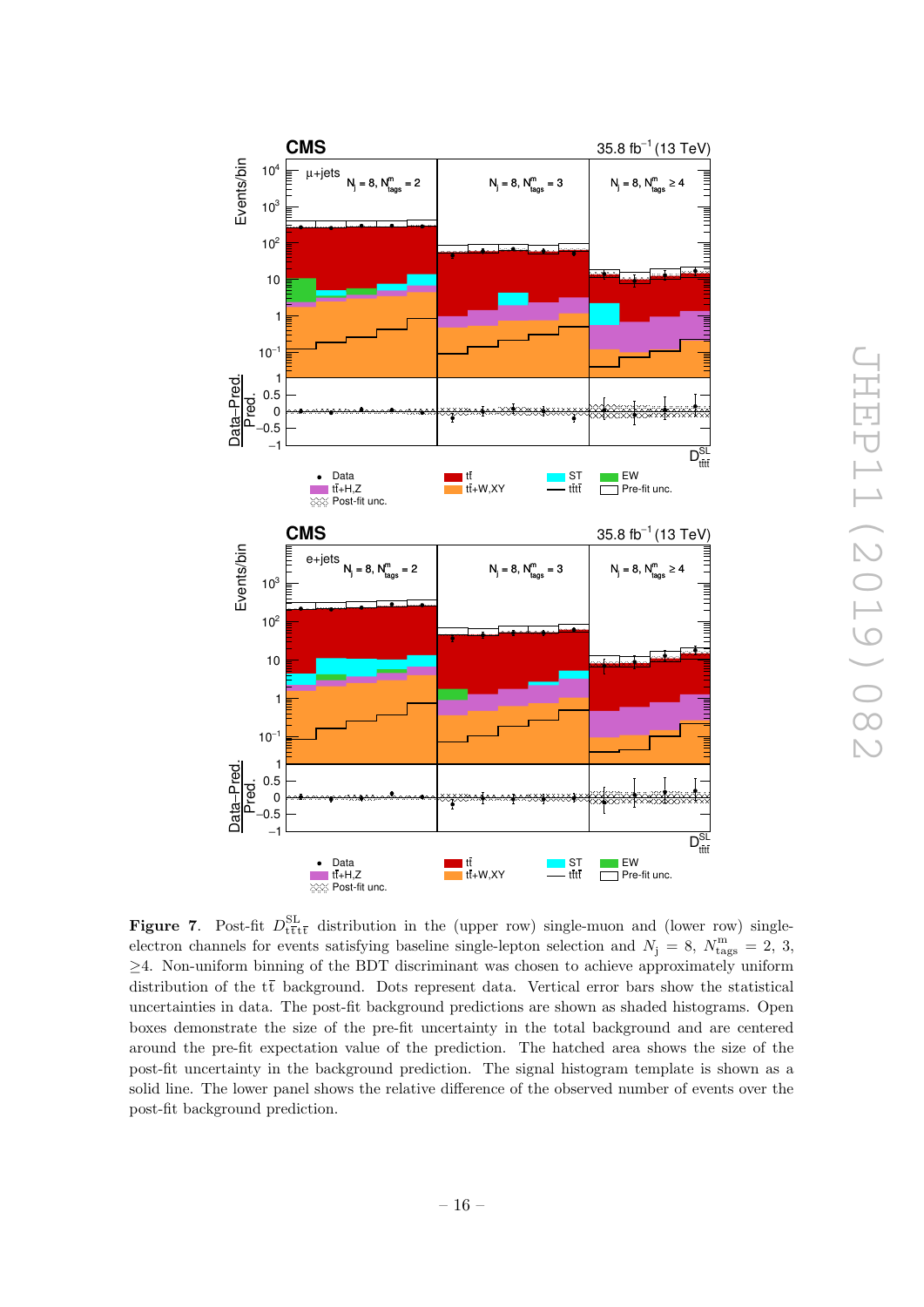

**Figure 8.** Post-fit  $D_{\text{t\bar{t}t\bar{t}}}^{\text{SL}}$  distribution in the (upper row) single-muon and (lower row) singleelectron channels for events satisfying baseline single-lepton selection and  $N_j = 9$ ,  $N_{\text{tags}}^{\text{m}} = 2$ , 3,  $\geq$ 4. Non-uniform binning of the BDT discriminant was chosen to achieve approximately uniform distribution of the  $t\bar{t}$  background. Dots represent data. Vertical error bars show the statistical uncertainties in data. The post-fit background predictions are shown as shaded histograms. Open boxes demonstrate the size of the pre-fit uncertainty in the total background and are centered around the pre-fit expectation value of the prediction. The hatched area shows the size of the post-fit uncertainty in the background prediction. The signal histogram template is shown as a solid line. The lower panel shows the relative difference of the observed number of events over the post-fit background prediction.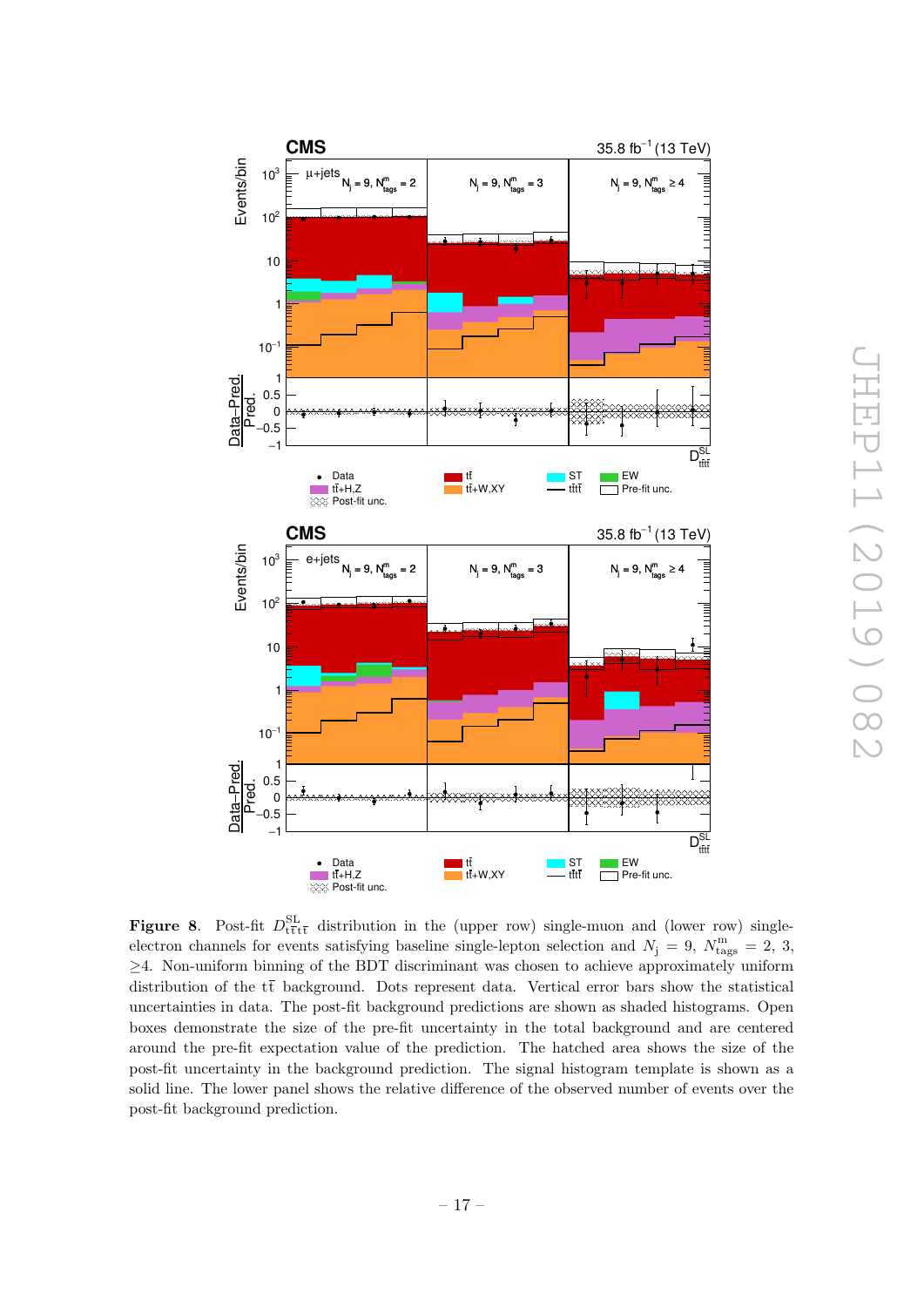

<span id="page-18-0"></span>**Figure 9.** Post-fit  $D_{\text{t}\bar{\text{t}}\bar{\text{t}}}^{\text{SL}}$  distribution in the (upper row) single-muon and (lower row) singleelectron channels for events satisfying baseline single-lepton selection and  $N_j \ge 10$ ,  $N_{\text{tags}}^{\text{m}} = 2$ , 3,  $\geq$  4. Non-uniform binning of the BDT discriminant was chosen to achieve approximately uniform distribution of the  $t\bar{t}$  background. Dots represent data. Vertical error bars show the statistical uncertainties in data. The post-fit background predictions are shown as shaded histograms. Open boxes demonstrate the size of the pre-fit uncertainty in the total background and are centered around the pre-fit expectation value of the prediction. The hatched area shows the size of the post-fit uncertainty in the background prediction. The signal histogram template is shown as a solid line. The lower panel shows the relative difference of the observed number of events over the post-fit background prediction.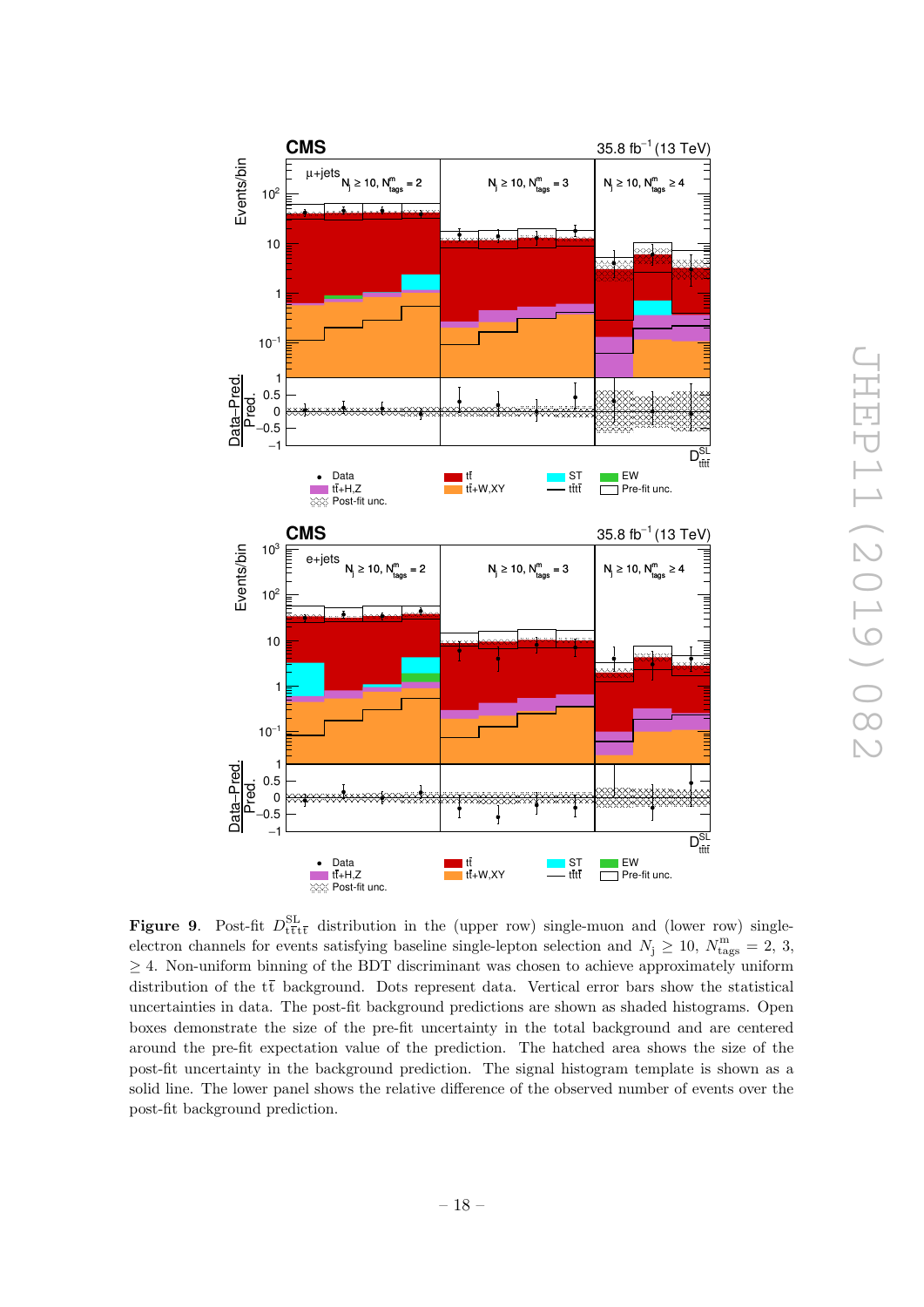

**Figure 10**. Post-fit  $D_{\text{t}\bar{\text{t}}\text{t}\bar{\text{t}}}^{\text{DL}}$  distributions in the  $\mu^+\mu^-$  channel for events satisfying baseline oppositesign dilepton selection and (upper row)  $N_j = 4-5$ ,  $N_{\text{tags}}^{\text{m}} = 2$ ,  $\geq$ 3,  $N_j = 6-7$ ,  $N_{\text{tags}}^{\text{m}} = 2$  and (lower row)  $N_j = 6-7$ ,  $N_{\text{tags}}^{\text{m}} \geq 3$ ,  $N_j \geq 8$ ,  $N_{\text{tags}}^{\text{m}} = 2$ ,  $\geq 3$ . Dots represent data. Vertical error bars show the statistical uncertainties in data. The post-fit background predictions are shown as shaded histograms. Open boxes demonstrate the size of the pre-fit uncertainty in the total background and are centered around the pre-fit expectation value of the prediction. The hatched area shows the size of the post-fit uncertainty in the background prediction. The signal histogram template is shown as a solid line. The lower panel shows the relative difference of the observed number of events over the post-fit background prediction.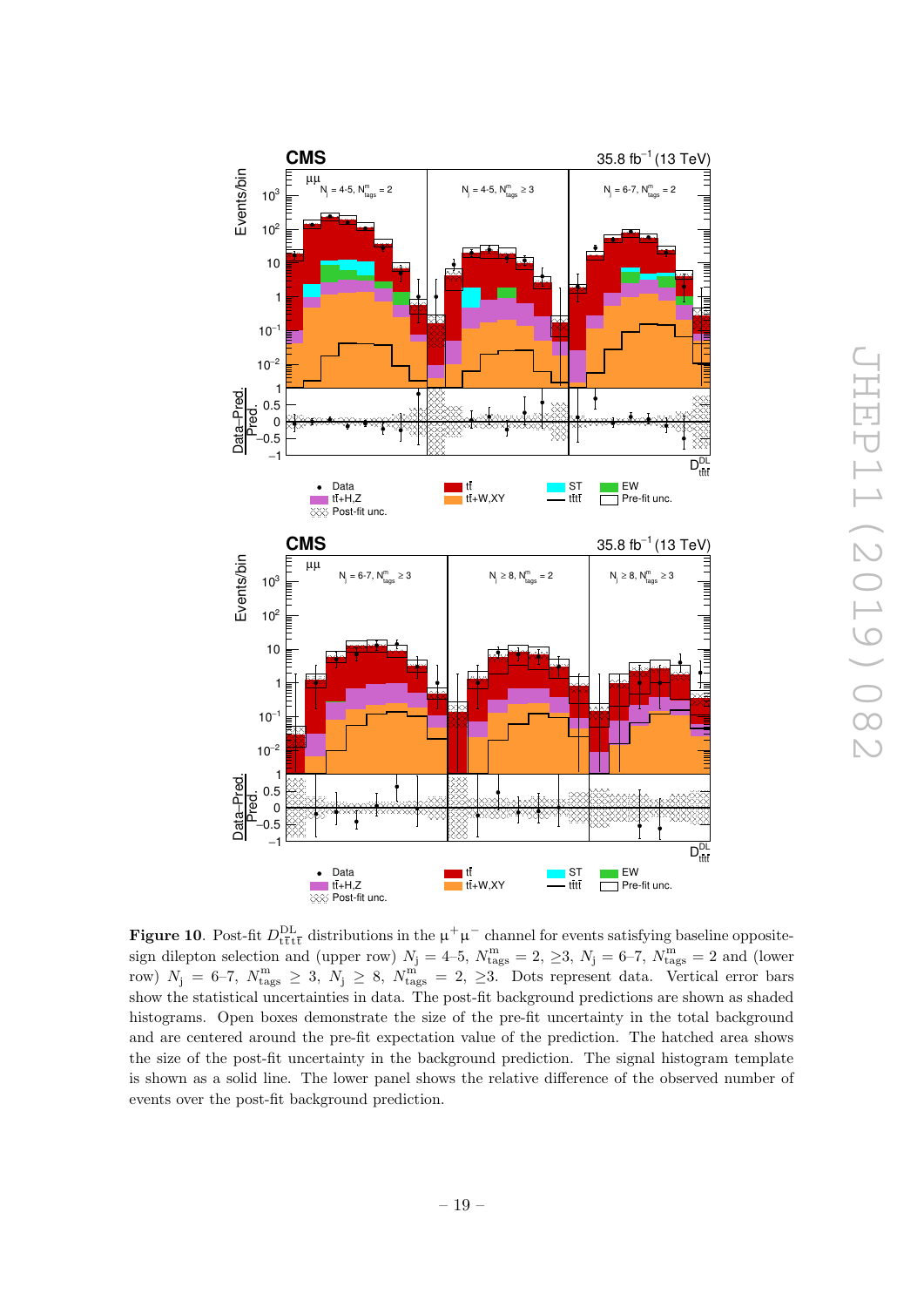

<span id="page-20-0"></span>**Figure 11**. Post-fit  $D_{\text{t}\bar{\text{t}}\text{t}\bar{\text{t}}}^{\text{DL}}$  distributions in the  $\mu^{\pm}e^{\mp}$  channel for events satisfying baseline oppositesign dilepton selection and (upper row)  $N_j = 4-5$ ,  $N_{\text{tags}}^{\text{m}} = 2$ ,  $\geq$ 3,  $N_j = 6-7$ ,  $N_{\text{tags}}^{\text{m}} = 2$  and (lower row)  $N_j = 6-7$ ,  $N_{\text{tags}}^{\text{m}} \geq 3$ ,  $N_j \geq 8$ ,  $N_{\text{tags}}^{\text{m}} = 2$ ,  $\geq 3$ . Dots represent data. Vertical error bars show the statistical uncertainties in data. The post-fit background predictions are shown as shaded histograms. Open boxes demonstrate the size of the pre-fit uncertainty in the total background and are centered around the pre-fit expectation value of the prediction. The hatched area shows the size of the post-fit uncertainty in the background prediction. The signal histogram template is shown as a solid line. The lower panel shows the relative difference of the observed number of events over the post-fit background prediction.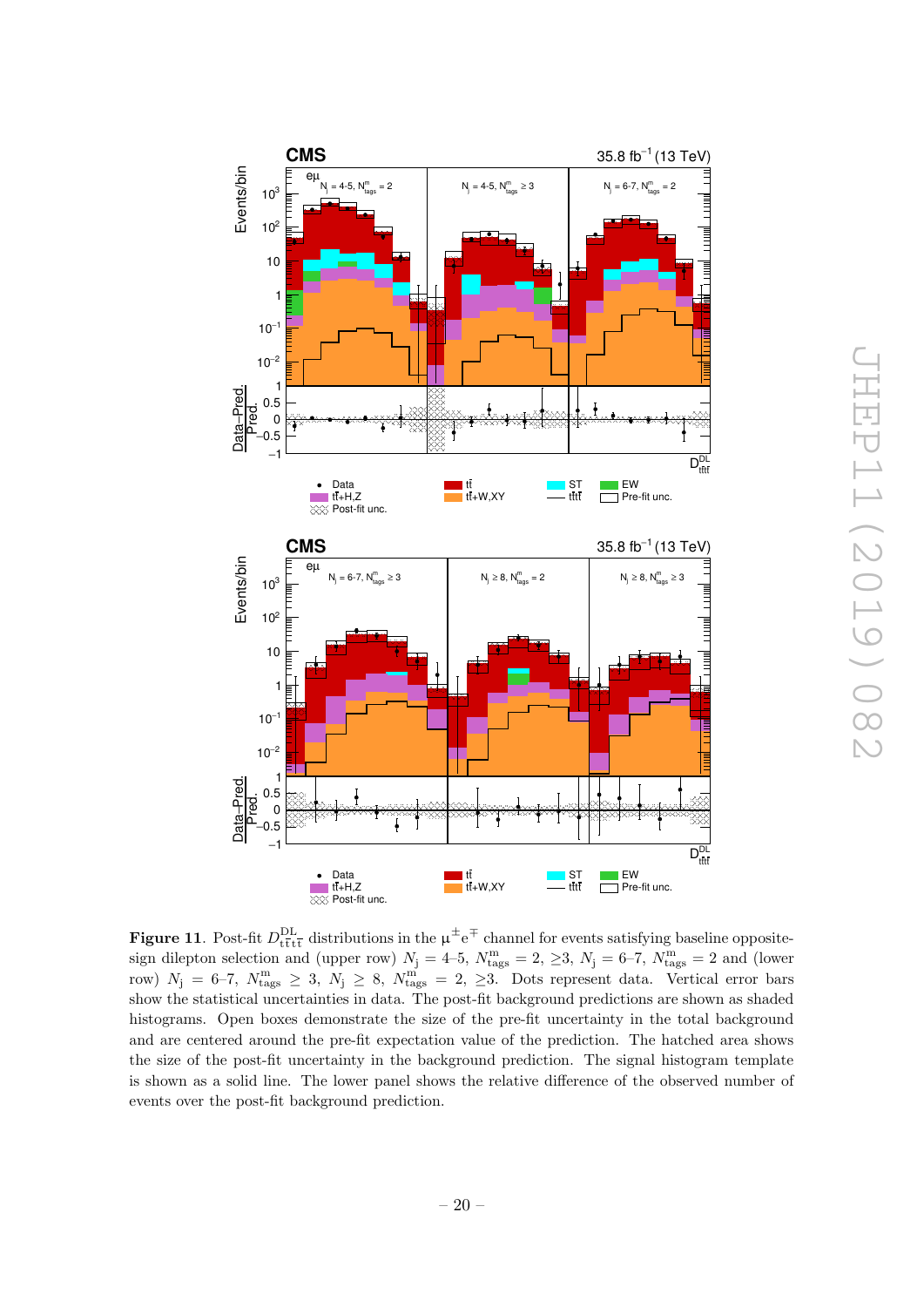

<span id="page-21-0"></span>**Figure 12**. Post-fit  $D_{\text{t}\bar{\text{t}}\text{t}\bar{\text{t}}}^{\text{DL}}$  distributions in the  $e^+e^-$  channel for events satisfying baseline oppositesign dilepton selection and (upper row)  $N_j = 4-5$ ,  $N_{\text{tags}}^{\text{m}} = 2$ ,  $\geq$ 3,  $N_j = 6-7$ ,  $N_{\text{tags}}^{\text{m}} = 2$  and (lower row)  $N_j = 6-7$ ,  $N_{\text{tags}}^{\text{m}} \geq 3$ ,  $N_j \geq 8$ ,  $N_{\text{tags}}^{\text{m}} = 2$ ,  $\geq 3$ . Dots represent data. Vertical error bars show the statistical uncertainties in data. The post-fit background predictions are shown as shaded histograms. Open boxes demonstrate the size of the pre-fit uncertainty in the total background and are centered around the pre-fit expectation value of the prediction. The hatched area shows the size of the post-fit uncertainty in the background prediction. The signal histogram template is shown as a solid line. The lower panel shows the relative difference of the observed number of events over the post-fit background prediction.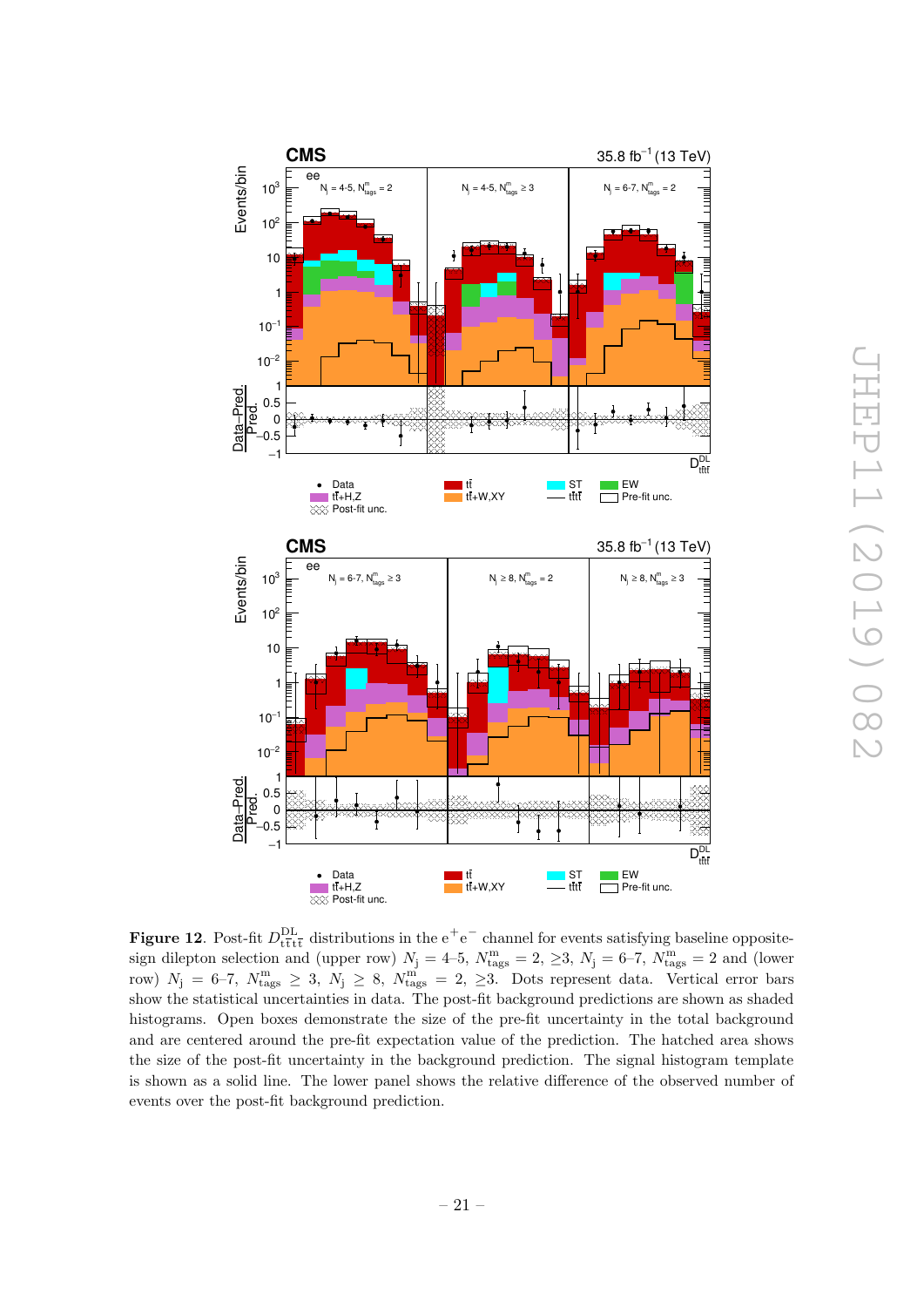| Channel                       | Best fit $\mu$      | Best fit $\sigma_{\text{t\bar{t}t\bar{t}}}$ | Exp. significance | Obs. significance |
|-------------------------------|---------------------|---------------------------------------------|-------------------|-------------------|
|                               |                     | (f <sub>b</sub> )                           | s.d.              | s.d.              |
| Single-lepton                 | $1.6^{+4.6}_{-1.6}$ | $15 + \frac{42}{15}$                        | 0.21              | 0.36              |
| OS dilepton                   | $0.0 + 2.7$         | $0^{+25}$                                   | 0.36              | 0.0               |
| Combined                      | $0.0^{+2.2}$        | $0^{+20}$                                   | 0.40              | 0.0               |
| (this analysis)               |                     |                                             |                   |                   |
| $SS$ dilepton $+$ multilepton | $1.8^{+1.5}_{-1.2}$ | $17^{+14}_{-11}$                            | 1.0               | $1.6\,$           |
| Combined                      | $1.4^{+1.2}_{-1.0}$ | $13^{+11}_{-0}$                             | 1.1               | 1.4               |
| (this analysis $+$ [21])      |                     |                                             |                   |                   |

<span id="page-22-1"></span>Table 2. Maximum-likelihood signal strength,  $\mu$ , and cross section estimates, as well as the expected and observed significance of SM  $\text{t}\overline{\text{t}}\text{t}\overline{\text{t}}$  production. Both  $\mu$  and  $\sigma_{\text{t}\overline{\text{t}}\text{t}\overline{\text{t}}}$  are constrained to be positive. The results for the two analyses from this paper are shown separately and combined. The results from a previous CMS multilepton measurement are also given [\[21\]](#page-28-8). The values quoted for the uncertainties on the signal strengths and cross sections are the one standard deviation (s.d.) values and include all statistical and systematic uncertainties. The expected significance is calculated assuming that the data are distributed according to the prediction of the SM with nominal  $\mathrm{t}\,\mathrm{t}\,\mathrm{t}\,\mathrm{t}$ production cross section value  $\sigma_{\text{t\bar{t}t\bar{t}}}^{\text{SM}}$ , which corresponds to the assumed signal strength modifier value  $\mu = 1$ .

| Channel                       |                     | Expected limit, $\mu$ Observed limit, $\mu$ Expected limit |                   | Observed limit |
|-------------------------------|---------------------|------------------------------------------------------------|-------------------|----------------|
|                               |                     |                                                            | (f <sub>b</sub> ) | (fb)           |
| Single-lepton                 | $9.4_{-2.9}^{+4.4}$ | 10.6                                                       | $86^{+40}_{-26}$  | 97             |
| OS dilepton                   | $7.3^{+4.5}_{-2.5}$ | 6.9                                                        | $67^{+41}_{-23}$  | 64             |
| Combined                      | $5.7^{+2.9}_{-1.8}$ | 5.2                                                        | $52^{+26}_{-17}$  | 48             |
| (this analysis)               |                     |                                                            |                   |                |
| $SS$ dilepton $+$ multilepton | $2.5^{+1.4}_{-0.8}$ | 4.6                                                        | $21\frac{+11}{7}$ | 42             |
| Combined                      | $2.2_{-0.7}^{+1.1}$ | 3.6                                                        | $20^{+10}_{-6}$   | 33             |
| (this analysis $+$ [21])      |                     |                                                            |                   |                |

<span id="page-22-2"></span>**Table 3**. Expected and observed 95% CL upper limits on SM  $\text{t}\bar{\text{t}}\bar{\text{t}}\bar{\text{t}}$  production as a multiple of  $\sigma_{\text{t}\bar{\text{t}}\bar{\text{t}}\bar{\text{t}}}^{\text{SM}}$ and in fb. The results for the two analyses from this paper are shown separately and combined. The results from a previous CMS multilepton search are also given [\[21\]](#page-28-8). The values quoted for the uncertainties in the expected limits indicate the regions containing 68% of the distribution of limits expected under the background-only hypothesis. The expected upper limits are calculated assuming that the data are distributed according to the prediction of the background-only model corresponding to the scenario with signal strength modifier value  $\mu = 0$ .

### <span id="page-22-0"></span>6.1 Combination with the same-sign dilepton and multileptons channels

An independent search for the SM  $t\bar{t}t\bar{t}$  production has been performed previously in samesign dilepton and multilepton channels [\[21\]](#page-28-8). This search is characterized by a different background composition which, in contrast to the single-lepton and opposite-sign dilepton searches, is composed of mainly the  $t\bar{t}Z$  and  $t\bar{t}W$  processes. In order to exploit the complementarity of this analysis, a combination of the results from single-lepton, oppositesign, same-sign and multilepton channels has been performed. The combination is based on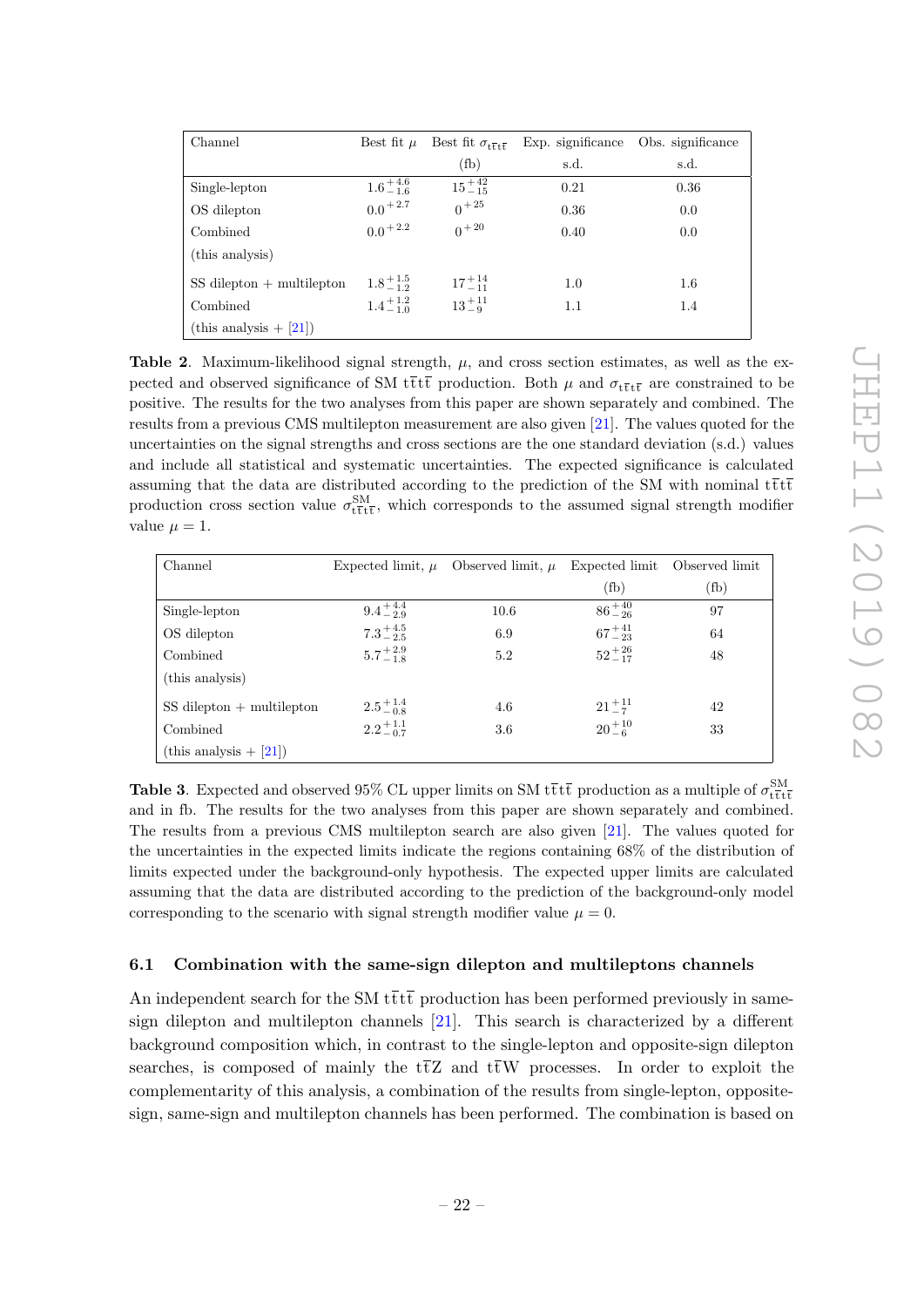a binned likelihood function equal to a product of likelihood terms over all search regions considered in single-lepton, opposite-sign and same-sign dilepton and multilepton channels.

Because of different origins of the dominant background processes, the main systematic uncertainties in the three analyses are independent and can be treated as uncorrelated. Nevertheless, the stability of the combination with respect to the assumption on the correlations between common sources of systematic uncertainty was tested by repeating the fit with and without correlations between the corresponding nuisance parameters. The resulting changes in the signal strength and expected limit were found to be less than 1% of the corresponding total uncertainties and were therefore not included.

The combined expected and observed 95% CL upper limits on the  $\mathrm{t\bar{t}t\bar{t}}$  production are  $20^{+10}_{-6}$  fb and 33 fb, respectively, which is about a 10% improvement on the precision of the measurement with respect to the multilepton analysis alone. A summary of upper limit determinations from the individual analyses and their combination is provided in table [3.](#page-22-2)

#### <span id="page-23-0"></span>6.2 Effective field theory interpretation

New physics may manifest itself as modified interactions of SM fields, even if the associated particles are too heavy to be directly probed at the LHC. Such interactions can be modeled by extending the SM Lagrangian with terms involving composite operators of SM fields. Assuming that these terms preserve the gauge symmetries of the SM, possible new interactions can be classified according to their scaling dimension and the SM fields content [\[86–](#page-32-1)[88\]](#page-32-2). The EFT Lagrangian reads

<span id="page-23-1"></span>
$$
\mathcal{L}_{\rm EFT} = \mathcal{L}_{\rm SM}^{(4)} + \frac{1}{\Lambda} \sum_{k} C_k^{(5)} \mathcal{O}_k^{(5)} + \frac{1}{\Lambda^2} \sum_{k} C_k^{(6)} \mathcal{O}_k^{(6)} + \dots,\tag{6.1}
$$

where  $\mathcal{L}^{(4)}_{\text{SM}}$  is the SM Lagrangian, while  $\mathcal{O}_k^{(n)}$  $\binom{n}{k}$  and  $C_k^{(n)}$  $\binom{n}{k}$  denote dimension-n (dim-n) composite operators and their coupling parameters, respectively. Each term in the sum is suppressed by  $\Lambda^{n-4}$ , where  $\Lambda$  is an energy scale that characterizes the new physics and n is the scaling dimension of the corresponding operator. The energy scale,  $\Lambda$ , is the scale below which on-shell effects of BSM physics can be neglected and is typically related to the mass scale of the hypothetical BSM states. The EFT approach is generic and, in principle, experimental constraints obtained within the EFT framework can be recast into bounds on parameters of any ultraviolet-complete new physics model.

The production of four top quarks is a unique signature that provides information about models that predict enhanced interactions of the third generation quarks, such as four-fermion ttest coupling. The dim-5 operators do not contribute to ttest production because they do not couple to top quarks [\[89\]](#page-32-3). A minimal basis of composite dim-6 operators contributing in eq.  $(6.1)$  was derived in ref. [\[87\]](#page-32-4). Only a small subset of these operators lead to four top quark production at LO in the EFT perturbation series. In a restricted scenario [\[10,](#page-27-8) [90\]](#page-32-5), assuming that new physics couples predominantly to the left-handed doublet and right-handed up-type quark singlet of the third generation, only four operators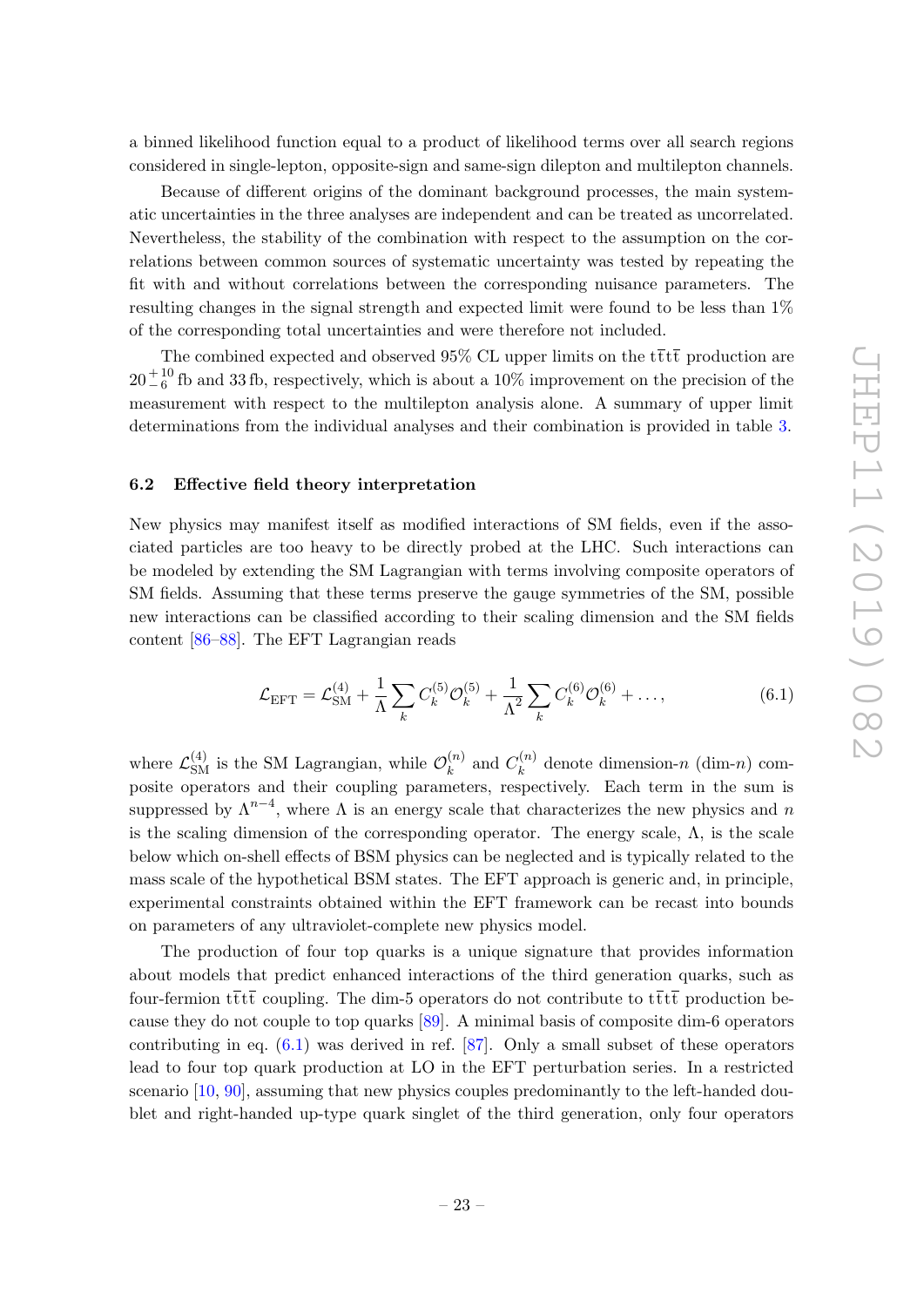|                                                                                                 | $\sigma_k$ |                               |                                 | $\sigma_{j,k}$                  |                               |
|-------------------------------------------------------------------------------------------------|------------|-------------------------------|---------------------------------|---------------------------------|-------------------------------|
| Operator                                                                                        |            | $\mathcal{O}_{\textrm{tt}}^1$ | $\mathcal{O}_{\mathrm{QQ}}^{1}$ | $\mathcal{O}_{\mathrm{Qt}}^{1}$ | $\mathcal{O}_{\mathrm{Qt}}^8$ |
| $\mathcal{O}_{\rm tt}^1$                                                                        | 0.39       | 5.59                          | 0.36                            | $-0.39$                         | 0.3                           |
| $\mathcal{O}_{\mathrm{QQ}}^{1} \ \mathcal{O}_{\mathrm{QL}}^{1} \ \mathcal{O}_{\mathrm{QL}}^{3}$ | 0.47       |                               | 5.49                            | $-0.45$                         | 0.13                          |
|                                                                                                 | 0.03       |                               |                                 | 1.9                             | $-0.08$                       |
|                                                                                                 | 0.28       |                               |                                 |                                 | 0.45                          |

<span id="page-24-2"></span>**Table 4.** Linear (left) and quadratic (right) parameterization coefficients,  $\sigma_k^{(1)}$  $\sigma_{j,k}^{(1)}$  and  $\sigma_{j,k}^{(2)}$ , of eq. [\(6.3\)](#page-24-0). The coefficients  $\sigma_k^{(1)}$  $\kappa_k^{(1)}$  are in units (fb TeV<sup>2</sup>), while the coefficients  $\sigma_{j,k}^{(2)}$  are in units (fb TeV<sup>4</sup>).

are expected to contribute significantly to  $\text{t}\overline{\text{t}}\text{t}\overline{\text{t}}$  production, namely,

$$
\mathcal{O}_{\text{tt}}^1 = (\bar{t}_R \gamma^\mu t_R) (\bar{t}_R \gamma_\mu t_R), \n\mathcal{O}_{\text{QQ}}^1 = (\bar{Q}_L \gamma^\mu Q_L) (\bar{Q}_L \gamma_\mu Q_L), \n\mathcal{O}_{\text{QL}}^1 = (\bar{Q}_L \gamma^\mu Q_L) (\bar{t}_R \gamma_\mu t_R), \n\mathcal{O}_{\text{QL}}^8 = (\bar{Q}_L \gamma^\mu T^A Q_L) (\bar{t}_R \gamma_\mu T^A t_R),
$$
\n(6.2)

where  $Q_L$  and  $t_R$  denote the left-handed third generation quark doublet and the righthanded top quark singlet, respectively. The 4-fermion  $\text{t\bar{t}}b\bar{b}$  operators were not included because of the negligible b quark parton density in the proton. Leading order predictions for the pp  $\rightarrow t\bar{t}t\bar{t}$  cross section can be parameterized using the equation

<span id="page-24-0"></span>
$$
\sigma_{\bar{t}\bar{t}\bar{t}} = \sigma_{\bar{t}\bar{t}\bar{t}\bar{t}}^{\rm SM} + \frac{1}{\Lambda^2} \sum_{k} C_k \sigma_k^{(1)} + \frac{1}{\Lambda^4} \sum_{j \le k} C_j C_k \sigma_{j,k}^{(2)}, \tag{6.3}
$$

where the linear terms,  $C_k \sigma_k^{(1)}$  $\kappa_k^{(1)}$ , represent the interference of the SM production with the dim-6 EFT contribution, while the quadratic terms include two components: the square of the diagrams containing one EFT operator, and the interference term for two diagrams, each with one EFT operator. Representing  $C_k$  as a column-vector,  $\vec{C}$ , eq. [\(6.3\)](#page-24-0) can be expressed in a matrix form as

<span id="page-24-1"></span>
$$
\sigma_{\text{t\bar{t}t\bar{t}}} = \sigma_{\text{t\bar{t}t\bar{t}}}^{\text{SM}} + \frac{1}{\Lambda^2} \vec{C}^T \cdot \vec{\sigma}^{(1)} + \frac{1}{\Lambda^4} \vec{C}^T \sigma^{(2)} \vec{C}.
$$
 (6.4)

In order to find  $\vec{\sigma}^{(1)}$  and  $\sigma^{(2)}$ , a system of linear equations has to be solved. It is obtained by substituting linearly-independent vectors  $\vec{C}$  into eq. [\(6.4\)](#page-24-1). In the cross section calculation, the EFT interactions are implemented in the FEYNRULES [\[90,](#page-32-5) [91\]](#page-32-6) package and interfaced with MADGRAPH5 aMC@NLO [\[13\]](#page-28-1). The NNPDF3.0LO [\[50\]](#page-30-5) PDF set and  $\alpha_S(M_Z) = 0.138$ were used in the calculation. In the EFT predictions, the SM contribution,  $\sigma_{\text{t\bar{t}t}}^{\text{SM}}$  $\frac{\text{SM}}{\text{t} \overline{\text{t}} \text{t}}$  in eqs.  $(6.3)$ and [\(6.4\)](#page-24-1), was rescaled to the NLO cross section of 9.2 fb for the collision energy of 13 TeV. The linear and quadratic coefficients,  $\sigma_k^{(1)}$  $\kappa_k^{(1)}$  and  $\sigma_{j,k}^{(2)}$ , in eq. [\(6.3\)](#page-24-0) can be found in table [4.](#page-24-2)

The observed limit of  $3.6\sigma_{\text{t\bar{t}t}}^{\text{SM}}$  $\frac{\text{SM}}{\text{t} \cdot \text{t} \cdot \text{t}}$ , with a corresponding expected limit of 3.2 $\sigma_{\text{t} \cdot \text{t}}^{\text{SM}}$  $\frac{\rm SM}{\rm t\bar t\bar t\bar t}$  (assuming  $\mu = 1$ , from the combined experimental results, is used to constrain possible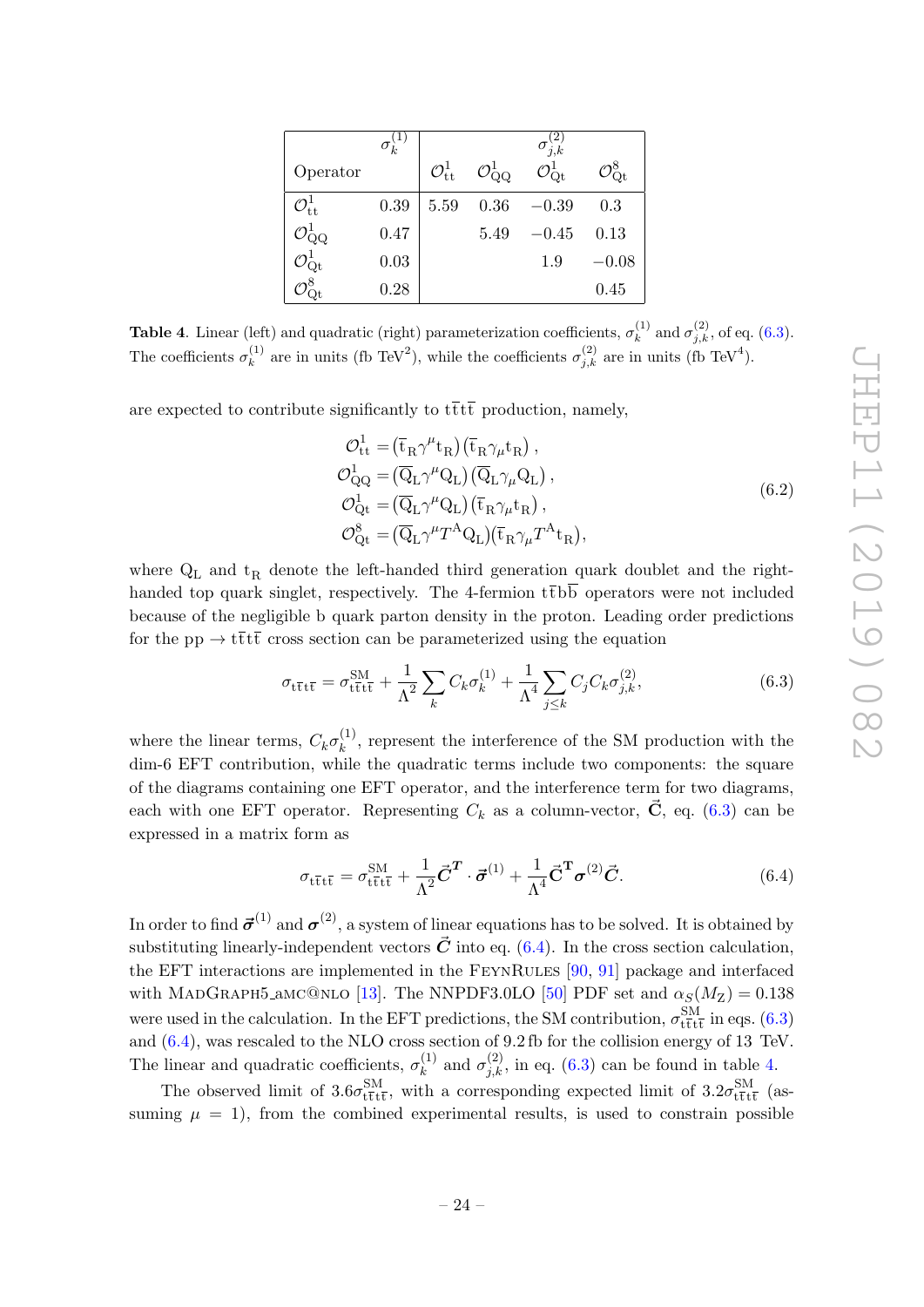| <b>Operator</b>                 | Expected $C_k/\Lambda^2$ (TeV <sup>-2</sup> ) | Observed $(TeV^{-2})$ |
|---------------------------------|-----------------------------------------------|-----------------------|
| $\mathcal{O}_{\textrm{tt}}^1$   | $[-2.0, 1.8]$                                 | $[-2.1, 2.0]$         |
| $\mathcal{O}_{\mathrm{QQ}}^{1}$ | $[-2.0, 1.8]$                                 | $[-2.2, 2.0]$         |
| $\mathcal{O}_{\mathrm{Qt}}^1$   | $[-3.3, 3.2]$                                 | $[-3.5, 3.5]$         |
| $\mathcal{O}^8_{\mathrm{Qt}}$   | $[-7.3, 6.1]$                                 | $[-7.9, 6.6]$         |

<span id="page-25-1"></span>Table 5. Expected and observed 95% CL intervals for selected coupling parameters. The intervals are extracted from upper limit on the  $\text{t}\overline{\text{t}}\text{t}\overline{\text{t}}$  production cross section in the EFT model, where only one selected operator has a nonvanishing contribution.

| Operator                        | Expected $C_k/\Lambda^2$ (TeV <sup>-2</sup> ) | Observed $(TeV^{-2})$ |
|---------------------------------|-----------------------------------------------|-----------------------|
| $\mathcal{O}_{\textrm{tt}}^1$   | $[-2.0, 1.9]$                                 | $[-2.2, 2.1]$         |
| $\mathcal{O}_{\mathrm{QQ}}^{1}$ | $[-2.0, 1.9]$                                 | $[-2.2, 2.0]$         |
| $\mathcal{O}_{\mathrm{Qt}}^1$   | $[-3.4, 3.3]$                                 | $[-3.7, 3.5]$         |
| $\mathcal{O}_{\mathrm{Qt}}^8$   | $[-7.4, 6.3]$                                 | $[-8.0, 6.8]$         |

<span id="page-25-2"></span>Table 6. Expected and observed 95% CL intervals for selected coupling parameters when contribution of other operators is marginalized.

contributions of EFT operators. Since the data are only sensitive to the ratios,  $C_k/\Lambda^2$ , the constraints are presented only for such ratios. In the limit setting, SM kinematics of the  $\mathrm{tr} \overline{\mathrm{tr}}$  final state were assumed and only rate information was utilized to calculate the constraints. Besides the NLO scale uncertainty from the SM  $\text{t}\overline{\text{t}}\text{t}\overline{\text{t}}$  NLO prediction, no further scale uncertainties were added because other uncertainties on  $\mathrm{t}\overline{\mathrm{t}}\,\mathrm{t}\overline{\mathrm{t}}$  production are already included in the experimental limit.

Independent limits were obtained under the assumption that only one operator contributes to the  $\mathrm{t}\overline{\mathrm{t}}\,\mathrm{t}\overline{\mathrm{t}}$  cross section with the coefficients of the other operators set to zero. The intervals obtained are summarized in table [5.](#page-25-1) More conservative estimates were obtained by marginalizing the contribution of other operators within the interval  $C_k/\Lambda^2 \in [-4\pi, 4\pi],$ defined by the stability of perturbation series. The corresponding limits are listed in table [6.](#page-25-2) The results obtained are only slightly weaker than independent constraints because of the small correlations between the operators.

As shown in tables [5](#page-25-1) and [6,](#page-25-2) the data have highest sensitivity to the contribution of  $\mathcal{O}_{\rm tt}^1$  and  $\mathcal{O}_{\rm QQ}^1$ . The allowed intervals for the coupling parameters are almost independent of the other considered operators and stay stable after marginalization.

## <span id="page-25-0"></span>7 Summary

A search for standard model  $\text{t}\overline{\text{t}}\text{t}\overline{\text{t}}$  production has been performed in final states with one or two oppositely signed muons or electrons plus jets. The observed yields attributed to  $t\bar{t}t\bar{t}$  production are consistent with the background predictions. An upper limit at 95% confidence level of 48 fb is set on the cross section for  $\mathrm{t\bar{t}t\bar{t}}$  production. Combining this result with a previous same-sign dilepton and multilepton search [\[21\]](#page-28-8) the resulting cross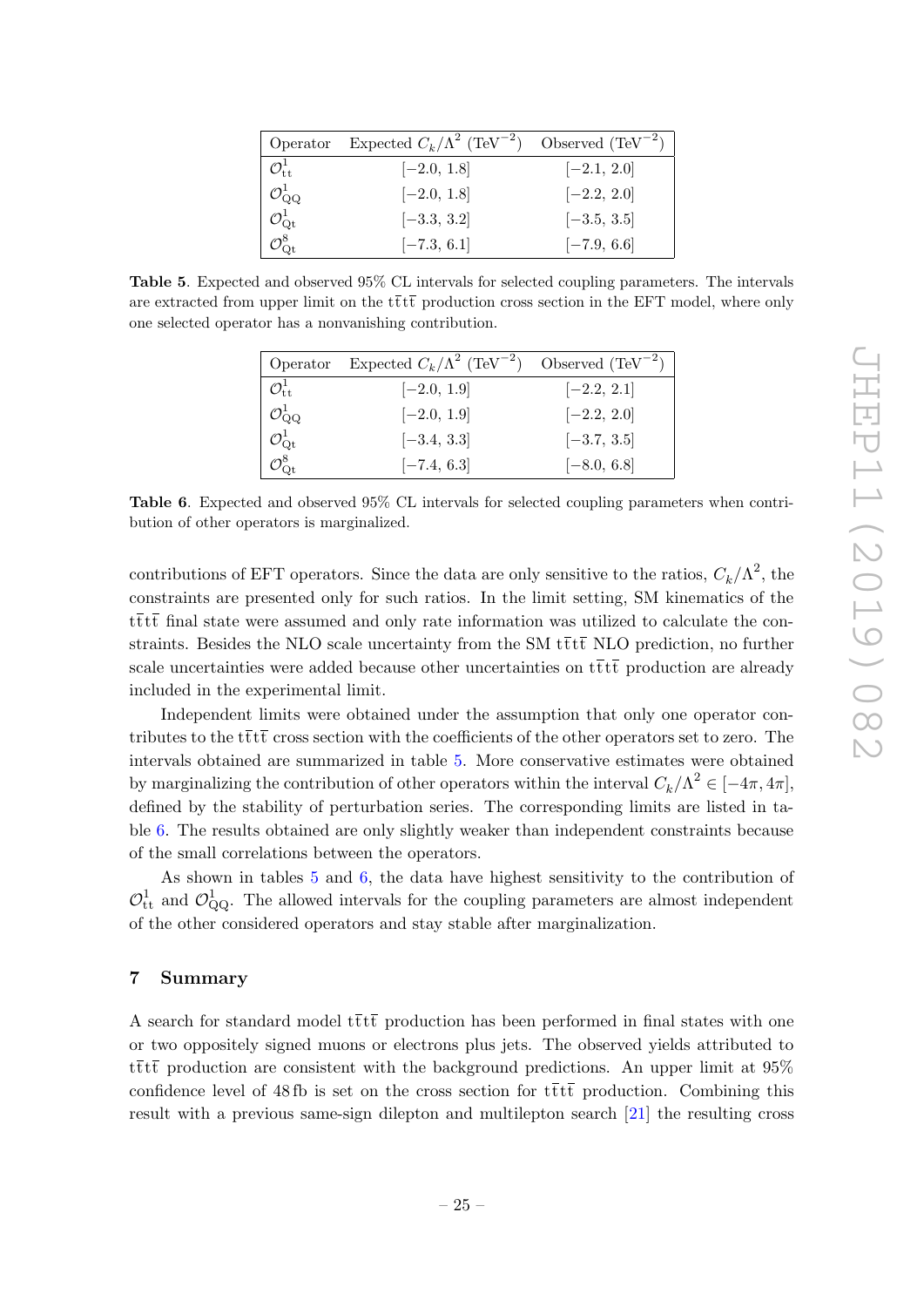section is  $13^{+11}_{-9}$  fb with an observed significance of 1.4 standard deviations. The combined result constitutes one of the most stringent constraints from CMS on the production of four top quarks and can be used for phenomenological reinterpretation of a wide range of new physics models. The experimental results are interpreted in the effective field theory framework and yield limits on dimension-6 four-fermion operators coupling to third generation quarks competitive with the latest ATLAS interpretation [\[18\]](#page-28-5).

### Acknowledgments

We congratulate our colleagues in the CERN accelerator departments for the excellent performance of the LHC and thank the technical and administrative staffs at CERN and at other CMS institutes for their contributions to the success of the CMS effort. In addition, we gratefully acknowledge the computing centers and personnel of the Worldwide LHC Computing Grid for delivering so effectively the computing infrastructure essential to our analyses. Finally, we acknowledge the enduring support for the construction and operation of the LHC and the CMS detector provided by the following funding agencies: BMBWF and FWF (Austria); FNRS and FWO (Belgium); CNPq, CAPES, FAPERJ, FAPERGS, and FAPESP (Brazil); MES (Bulgaria); CERN; CAS, MoST, and NSFC (China); COL-CIENCIAS (Colombia); MSES and CSF (Croatia); RPF (Cyprus); SENESCYT (Ecuador); MoER, ERC IUT, PUT and ERDF (Estonia); Academy of Finland, MEC, and HIP (Finland); CEA and CNRS/IN2P3 (France); BMBF, DFG, and HGF (Germany); GSRT (Greece); NKFIA (Hungary); DAE and DST (India); IPM (Iran); SFI (Ireland); INFN (Italy); MSIP and NRF (Republic of Korea); MES (Latvia); LAS (Lithuania); MOE and UM (Malaysia); BUAP, CINVESTAV, CONACYT, LNS, SEP, and UASLP-FAI (Mexico); MOS (Montenegro); MBIE (New Zealand); PAEC (Pakistan); MSHE and NSC (Poland); FCT (Portugal); JINR (Dubna); MON, RosAtom, RAS, RFBR, and NRC KI (Russia); MESTD (Serbia); SEIDI, CPAN, PCTI, and FEDER (Spain); MOSTR (Sri Lanka); Swiss Funding Agencies (Switzerland); MST (Taipei); ThEPCenter, IPST, STAR, and NSTDA (Thailand); TUBITAK and TAEK (Turkey); NASU and SFFR (Ukraine); STFC (United Kingdom); DOE and NSF (U.S.A.).

Individuals have received support from the Marie-Curie program and the European Research Council and Horizon 2020 Grant, contract Nos. 675440, 752730, and 765710 (European Union); the Leventis Foundation; the A.P. Sloan Foundation; the Alexander von Humboldt Foundation; the Belgian Federal Science Policy Office; the Fonds pour la Formation `a la Recherche dans l'Industrie et dans l'Agriculture (FRIA-Belgium); the Agentschap voor Innovatie door Wetenschap en Technologie (IWT-Belgium); the F.R.S.-FNRS and FWO (Belgium) under the "Excellence of Science — EOS" — be.h project n. 30820817; the Beijing Municipal Science & Technology Commission, No. Z181100004218003; the Ministry of Education, Youth and Sports (MEYS) of the Czech Republic; the Lendület ("Momentum") Program and the J´anos Bolyai Research Scholarship of the Hungarian Academy of Sciences, the New National Excellence Program UNKP, the NKFIA research ´ grants 123842, 123959, 124845, 124850, 125105, 128713, 128786, and 129058 (Hungary); the Council of Science and Industrial Research, India; the HOMING PLUS program of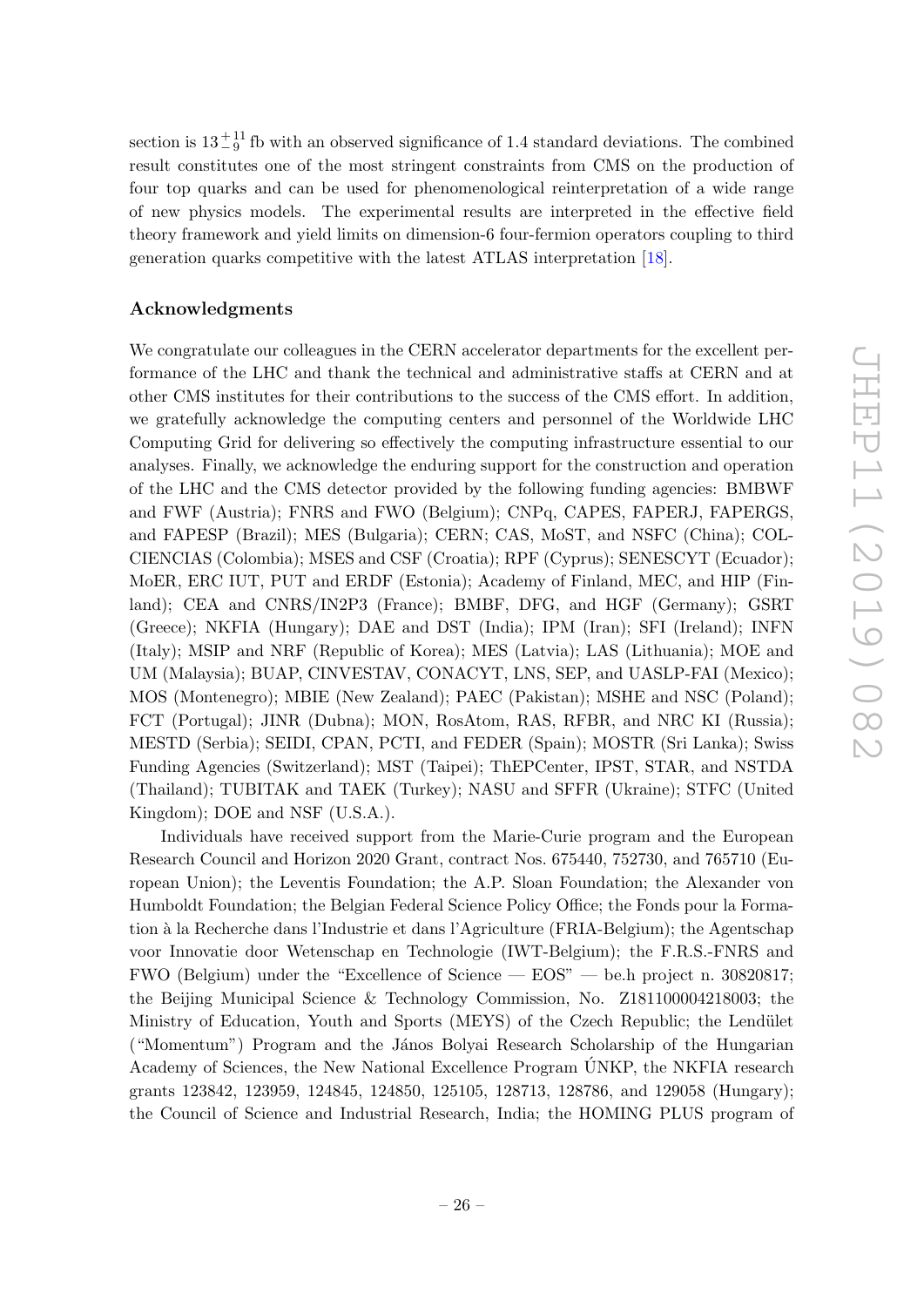the Foundation for Polish Science, cofinanced from European Union, Regional Development Fund, the Mobility Plus program of the Ministry of Science and Higher Education, the National Science Center (Poland), contracts Harmonia 2014/14/M/ST2/00428, Opus 2014/13/B/ST2/02543, 2014/15/B/ST2/03998, and 2015/19/B/ST2/02861, Sonatabis 2012/07/E/ST2/01406; the National Priorities Research Program by Qatar National Research Fund; the Ministry of Science and Education, grant no. 3.2989.2017 (Russia); the Programa Estatal de Fomento de la Investigación Científica y Técnica de Excelencia María de Maeztu, grant MDM-2015-0509 and the Programa Severo Ochoa del Principado de Asturias; the Thalis and Aristeia programs cofinanced by EU-ESF and the Greek NSRF; the Rachadapisek Sompot Fund for Postdoctoral Fellowship, Chulalongkorn University and the Chulalongkorn Academic into Its 2nd Century Project Advancement Project (Thailand); the Welch Foundation, contract C-1845; and the Weston Havens Foundation (U.S.A.).

Open Access. This article is distributed under the terms of the Creative Commons Attribution License [\(CC-BY 4.0\)](https://creativecommons.org/licenses/by/4.0/), which permits any use, distribution and reproduction in any medium, provided the original author(s) and source are credited.

## References

- <span id="page-27-0"></span>[1] H.P. Nilles, Supersymmetry, supergravity and particle physics, [Phys. Rept.](https://doi.org/10.1016/0370-1573(84)90008-5) 110 (1984) 1 [IN[SPIRE](https://inspirehep.net/search?p=find+J+%22Phys.Rep.,110,1%22)].
- <span id="page-27-1"></span>[2] S.P. Martin, A supersymmetry primer, in Perspectives on supersymmetry II, G.L. Kane, ed., [Adv. Ser. Direct. High Energy Phys. volume 21,](http://dx.doi.org/10.1142/9789814307505_0001) World Scientific, Singapore (2010).
- <span id="page-27-2"></span>[3] G. Cacciapaglia et al., Composite scalars at the LHC: the Higgs, the sextet and the octet, JHEP 11 [\(2015\) 201](https://doi.org/10.1007/JHEP11(2015)201) [[arXiv:1507.02283](https://arxiv.org/abs/1507.02283)] [IN[SPIRE](https://inspirehep.net/search?p=find+EPRINT+arXiv:1507.02283)].
- <span id="page-27-3"></span>[4] K. Kumar, T.M.P. Tait and R. Vega-Morales, Manifestations of top compositeness at colliders, JHEP 05 [\(2009\) 022](https://doi.org/10.1088/1126-6708/2009/05/022) [[arXiv:0901.3808](https://arxiv.org/abs/0901.3808)] [IN[SPIRE](https://inspirehep.net/search?p=find+EPRINT+arXiv:0901.3808)].
- <span id="page-27-4"></span>[5] D. Dicus, A. Stange and S. Willenbrock, *Higgs decay to top quarks at hadron colliders*, *[Phys.](https://doi.org/10.1016/0370-2693(94)91017-0)* Lett. B 333 [\(1994\) 126](https://doi.org/10.1016/0370-2693(94)91017-0) [[hep-ph/9404359](https://arxiv.org/abs/hep-ph/9404359)] [IN[SPIRE](https://inspirehep.net/search?p=find+EPRINT+hep-ph/9404359)].
- [6] N. Craig, F. D'Eramo, P. Draper, S. Thomas and H. Zhang, The hunt for the rest of the Higgs bosons, JHEP 06 [\(2015\) 137](https://doi.org/10.1007/JHEP06(2015)137) [[arXiv:1504.04630](https://arxiv.org/abs/1504.04630)] [IN[SPIRE](https://inspirehep.net/search?p=find+EPRINT+arXiv:1504.04630)].
- <span id="page-27-5"></span>[7] N. Craig, J. Hajer, Y.-Y. Li, T. Liu and H. Zhang, Heavy Higgs bosons at low tan  $\beta$ : from the LHC to 100 TeV, JHEP 01 [\(2017\) 018](https://doi.org/10.1007/JHEP01(2017)018)  $\left[$ [arXiv:1605.08744](https://arxiv.org/abs/1605.08744) $\right]$   $\left[$ IN[SPIRE](https://inspirehep.net/search?p=find+EPRINT+arXiv:1605.08744) $\right]$ .
- <span id="page-27-6"></span>[8] G. Cacciapaglia, A. Deandrea and J. Llodra-Perez, A dark matter candidate from Lorentz invariance in 6D, JHEP 03 [\(2010\) 083](https://doi.org/10.1007/JHEP03(2010)083) [[arXiv:0907.4993](https://arxiv.org/abs/0907.4993)] [IN[SPIRE](https://inspirehep.net/search?p=find+EPRINT+arXiv:0907.4993)].
- <span id="page-27-7"></span>[9] O. Ducu, L. Heurtier and J. Maurer, *LHC signatures of a*  $Z'$  mediator between dark matter and the SU(3) sector, JHEP  $03$  [\(2016\) 006](https://doi.org/10.1007/JHEP03(2016)006)  $\left[$ [arXiv:1509.05615](https://arxiv.org/abs/1509.05615) $\right]$   $\left[$ IN[SPIRE](https://inspirehep.net/search?p=find+EPRINT+arXiv:1509.05615) $\right]$ .
- <span id="page-27-8"></span>[10] C. Degrande et al., Non-resonant new physics in top pair production at hadron colliders, JHEP 03 [\(2011\) 125](https://doi.org/10.1007/JHEP03(2011)125) [[arXiv:1010.6304](https://arxiv.org/abs/1010.6304)] [IN[SPIRE](https://inspirehep.net/search?p=find+EPRINT+arXiv:1010.6304)].
- <span id="page-27-9"></span>[11] R. Frederix, D. Pagani and M. Zaro, *Large NLO corrections in*  $t\bar{t}W^{\pm}$  and  $t\bar{t}t\bar{t}$ hadroproduction from supposedly subleading EW contributions, JHEP 02 [\(2018\) 031](https://doi.org/10.1007/JHEP02(2018)031) [[arXiv:1711.02116](https://arxiv.org/abs/1711.02116)] [IN[SPIRE](https://inspirehep.net/search?p=find+EPRINT+arXiv:1711.02116)].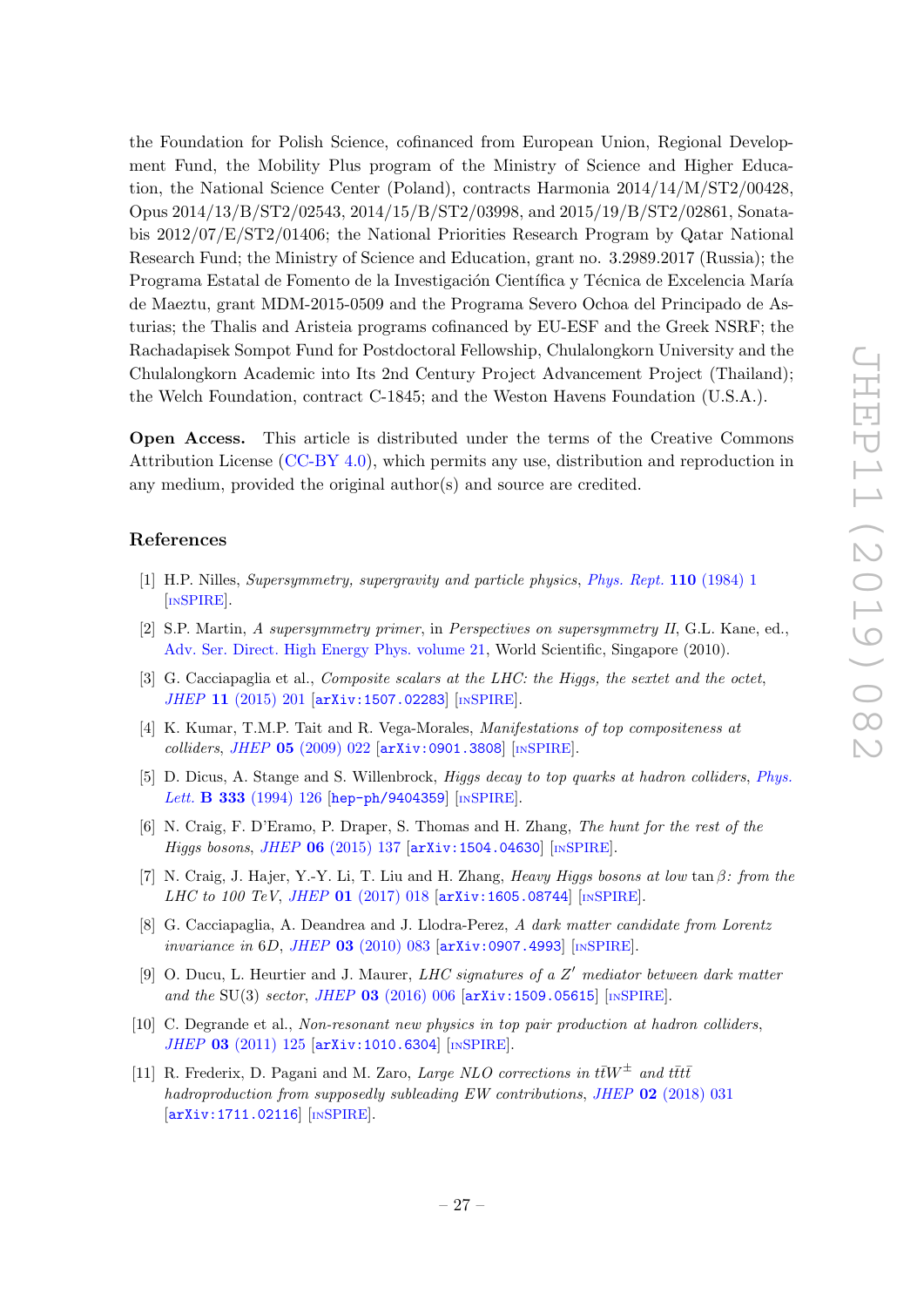- <span id="page-28-0"></span>[12] G. Bevilacqua and M. Worek, Constraining BSM physics at the LHC: four top final states with NLO accuracy in perturbative QCD, JHEP  $07$  [\(2012\) 111](https://doi.org/10.1007/JHEP07(2012)111) [[arXiv:1206.3064](https://arxiv.org/abs/1206.3064)] [IN[SPIRE](https://inspirehep.net/search?p=find+EPRINT+arXiv:1206.3064)].
- <span id="page-28-1"></span>[13] J. Alwall, et al., The automated computation of tree-level and next-to-leading order differential cross sections and their matching to parton shower simulations, JHEP 07 [\(2014\)](https://doi.org/10.1007/JHEP07(2014)079) [079](https://doi.org/10.1007/JHEP07(2014)079) [[arXiv:1405.0301](https://arxiv.org/abs/1405.0301)] [IN[SPIRE](https://inspirehep.net/search?p=find+EPRINT+arXiv:1405.0301)].
- <span id="page-28-2"></span>[14] ATLAS collaboration, Search for supersymmetry at  $\sqrt{s} = 8$  TeV in final states with jets and two same-sign leptons or three leptons with the ATLAS detector, JHEP 06 [\(2014\) 035](https://doi.org/10.1007/JHEP06(2014)035) [[arXiv:1404.2500](https://arxiv.org/abs/1404.2500)] [IN[SPIRE](https://inspirehep.net/search?p=find+EPRINT+arXiv:1404.2500)].
- [15] ATLAS collaboration, Search for production of vector-like quark pairs and of four top quarks in the lepton-plus-jets final state in pp collisions at  $\sqrt{s} = 8$  TeV with the ATLAS detector, JHEP 08 [\(2015\) 105](https://doi.org/10.1007/JHEP08(2015)105) [[arXiv:1505.04306](https://arxiv.org/abs/1505.04306)] [IN[SPIRE](https://inspirehep.net/search?p=find+EPRINT+arXiv:1505.04306)].
- <span id="page-28-3"></span>[16] ATLAS collaboration, Analysis of events with b-jets and a pair of leptons of the same charge in pp collisions at  $\sqrt{s} = 8$  TeV with the ATLAS detector, JHEP 10 [\(2015\) 150](https://doi.org/10.1007/JHEP10(2015)150) [[arXiv:1504.04605](https://arxiv.org/abs/1504.04605)] [IN[SPIRE](https://inspirehep.net/search?p=find+EPRINT+arXiv:1504.04605)].
- <span id="page-28-4"></span>[17] CMS collaboration, Search for standard model production of four top quarks in the lepton  $+$  $\sigma$  is channel in pp collisions at  $\sqrt{s} = 8$  TeV, JHEP 11 [\(2014\) 154](https://doi.org/10.1007/JHEP11(2014)154) [[arXiv:1409.7339](https://arxiv.org/abs/1409.7339)] [IN[SPIRE](https://inspirehep.net/search?p=find+EPRINT+arXiv:1409.7339)].
- <span id="page-28-5"></span>[18] ATLAS collaboration, Search for four-top-quark production in the single-lepton and opposite-sign dilepton final states in pp collisions at  $\sqrt{s} = 13$  TeV with the ATLAS detector, Phys. Rev. D 99 [\(2019\) 052009](https://doi.org/10.1103/PhysRevD.99.052009) [[arXiv:1811.02305](https://arxiv.org/abs/1811.02305)] [IN[SPIRE](https://inspirehep.net/search?p=find+EPRINT+arXiv:1811.02305)].
- <span id="page-28-6"></span>[19] ATLAS collaboration, Search for new phenomena in events with same-charge leptons and b-jets in pp collisions at  $\sqrt{s} = 13$  TeV with the ATLAS detector, JHEP 12 [\(2018\) 039](https://doi.org/10.1007/JHEP12(2018)039) [[arXiv:1807.11883](https://arxiv.org/abs/1807.11883)] [IN[SPIRE](https://inspirehep.net/search?p=find+EPRINT+arXiv:1807.11883)].
- <span id="page-28-7"></span>[20] CMS collaboration, Search for standard model production of four top quarks in proton-proton collisions at  $\sqrt{s} = 13$  TeV, [Phys. Lett.](https://doi.org/10.1016/j.physletb.2017.06.064) B 772 (2017) 336 [[arXiv:1702.06164](https://arxiv.org/abs/1702.06164)] [IN[SPIRE](https://inspirehep.net/search?p=find+EPRINT+arXiv:1702.06164)].
- <span id="page-28-8"></span>[21] CMS collaboration, Search for standard model production of four top quarks with same-sign and multilepton final states in proton-proton collisions at  $\sqrt{s} = 13 \text{ TeV}$ , [Eur. Phys. J.](https://doi.org/10.1140/epjc/s10052-018-5607-5) C 78 [\(2018\) 140](https://doi.org/10.1140/epjc/s10052-018-5607-5) [[arXiv:1710.10614](https://arxiv.org/abs/1710.10614)] [IN[SPIRE](https://inspirehep.net/search?p=find+EPRINT+arXiv:1710.10614)].
- <span id="page-28-9"></span>[22] CMS collaboration, Search for physics beyond the standard model in events with two leptons of same sign, missing transverse momentum and jets in proton-proton collisions at  $\sqrt{s} = 13 \text{ TeV}, \text{ Eur. Phys. J. C 77 (2017) 578 [arXiv:1704.07323] [INSPIRE].$  $\sqrt{s} = 13 \text{ TeV}, \text{ Eur. Phys. J. C 77 (2017) 578 [arXiv:1704.07323] [INSPIRE].$  $\sqrt{s} = 13 \text{ TeV}, \text{ Eur. Phys. J. C 77 (2017) 578 [arXiv:1704.07323] [INSPIRE].$  $\sqrt{s} = 13 \text{ TeV}, \text{ Eur. Phys. J. C 77 (2017) 578 [arXiv:1704.07323] [INSPIRE].$  $\sqrt{s} = 13 \text{ TeV}, \text{ Eur. Phys. J. C 77 (2017) 578 [arXiv:1704.07323] [INSPIRE].$  $\sqrt{s} = 13 \text{ TeV}, \text{ Eur. Phys. J. C 77 (2017) 578 [arXiv:1704.07323] [INSPIRE].$  $\sqrt{s} = 13 \text{ TeV}, \text{ Eur. Phys. J. C 77 (2017) 578 [arXiv:1704.07323] [INSPIRE].$
- <span id="page-28-10"></span>[23] ATLAS collaboration, Search for pair production of up-type vector-like quarks and for four-top-quark events in final states with multiple b-jets with the ATLAS detector, [JHEP](https://doi.org/10.1007/JHEP07(2018)089) 07 [\(2018\) 089](https://doi.org/10.1007/JHEP07(2018)089) [[arXiv:1803.09678](https://arxiv.org/abs/1803.09678)] [IN[SPIRE](https://inspirehep.net/search?p=find+EPRINT+arXiv:1803.09678)].
- <span id="page-28-11"></span>[24] CMS collaboration, The CMS experiment at the CERN LHC, 2008 JINST 3 [S08004](https://doi.org/10.1088/1748-0221/3/08/S08004) [IN[SPIRE](https://inspirehep.net/search?p=find+J+%22JINST,3,S08004%22)].
- <span id="page-28-12"></span>[25] M.L. Mangano, M. Moretti, F. Piccinini and M. Treccani, Matching matrix elements and shower evolution for top-quark production in hadronic collisions, JHEP 01 [\(2007\) 013](https://doi.org/10.1088/1126-6708/2007/01/013) [[hep-ph/0611129](https://arxiv.org/abs/hep-ph/0611129)] [IN[SPIRE](https://inspirehep.net/search?p=find+EPRINT+hep-ph/0611129)].
- <span id="page-28-13"></span>[26] P. Artoisenet, R. Frederix, O. Mattelaer and R. Rietkerk, Automatic spin-entangled decays of heavy resonances in Monte Carlo simulations, JHEP 03 [\(2013\) 015](https://doi.org/10.1007/JHEP03(2013)015) [[arXiv:1212.3460](https://arxiv.org/abs/1212.3460)] [IN[SPIRE](https://inspirehep.net/search?p=find+EPRINT+arXiv:1212.3460)].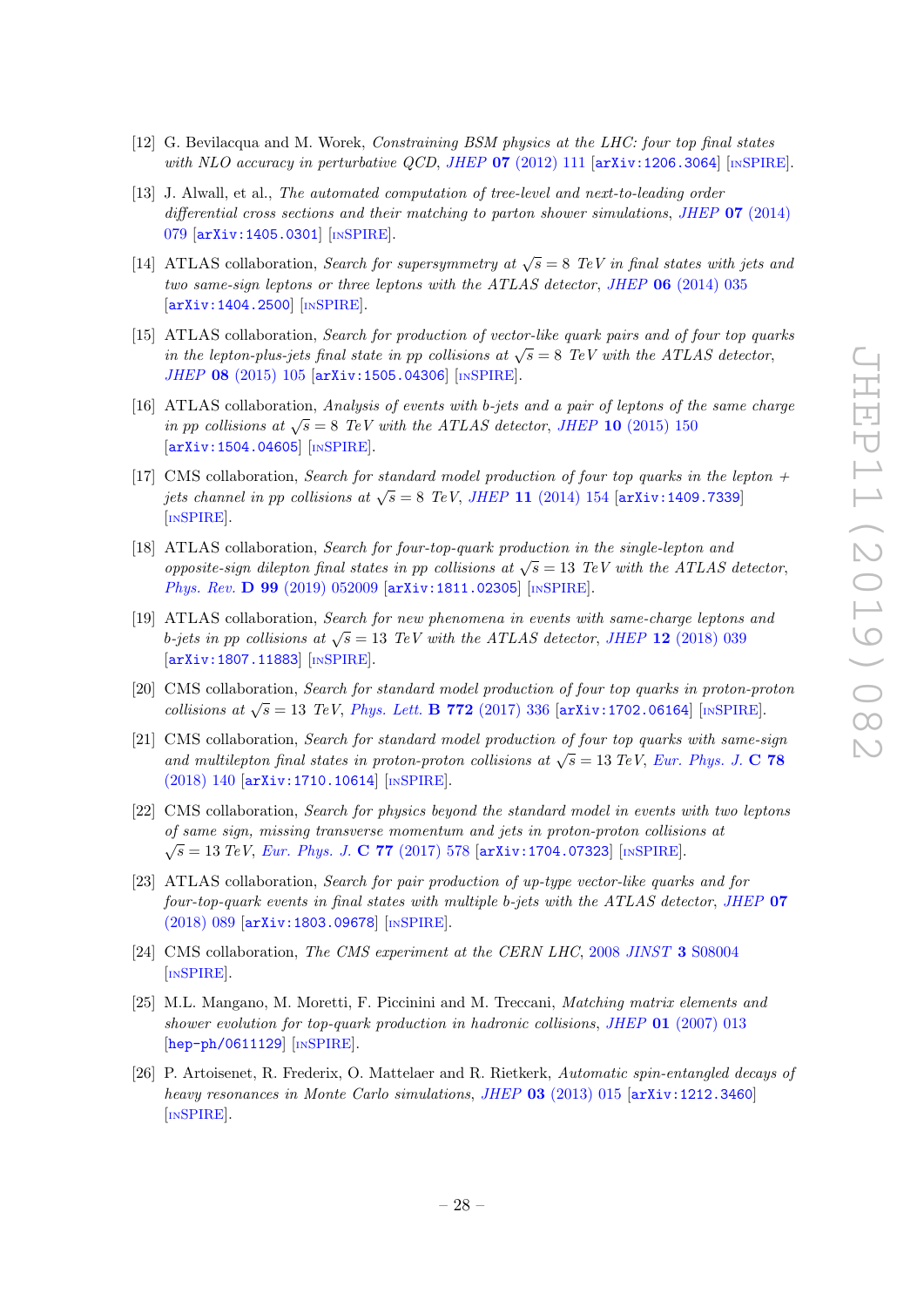- <span id="page-29-0"></span>[27] S. Frixione, P. Nason and G. Ridolfi, A positive-weight next-to-leading-order Monte Carlo for heavy flavour hadroproduction, JHEP  $09$  [\(2007\) 126](https://doi.org/10.1088/1126-6708/2007/09/126) [[arXiv:0707.3088](https://arxiv.org/abs/0707.3088)] [IN[SPIRE](https://inspirehep.net/search?p=find+EPRINT+arXiv:0707.3088)].
- [28] P. Nason, A new method for combining NLO QCD with shower Monte Carlo algorithms, JHEP 11 [\(2004\) 040](https://doi.org/10.1088/1126-6708/2004/11/040) [[hep-ph/0409146](https://arxiv.org/abs/hep-ph/0409146)] [IN[SPIRE](https://inspirehep.net/search?p=find+EPRINT+hep-ph/0409146)].
- [29] S. Frixione, P. Nason and C. Oleari, Matching NLO QCD computations with Parton Shower simulations: the POWHEG method, JHEP 11 [\(2007\) 070](https://doi.org/10.1088/1126-6708/2007/11/070) [[arXiv:0709.2092](https://arxiv.org/abs/0709.2092)] [IN[SPIRE](https://inspirehep.net/search?p=find+EPRINT+arXiv:0709.2092)].
- [30] S. Alioli, P. Nason, C. Oleari and E. Re, A general framework for implementing NLO calculations in shower Monte Carlo programs: the POWHEG BOX, JHEP 06 [\(2010\) 043](https://doi.org/10.1007/JHEP06(2010)043) [[arXiv:1002.2581](https://arxiv.org/abs/1002.2581)] [IN[SPIRE](https://inspirehep.net/search?p=find+EPRINT+arXiv:1002.2581)].
- <span id="page-29-1"></span>[31] S. Alioli, S.-O. Moch and P. Uwer, Hadronic top-quark pair-production with one jet and parton showering, JHEP  $01$  [\(2012\) 137](https://doi.org/10.1007/JHEP01(2012)137)  $\text{arXiv:1110.5251}$  $\text{arXiv:1110.5251}$  $\text{arXiv:1110.5251}$  [IN[SPIRE](https://inspirehep.net/search?p=find+EPRINT+arXiv:1110.5251)].
- <span id="page-29-2"></span>[32] M. Czakon and A. Mitov,  $Top++: a program for the calculation of the top-pair cross-section$ at hadron colliders, [Comput. Phys. Commun.](https://doi.org/10.1016/j.cpc.2014.06.021) 185 (2014) 2930 [[arXiv:1112.5675](https://arxiv.org/abs/1112.5675)] [IN[SPIRE](https://inspirehep.net/search?p=find+EPRINT+arXiv:1112.5675)].
- [33] M. Beneke, P. Falgari, S. Klein and C. Schwinn, Hadronic top-quark pair production with NNLL threshold resummation, [Nucl. Phys.](https://doi.org/10.1016/j.nuclphysb.2011.10.021) B 855 (2012) 695 [[arXiv:1109.1536](https://arxiv.org/abs/1109.1536)] [IN[SPIRE](https://inspirehep.net/search?p=find+EPRINT+arXiv:1109.1536)].
- [34] M. Cacciari et al., Top-pair production at hadron colliders with next-to-next-to-leading logarithmic soft-gluon resummation, [Phys. Lett.](https://doi.org/10.1016/j.physletb.2012.03.013) B 710 (2012) 612 [[arXiv:1111.5869](https://arxiv.org/abs/1111.5869)] [IN[SPIRE](https://inspirehep.net/search?p=find+EPRINT+arXiv:1111.5869)].
- [35] P. Bärnreuther, M. Czakon and A. Mitov, Percent level precision physics at the Tevatron: first genuine NNLO QCD corrections to  $q\bar{q} \rightarrow t\bar{t} + X$ , [Phys. Rev. Lett.](https://doi.org/10.1103/PhysRevLett.109.132001) 109 (2012) 132001 [[arXiv:1204.5201](https://arxiv.org/abs/1204.5201)] [IN[SPIRE](https://inspirehep.net/search?p=find+EPRINT+arXiv:1204.5201)].
- [36] M. Czakon and A. Mitov, NNLO corrections to top-pair production at hadron colliders: the all-fermionic scattering channels, JHEP  $12$  [\(2012\) 054](https://doi.org/10.1007/JHEP12(2012)054) [[arXiv:1207.0236](https://arxiv.org/abs/1207.0236)] [IN[SPIRE](https://inspirehep.net/search?p=find+EPRINT+arXiv:1207.0236)].
- [37] M. Czakon and A. Mitov, NNLO corrections to top pair production at hadron colliders: the quark-gluon reaction, JHEP 01 [\(2013\) 080](https://doi.org/10.1007/JHEP01(2013)080) [[arXiv:1210.6832](https://arxiv.org/abs/1210.6832)] [IN[SPIRE](https://inspirehep.net/search?p=find+EPRINT+arXiv:1210.6832)].
- <span id="page-29-3"></span>[38] M. Czakon, P. Fiedler and A. Mitov, Total top-quark pair-production cross section at hadron colliders through  $O(\alpha_S^4)$ , [Phys. Rev. Lett.](https://doi.org/10.1103/PhysRevLett.110.252004) 110 (2013) 252004 [[arXiv:1303.6254](https://arxiv.org/abs/1303.6254)] [IN[SPIRE](https://inspirehep.net/search?p=find+EPRINT+arXiv:1303.6254)].
- <span id="page-29-4"></span>[39] CMS collaboration, Investigations of the impact of the parton shower tuning in PYTHIA 8 in the modelling of tt at  $\sqrt{s} = 8$  and 13 TeV, [CMS-PAS-TOP-16-021](http://cds.cern.ch/record/2235192) (2016).
- [40] CMS collaboration, Event generator tunes obtained from underlying event and multiparton scattering measurements, [Eur. Phys. J.](https://doi.org/10.1140/epjc/s10052-016-3988-x) C  $76$  (2016) 155 [[arXiv:1512.00815](https://arxiv.org/abs/1512.00815)] [IN[SPIRE](https://inspirehep.net/search?p=find+EPRINT+arXiv:1512.00815)].
- <span id="page-29-5"></span>[41] P. Skands, S. Carrazza and J. Rojo, Tuning PYTHIA 8.1: the Monash 2013 Tune, [Eur.](https://doi.org/10.1140/epjc/s10052-014-3024-y) Phys. J. C 74 [\(2014\) 3024](https://doi.org/10.1140/epjc/s10052-014-3024-y) [[arXiv:1404.5630](https://arxiv.org/abs/1404.5630)] [IN[SPIRE](https://inspirehep.net/search?p=find+EPRINT+arXiv:1404.5630)].
- <span id="page-29-6"></span>[42] CMS collaboration, Measurements of tt differential cross sections in proton-proton collisions  $\alpha t \sqrt{s} = 13$  TeV using events containing two leptons, JHEP 02 [\(2019\) 149](https://doi.org/10.1007/JHEP02(2019)149) [[arXiv:1811.06625](https://arxiv.org/abs/1811.06625)] [IN[SPIRE](https://inspirehep.net/search?p=find+EPRINT+arXiv:1811.06625)].
- <span id="page-29-7"></span>[43] CMS collaboration, Measurement of differential cross sections for the production of top  $\alpha$  quark pairs and of additional jets in lepton+jets events from pp collisions at  $\sqrt{s} = 13$  TeV, Phys. Rev. D 97 [\(2018\) 112003](https://doi.org/10.1103/PhysRevD.97.112003) [[arXiv:1803.08856](https://arxiv.org/abs/1803.08856)] [IN[SPIRE](https://inspirehep.net/search?p=find+EPRINT+arXiv:1803.08856)].
- <span id="page-29-8"></span>[44] E. Re, Single-top Wt-channel production matched with parton showers using the POWHEG method, [Eur. Phys. J.](https://doi.org/10.1140/epjc/s10052-011-1547-z) C 71 (2011) 1547 [[arXiv:1009.2450](https://arxiv.org/abs/1009.2450)] [IN[SPIRE](https://inspirehep.net/search?p=find+EPRINT+arXiv:1009.2450)].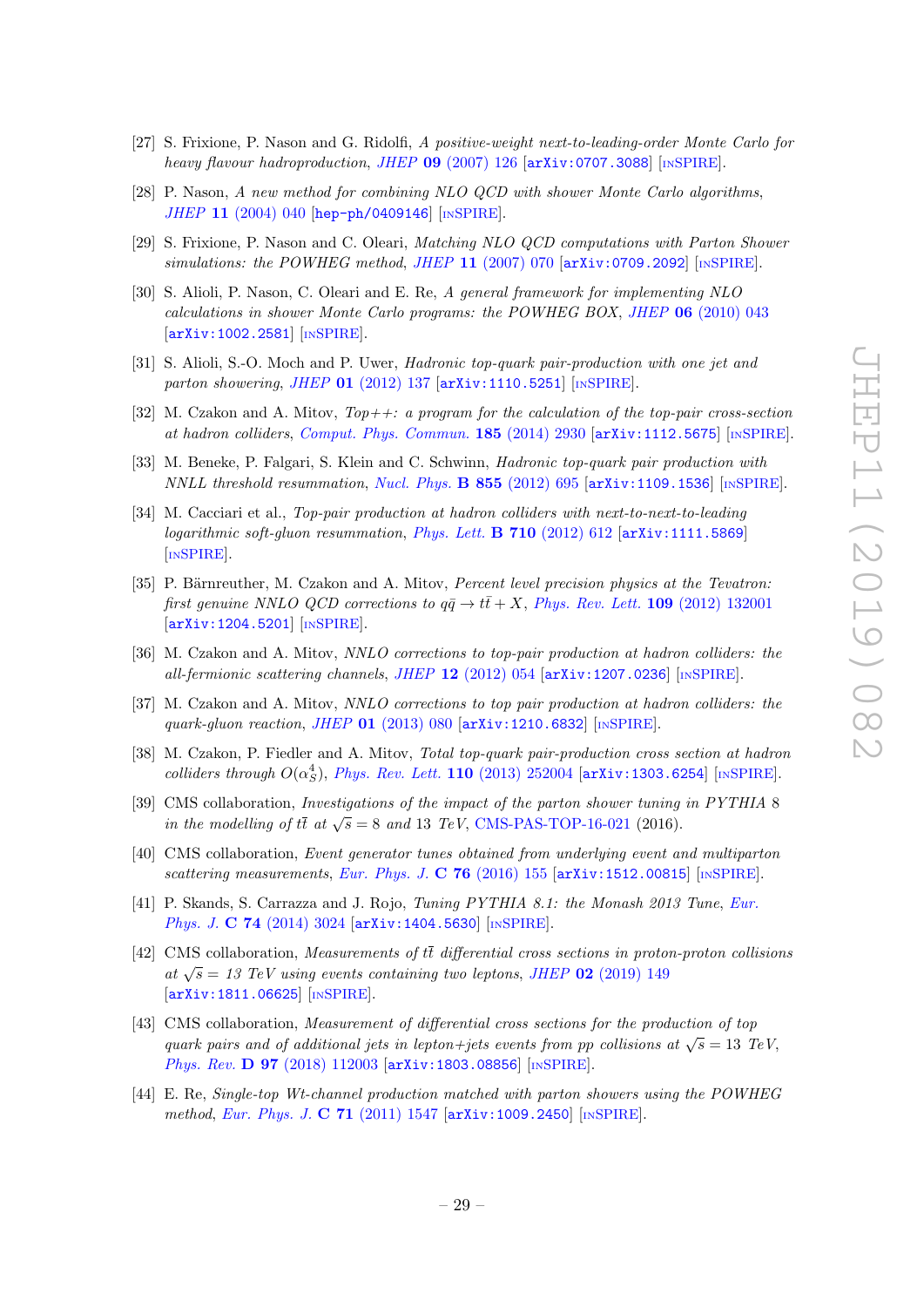- <span id="page-30-0"></span>[45] M. Aliev et al., HATHOR: HAdronic Top and Heavy quarks crOss section calculatoR, [Comput. Phys. Commun.](https://doi.org/10.1016/j.cpc.2010.12.040) 182 (2011) 1034 [[arXiv:1007.1327](https://arxiv.org/abs/1007.1327)] [IN[SPIRE](https://inspirehep.net/search?p=find+EPRINT+arXiv:1007.1327)].
- <span id="page-30-1"></span>[46] P. Kant et al., HatHor for single top-quark production: updated predictions and uncertainty estimates for single top-quark production in hadronic collisions, [Comput. Phys. Commun.](https://doi.org/10.1016/j.cpc.2015.02.001) 191 [\(2015\) 74](https://doi.org/10.1016/j.cpc.2015.02.001) [[arXiv:1406.4403](https://arxiv.org/abs/1406.4403)] [IN[SPIRE](https://inspirehep.net/search?p=find+EPRINT+arXiv:1406.4403)].
- <span id="page-30-2"></span>[47] J. Alwall et al., Comparative study of various algorithms for the merging of parton showers and matrix elements in hadronic collisions, [Eur. Phys. J.](https://doi.org/10.1140/epjc/s10052-007-0490-5) C 53 (2008) 473 [[arXiv:0706.2569](https://arxiv.org/abs/0706.2569)] [IN[SPIRE](https://inspirehep.net/search?p=find+EPRINT+arXiv:0706.2569)].
- <span id="page-30-3"></span>[48] Y. Li and F. Petriello, Combining QCD and electroweak corrections to dilepton production in FEWZ, Phys. Rev. D 86 [\(2012\) 094034](https://doi.org/10.1103/PhysRevD.86.094034) [[arXiv:1208.5967](https://arxiv.org/abs/1208.5967)] [IN[SPIRE](https://inspirehep.net/search?p=find+EPRINT+arXiv:1208.5967)].
- <span id="page-30-4"></span>[49] LHC HIGGS CROSS SECTION WORKING GROUP collaboration, Handbook of LHC Higgs Cross Sections: 4. Deciphering the nature of the Higgs sector, [arXiv:1610.07922](https://arxiv.org/abs/1610.07922) [IN[SPIRE](https://inspirehep.net/search?p=find+EPRINT+arXiv:1610.07922)].
- <span id="page-30-5"></span>[50] NNPDF collaboration, Parton distributions for the LHC Run II, JHEP 04 [\(2015\) 040](https://doi.org/10.1007/JHEP04(2015)040) [[arXiv:1410.8849](https://arxiv.org/abs/1410.8849)] [IN[SPIRE](https://inspirehep.net/search?p=find+EPRINT+arXiv:1410.8849)].
- <span id="page-30-6"></span>[51] T. Sjöstrand et al., An introduction to PYTHIA 8.2, [Comput. Phys. Commun.](https://doi.org/10.1016/j.cpc.2015.01.024) 191 (2015) [159](https://doi.org/10.1016/j.cpc.2015.01.024) [[arXiv:1410.3012](https://arxiv.org/abs/1410.3012)] [IN[SPIRE](https://inspirehep.net/search?p=find+EPRINT+arXiv:1410.3012)].
- <span id="page-30-7"></span>[52] CMS collaboration, Measurement of jet substructure observables in  $t\bar{t}$  events from proton-proton collisions at  $\sqrt{s} = 13 \text{ TeV}$ , Phys. Rev. **D** 98 [\(2018\) 092014](https://doi.org/10.1103/PhysRevD.98.092014) [[arXiv:1808.07340](https://arxiv.org/abs/1808.07340)] [IN[SPIRE](https://inspirehep.net/search?p=find+EPRINT+arXiv:1808.07340)].
- <span id="page-30-8"></span>[53] CMS collaboration, Measurements of differential cross sections of top quark pair production as a function of kinematic event variables in proton-proton collisions at  $\sqrt{s} = 13$  TeV, JHEF 06 [\(2018\) 002](https://doi.org/10.1007/JHEP06(2018)002) [[arXiv:1803.03991](https://arxiv.org/abs/1803.03991)] [IN[SPIRE](https://inspirehep.net/search?p=find+EPRINT+arXiv:1803.03991)].
- <span id="page-30-9"></span>[54] CMS collaboration, *Investigations of the impact of the parton shower tuning in PYTHIA* 8 in the modelling of tt at  $\sqrt{s} = 8$  and 13 TeV, [CMS-PAS-TOP-16-021](http://cds.cern.ch/record/2235192) (2016).
- <span id="page-30-10"></span>[55] GEANT4 collaboration,  $GEANT4 - a$  simulation toolkit, [Nucl. Instrum. Meth.](https://doi.org/10.1016/S0168-9002(03)01368-8) A 506 [\(2003\) 250](https://doi.org/10.1016/S0168-9002(03)01368-8) [IN[SPIRE](https://inspirehep.net/search?p=find+J+%22Nucl.Instrum.Meth.,A506,250%22)].
- <span id="page-30-11"></span>[56] CMS collaboration, *The CMS trigger system*, 2017 *JINST* 12 [P01020](https://doi.org/10.1088/1748-0221/12/01/P01020) [[arXiv:1609.02366](https://arxiv.org/abs/1609.02366)] [IN[SPIRE](https://inspirehep.net/search?p=find+EPRINT+arXiv:1609.02366)].
- <span id="page-30-12"></span>[57] CMS collaboration, Particle-flow reconstruction and global event description with the CMS detector, 2017 JINST 12 [P10003](https://doi.org/10.1088/1748-0221/12/10/P10003) [[arXiv:1706.04965](https://arxiv.org/abs/1706.04965)] [IN[SPIRE](https://inspirehep.net/search?p=find+EPRINT+arXiv:1706.04965)].
- <span id="page-30-13"></span>[58] CMS collaboration, Performance of the CMS muon detector and muon reconstruction with proton-proton collisions at  $\sqrt{s} = 13$  TeV, 2018 JINST 13 [P06015](https://doi.org/10.1088/1748-0221/13/06/P06015) [[arXiv:1804.04528](https://arxiv.org/abs/1804.04528)] [IN[SPIRE](https://inspirehep.net/search?p=find+EPRINT+arXiv:1804.04528)].
- <span id="page-30-14"></span>[59] CMS collaboration, Performance of electron reconstruction and selection with the CMS detector in proton-proton collisions at  $\sqrt{s} = 8$  TeV, 2015 JINST 10 [P06005](https://doi.org/10.1088/1748-0221/10/06/P06005) [[arXiv:1502.02701](https://arxiv.org/abs/1502.02701)] [IN[SPIRE](https://inspirehep.net/search?p=find+EPRINT+arXiv:1502.02701)].
- <span id="page-30-15"></span>[60] M. Cacciari, G.P. Salam and G. Soyez, The anti- $k_t$  jet clustering algorithm, JHEP 04 [\(2008\)](https://doi.org/10.1088/1126-6708/2008/04/063) [063](https://doi.org/10.1088/1126-6708/2008/04/063) [[arXiv:0802.1189](https://arxiv.org/abs/0802.1189)] [IN[SPIRE](https://inspirehep.net/search?p=find+EPRINT+arXiv:0802.1189)].
- <span id="page-30-16"></span>[61] M. Cacciari, G.P. Salam and G. Soyez, FastJet user manual, [Eur. Phys. J.](https://doi.org/10.1140/epjc/s10052-012-1896-2) C 72 (2012) 1896 [[arXiv:1111.6097](https://arxiv.org/abs/1111.6097)] [IN[SPIRE](https://inspirehep.net/search?p=find+EPRINT+arXiv:1111.6097)].
- <span id="page-30-17"></span>[62] M. Cacciari, G.P. Salam and G. Soyez, The catchment area of jets, JHEP 04 [\(2008\) 005](https://doi.org/10.1088/1126-6708/2008/04/005) [[arXiv:0802.1188](https://arxiv.org/abs/0802.1188)] [IN[SPIRE](https://inspirehep.net/search?p=find+EPRINT+arXiv:0802.1188)].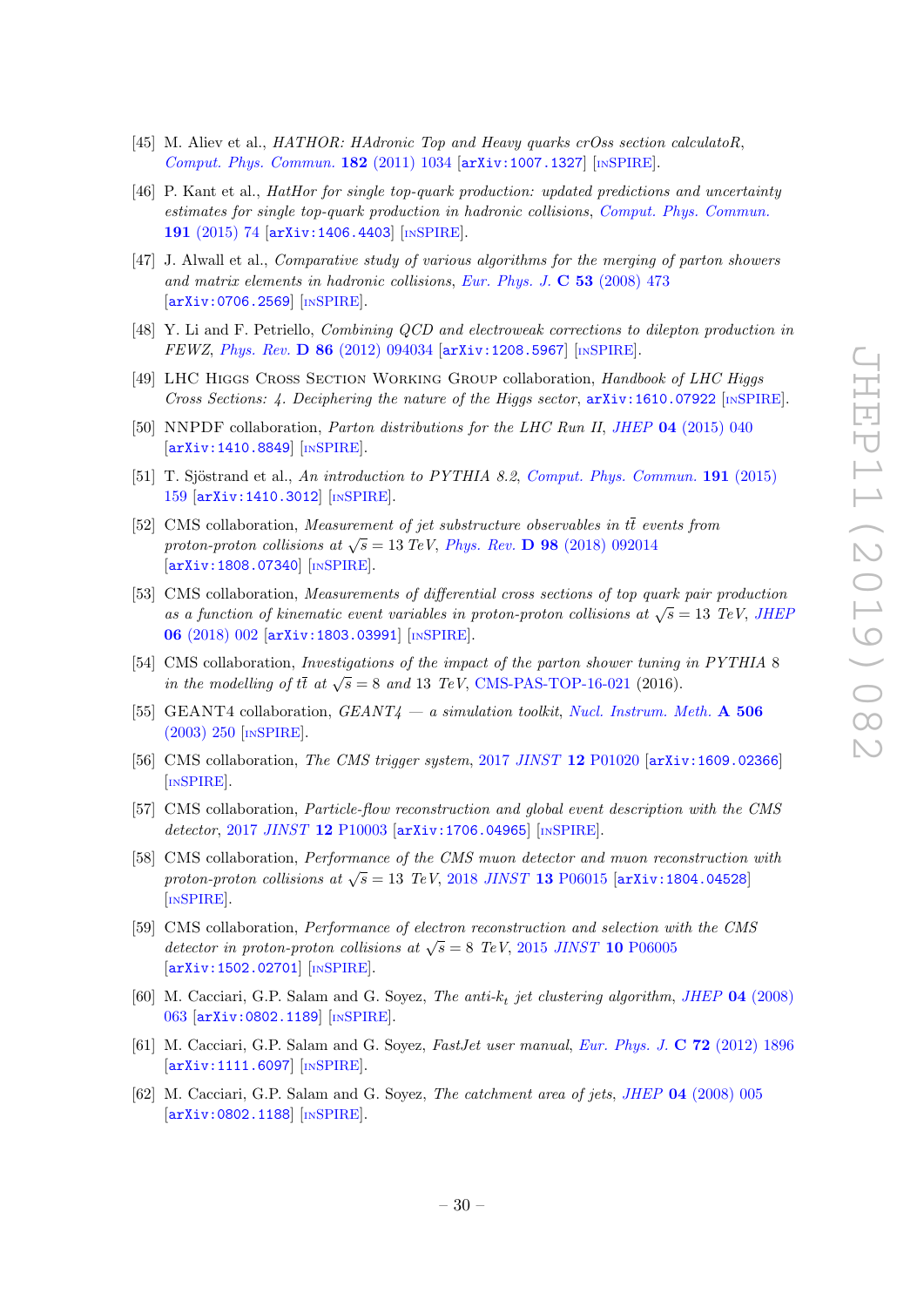- <span id="page-31-0"></span>[63] CMS collaboration, Pileup removal algorithms, [CMS-PAS-JME-14-001](http://cds.cern.ch/record/1751454) (2014).
- <span id="page-31-1"></span>[64] CMS collaboration, Jet energy scale and resolution in the CMS experiment in pp collisions at 8 TeV, 2017 JINST 12 [P02014](https://doi.org/10.1088/1748-0221/12/02/P02014) [[arXiv:1607.03663](https://arxiv.org/abs/1607.03663)] [IN[SPIRE](https://inspirehep.net/search?p=find+EPRINT+arXiv:1607.03663)].
- <span id="page-31-2"></span>[65] CMS collaboration, Performance of missing transverse momentum in pp collisions at √  $\sqrt{s} = 13$  TeV using the CMS detector, [CMS-PAS-JME-17-001](http://cds.cern.ch/record/2628600) (2017).
- <span id="page-31-3"></span>[66] CMS collaboration, Identification of heavy-flavour jets with the CMS detector in pp  $collisions$  at 13  $TeV$ , 2018  $JINST$  13  $P05011$  [[arXiv:1712.07158](https://arxiv.org/abs/1712.07158)] [IN[SPIRE](https://inspirehep.net/search?p=find+EPRINT+arXiv:1712.07158)].
- <span id="page-31-4"></span>[67] CMS collaboration, Search for tthe production in the  $H \to b\bar{b}$  decay channel with leptonic tt decays in proton-proton collisions at  $\sqrt{s} = 13$  TeV, JHEP 03 [\(2019\) 026](https://doi.org/10.1007/JHEP03(2019)026) [[arXiv:1804.03682](https://arxiv.org/abs/1804.03682)] [IN[SPIRE](https://inspirehep.net/search?p=find+EPRINT+arXiv:1804.03682)].
- <span id="page-31-5"></span>[68] L. Breiman, J. Friedman, R.A. Olshen and C.J. Stone, Classification and regression trees, Chapman and Hall/CRC, U.S.A. (1984).
- <span id="page-31-6"></span>[69] J.H. Friedman, Recent advances in predictive (machine) learning, J. Classif. 23 [\(2006\) 175.](http://dx.doi.org/10.1007/s00357-006-0012-4)
- <span id="page-31-7"></span>[70] Y. Freund and R.E. Schapire, A decision-theoretic generalization of on-line learning and an application to boosting, [J. Comput. Syst. Sci.](http://dx.doi.org/10.1006/jcss.1997.1504) 55 (1997) 119.
- <span id="page-31-8"></span>[71] A. Höcker et al.,  $TMVA$  — Toolkit for Multivariate Data Analysis, [PoS\(ACAT\)040](https://pos.sissa.it/contribution?id=PoS(ACAT)040) [[physics/0703039](https://arxiv.org/abs/physics/0703039)] [IN[SPIRE](https://inspirehep.net/search?p=find+EPRINT+physics/0703039)].
- <span id="page-31-9"></span>[72] J.D. Bjorken and S.J. Brodsky, Statistical Model for electron-Positron Annihilation Into Hadrons, *Phys. Rev.* **D 1** [\(1970\) 1416](https://doi.org/10.1103/PhysRevD.1.1416) [IN[SPIRE](https://inspirehep.net/search?p=find+J+%22Phys.Rev.,D1,1416%22)].
- <span id="page-31-10"></span>[73] CMS Collaboration, CMS luminosity measurements for the 2016 data taking period, [CMS-PAS-LUM-17-001](http://cds.cern.ch/record/2257069) (2017).
- <span id="page-31-11"></span>[74] CMS collaboration, *Measurement of the inelastic proton-proton cross section at*  $\sqrt{s} = 13$ TeV, JHEP 07 [\(2018\) 161](https://doi.org/10.1007/JHEP07(2018)161) [[arXiv:1802.02613](https://arxiv.org/abs/1802.02613)] [IN[SPIRE](https://inspirehep.net/search?p=find+EPRINT+arXiv:1802.02613)].
- <span id="page-31-12"></span>[75] J. Butterworth et al., PDF4LHC recommendations for LHC Run II, [J. Phys.](https://doi.org/10.1088/0954-3899/43/2/023001) **G 43** (2016) [023001](https://doi.org/10.1088/0954-3899/43/2/023001) [[arXiv:1510.03865](https://arxiv.org/abs/1510.03865)] [IN[SPIRE](https://inspirehep.net/search?p=find+EPRINT+arXiv:1510.03865)].
- <span id="page-31-13"></span>[76] L.A. Harland-Lang, A.D. Martin, P. Motylinski and R.S. Thorne, Parton distributions in the LHC era: MMHT 2014 PDFs, [Eur. Phys. J.](https://doi.org/10.1140/epjc/s10052-015-3397-6) C 75 (2015) 204 [[arXiv:1412.3989](https://arxiv.org/abs/1412.3989)] [IN[SPIRE](https://inspirehep.net/search?p=find+EPRINT+arXiv:1412.3989)].
- <span id="page-31-14"></span>[77] S. Dulat et al., New parton distribution functions from a global analysis of quantum chromodynamics, Phys. Rev. D  $93$  [\(2016\) 033006](https://doi.org/10.1103/PhysRevD.93.033006) [[arXiv:1506.07443](https://arxiv.org/abs/1506.07443)] [IN[SPIRE](https://inspirehep.net/search?p=find+EPRINT+arXiv:1506.07443)].
- <span id="page-31-15"></span>[78] CMS collaboration, Measurement of differential cross sections for top quark pair production using the lepton+jets final state in proton-proton collisions at 13 TeV, [Phys. Rev.](https://doi.org/10.1103/PhysRevD.95.092001)  $\bf{D}$  95 [\(2017\) 092001](https://doi.org/10.1103/PhysRevD.95.092001) [[arXiv:1610.04191](https://arxiv.org/abs/1610.04191)] [IN[SPIRE](https://inspirehep.net/search?p=find+EPRINT+arXiv:1610.04191)].
- <span id="page-31-16"></span>[79] CMS collaboration, *Measurement of normalized differential*  $t\bar{t}$  cross sections in the dilepton channel from pp collisions at  $\sqrt{s} = 13$  TeV, JHEP 04 [\(2018\) 060](https://doi.org/10.1007/JHEP04(2018)060) [[arXiv:1708.07638](https://arxiv.org/abs/1708.07638)] [IN[SPIRE](https://inspirehep.net/search?p=find+EPRINT+arXiv:1708.07638)].
- <span id="page-31-17"></span>[80] CMS collaboration, *Measurements of*  $t\bar{t}$  *cross sections in association with b jets and inclusive*  $\sigma$  is consideration, measurements of it cross sections in association with  $\sigma$  jets and inclusion jets and their ratio using dilepton final states in pp collisions at  $\sqrt{s} = 13$  TeV, [Phys. Lett.](https://doi.org/10.1016/j.physletb.2017.11.043) B 776 [\(2018\) 355](https://doi.org/10.1016/j.physletb.2017.11.043) [[arXiv:1705.10141](https://arxiv.org/abs/1705.10141)] [IN[SPIRE](https://inspirehep.net/search?p=find+EPRINT+arXiv:1705.10141)].
- <span id="page-31-18"></span>[81] T. Junk, Confidence level computation for combining searches with small statistics, [Nucl.](https://doi.org/10.1016/S0168-9002(99)00498-2) [Instrum. Meth.](https://doi.org/10.1016/S0168-9002(99)00498-2) A 434 (1999) 435 [[hep-ex/9902006](https://arxiv.org/abs/hep-ex/9902006)] [IN[SPIRE](https://inspirehep.net/search?p=find+EPRINT+hep-ex/9902006)].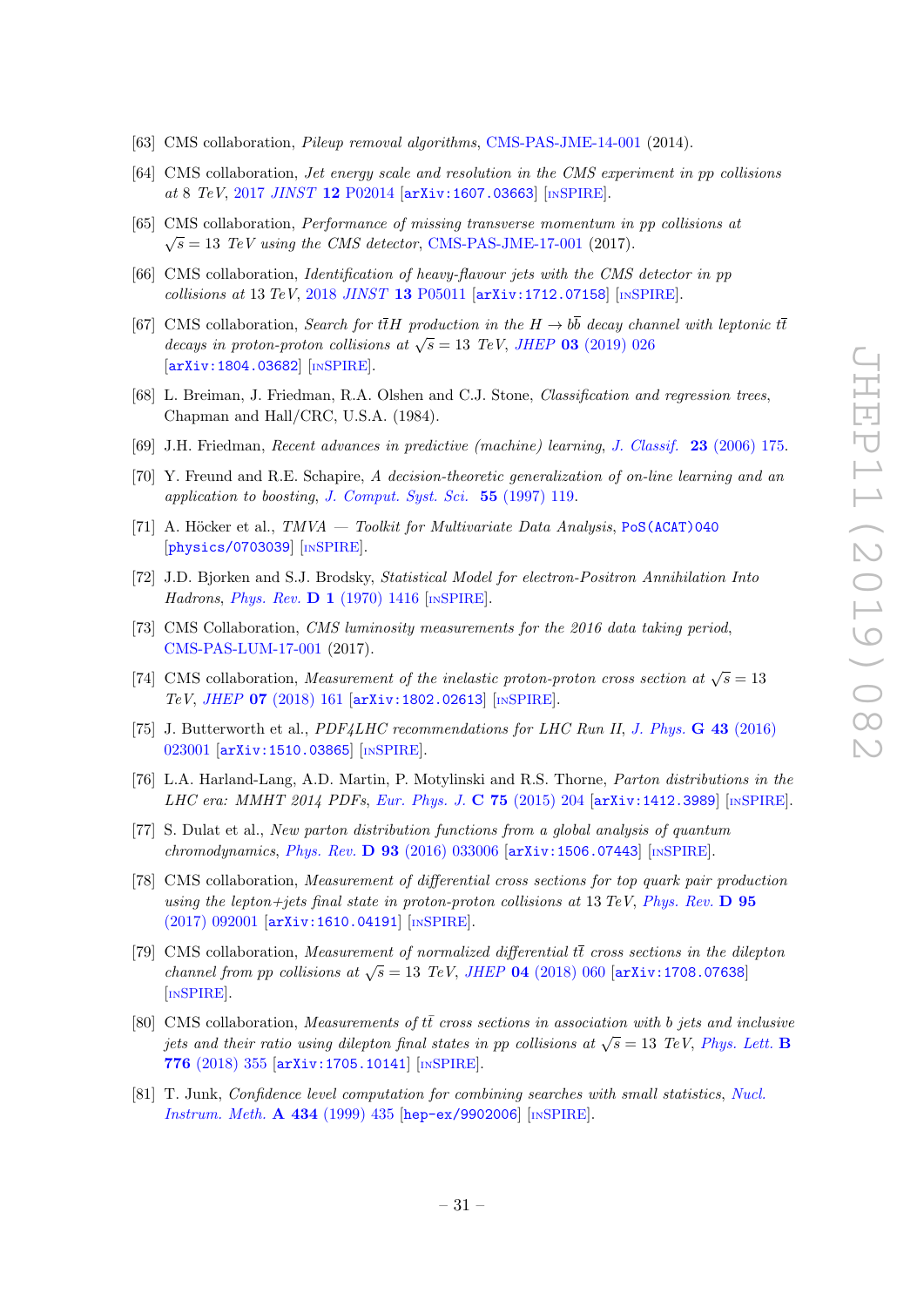- [82] A.L. Read, *Presentation of search results: the*  $CL_s$  *technique, J. Phys.* **G 28** [\(2002\) 2693](https://doi.org/10.1088/0954-3899/28/10/313) [IN[SPIRE](https://inspirehep.net/search?p=find+J+%22J.Phys.,G28,2693%22)].
- [83] L. Moneta et al., The RooStats project, [PoS\(ACAT2010\)057](https://pos.sissa.it/contribution?id=PoS(ACAT2010)057) [[arXiv:1009.1003](https://arxiv.org/abs/1009.1003)] [IN[SPIRE](https://inspirehep.net/search?p=find+EPRINT+arXiv:1009.1003)].
- [84] G. Cowan, K. Cranmer, E. Gross and O. Vitells, Asymptotic formulae for likelihood-based tests of new physics, [Eur. Phys. J.](https://doi.org/10.1140/epjc/s10052-011-1554-0) C  $71$  (2011) 1554 [Erratum ibid. C  $73$  (2013) 2501] [[arXiv:1007.1727](https://arxiv.org/abs/1007.1727)] [IN[SPIRE](https://inspirehep.net/search?p=find+EPRINT+arXiv:1007.1727)].
- <span id="page-32-0"></span>[85] ATLAS and CMS collaborations and the LHC Higgs Combination Group, Procedure for the LHC Higgs boson search combination in Summer 2011, [CMS-NOTE-2011-005](http://cds.cern.ch/record/1379837) (2011).
- <span id="page-32-1"></span>[86] W. Buchmüller and D. Wyler, *Effective lagrangian analysis of new interactions and flavor* conservation, [Nucl. Phys.](https://doi.org/10.1016/0550-3213(86)90262-2) **B 268** (1986) 621 [IN[SPIRE](https://inspirehep.net/search?p=find+J+%22Nucl.Phys.,B268,621%22)].
- <span id="page-32-4"></span>[87] B. Grzadkowski, M. Iskrzyński, M. Misiak and J. Rosiek, *Dimension-six terms in the* standard model Lagrangian, JHEP  $10$  [\(2010\) 085](https://doi.org/10.1007/JHEP10(2010)085)  $\text{arXiv:1008.4884}$  $\text{arXiv:1008.4884}$  $\text{arXiv:1008.4884}$  [IN[SPIRE](https://inspirehep.net/search?p=find+EPRINT+arXiv:1008.4884)].
- <span id="page-32-2"></span>[88] N.P. Hartlannd et al., A Monte Carlo global analysis of the standard model effective field theory: the top quark sector, JHEP  $04$  [\(2019\) 100](https://doi.org/10.1007/JHEP04(2019)100)  $\left[$ [arXiv:1901.05965](https://arxiv.org/abs/1901.05965) $\right]$   $\left[$ IN[SPIRE](https://inspirehep.net/search?p=find+EPRINT+arXiv:1901.05965) $\right]$ .
- <span id="page-32-3"></span>[89] S. Weinberg, Baryon and lepton nonconserving processes, [Phys. Rev. Lett.](https://doi.org/10.1103/PhysRevLett.43.1566) 43 (1979) 1566 [IN[SPIRE](https://inspirehep.net/search?p=find+J+%22Phys.Rev.Lett.,43,1566%22)].
- <span id="page-32-5"></span>[90] D. Barducci et al., Interpreting top-quark LHC measurements in the standard-model effective field theory,  $arXiv:1802.07237$  [IN[SPIRE](https://inspirehep.net/search?p=find+EPRINT+arXiv:1802.07237)].
- <span id="page-32-6"></span>[91] A. Alloul et al., FeynRules  $2.0 - A$  complete toolbox for tree-level phenomenology, [Comput.](https://doi.org/10.1016/j.cpc.2014.04.012) [Phys. Commun.](https://doi.org/10.1016/j.cpc.2014.04.012) 185 (2014) 2250 [[arXiv:1310.1921](https://arxiv.org/abs/1310.1921)] [IN[SPIRE](https://inspirehep.net/search?p=find+EPRINT+arXiv:1310.1921)].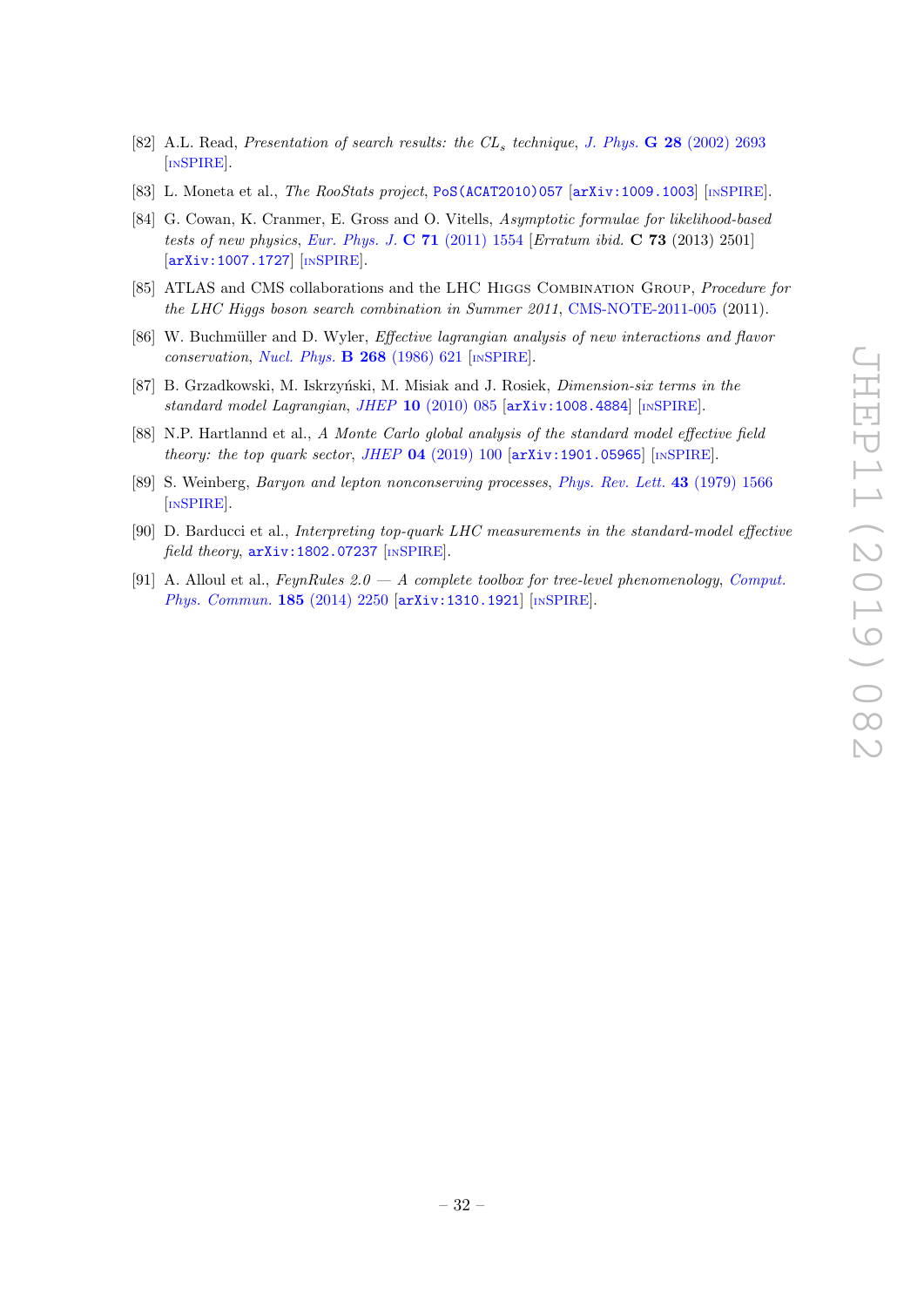## The CMS collaboration

#### <span id="page-33-0"></span>Yerevan Physics Institute, Yerevan, Armenia

A.M. Sirunyan† , A. Tumasyan

## Institut für Hochenergiephysik, Wien, Austria

W. Adam, F. Ambrogi, T. Bergauer, J. Brandstetter, M. Dragicevic, J. Erö, A. Escalante Del Valle, M. Flechl, R. Frühwirth<sup>1</sup>, M. Jeitler<sup>1</sup>, N. Krammer, I. Krätschmer, D. Liko, T. Madlener, I. Mikulec, N. Rad, J. Schieck<sup>1</sup>, R. Schöfbeck, M. Spanring, D. Spitzbart, W. Waltenberger, C.-E. Wulz<sup>1</sup>, M. Zarucki

#### Institute for Nuclear Problems, Minsk, Belarus

V. Drugakov, V. Mossolov, J. Suarez Gonzalez

## Universiteit Antwerpen, Antwerpen, Belgium

M.R. Darwish, E.A. De Wolf, D. Di Croce, X. Janssen, J. Lauwers, A. Lelek, M. Pieters, H. Rejeb Sfar, H. Van Haevermaet, P. Van Mechelen, S. Van Putte, N. Van Remortel

### Vrije Universiteit Brussel, Brussel, Belgium

F. Blekman, E.S. Bols, S.S. Chhibra, J. D'Hondt, J. De Clercq, D. Lontkovskyi, S. Lowette, I. Marchesini, S. Moortgat, L. Moreels, Q. Python, K. Skovpen, S. Tavernier, W. Van Doninck, P. Van Mulders, I. Van Parijs

## Université Libre de Bruxelles, Bruxelles, Belgium

D. Beghin, B. Bilin, H. Brun, B. Clerbaux, G. De Lentdecker, H. Delannoy, B. Dorney, L. Favart, A. Grebenyuk, A.K. Kalsi, J. Luetic, A. Popov, N. Postiau, E. Starling, L. Thomas, C. Vander Velde, P. Vanlaer, D. Vannerom, Q. Wang

## Ghent University, Ghent, Belgium

T. Cornelis, D. Dobur, I. Khvastunov<sup>2</sup>, C. Roskas, D. Trocino, M. Tytgat, W. Verbeke, B. Vermassen, M. Vit, N. Zaganidis

## Université Catholique de Louvain, Louvain-la-Neuve, Belgium

O. Bondu, G. Bruno, C. Caputo, P. David, C. Delaere, M. Delcourt, A. Giammanco, V. Lemaitre, A. Magitteri, J. Prisciandaro, A. Saggio, M. Vidal Marono, P. Vischia, J. Zobec

#### Centro Brasileiro de Pesquisas Fisicas, Rio de Janeiro, Brazil

F.L. Alves, G.A. Alves, G. Correia Silva, C. Hensel, A. Moraes, P. Rebello Teles

## Universidade do Estado do Rio de Janeiro, Rio de Janeiro, Brazil

E. Belchior Batista Das Chagas, W. Carvalho, J. Chinellato<sup>3</sup>, E. Coelho, E.M. Da Costa, G.G. Da Silveira<sup>4</sup>, D. De Jesus Damiao, C. De Oliveira Martins, S. Fonseca De Souza, L.M. Huertas Guativa, H. Malbouisson, J. Martins<sup>5</sup>, D. Matos Figueiredo, M. Medina Jaime<sup>6</sup>, M. Melo De Almeida, C. Mora Herrera, L. Mundim, H. Nogima, W.L. Prado Da Silva, L.J. Sanchez Rosas, A. Santoro, A. Sznajder, M. Thiel, E.J. Tonelli Manganote<sup>3</sup>, F. Torres Da Silva De Araujo, A. Vilela Pereira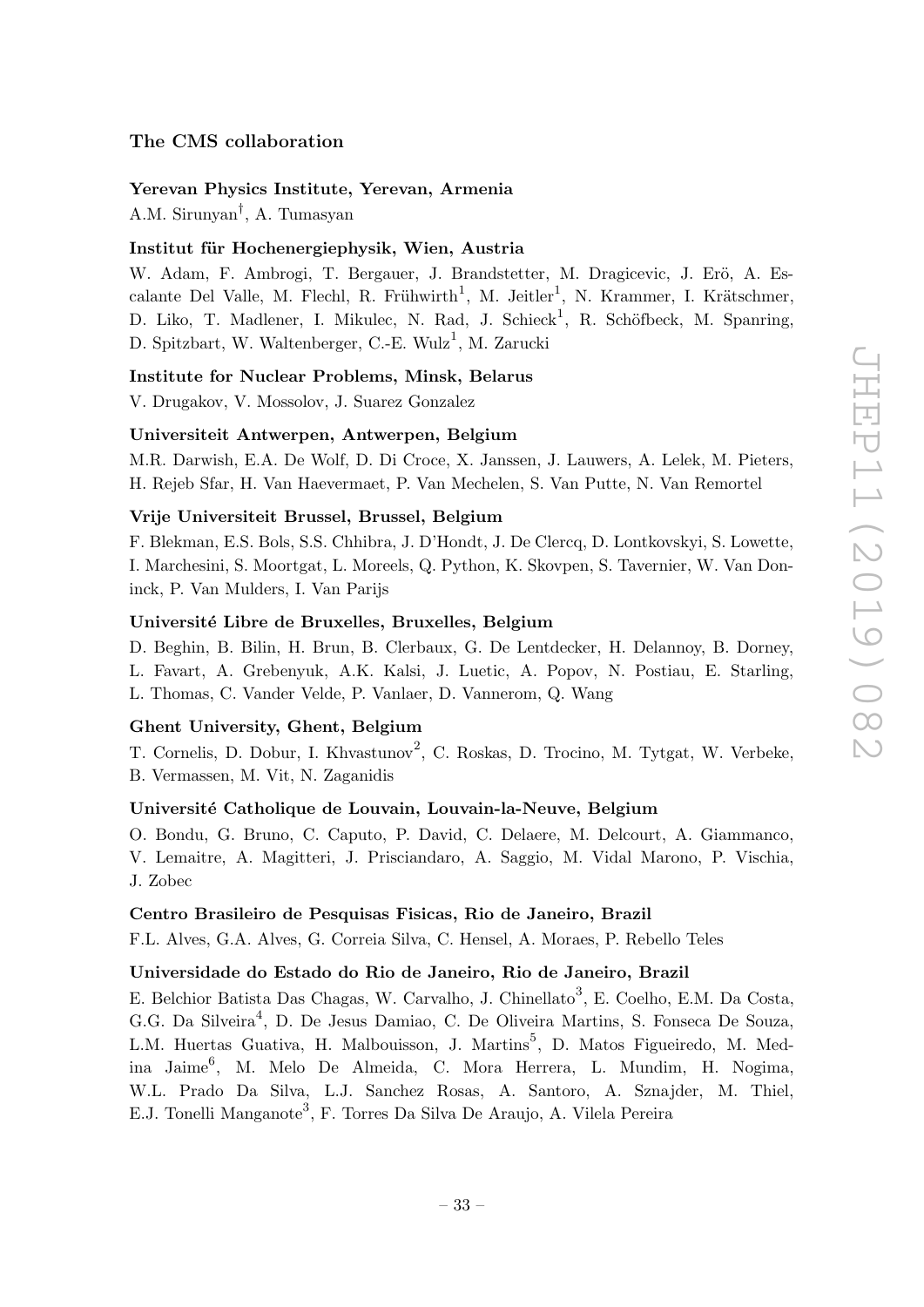# Universidade Estadual Paulista $^a,$  Universidade Federal do ABC $^b,$  São Paulo, Brazil

S. Ahuja<sup>a</sup>, C.A. Bernardes<sup>a</sup>, L. Calligaris<sup>a</sup>, T.R. Fernandez Perez Tomei<sup>a</sup>, E.M. Gregores<sup>b</sup>, D.S. Lemos, P.G. Mercadante<sup>b</sup>, S.F. Novaes<sup>a</sup>, SandraS. Padula<sup>a</sup>

# Institute for Nuclear Research and Nuclear Energy, Bulgarian Academy of Sciences, Sofia, Bulgaria

A. Aleksandrov, G. Antchev, R. Hadjiiska, P. Iaydjiev, A. Marinov, M. Misheva, M. Rodozov, M. Shopova, G. Sultanov

### University of Sofia, Sofia, Bulgaria

M. Bonchev, A. Dimitrov, T. Ivanov, L. Litov, B. Pavlov, P. Petkov

Beihang University, Beijing, China W.  $Fang<sup>7</sup>$ , X.  $Gao<sup>7</sup>$ , L. Yuan

## Institute of High Energy Physics, Beijing, China

M. Ahmad, G.M. Chen, H.S. Chen, M. Chen, C.H. Jiang, D. Leggat, H. Liao, Z. Liu, S.M. Shaheen<sup>8</sup>, A. Spiezia, J. Tao, E. Yazgan, H. Zhang, S. Zhang<sup>8</sup>, J. Zhao

# State Key Laboratory of Nuclear Physics and Technology, Peking University, Beijing, China

A. Agapitos, Y. Ban, G. Chen, A. Levin, J. Li, L. Li, Q. Li, Y. Mao, S.J. Qian, D. Wang

Tsinghua University, Beijing, China Z. Hu, Y. Wang

#### Universidad de Los Andes, Bogota, Colombia

C. Avila, A. Cabrera, L.F. Chaparro Sierra, C. Florez, C.F. González Hernández, M.A. Segura Delgado

#### Universidad de Antioquia, Medellin, Colombia

J. Mejia Guisao, J.D. Ruiz Alvarez, C.A. Salazar González, N. Vanegas Arbelaez

# University of Split, Faculty of Electrical Engineering, Mechanical Engineering and Naval Architecture, Split, Croatia

D. Giljanović, N. Godinovic, D. Lelas, I. Puljak, T. Sculac

## University of Split, Faculty of Science, Split, Croatia Z. Antunovic, M. Kovac

## Institute Rudjer Boskovic, Zagreb, Croatia

V. Brigljevic, S. Ceci, D. Ferencek, K. Kadija, B. Mesic, M. Roguljic, A. Starodumov<sup>9</sup>, T. Susa

## University of Cyprus, Nicosia, Cyprus

M.W. Ather, A. Attikis, E. Erodotou, A. Ioannou, M. Kolosova, S. Konstantinou, G. Mavromanolakis, J. Mousa, C. Nicolaou, F. Ptochos, P.A. Razis, H. Rykaczewski, D. Tsiakkouri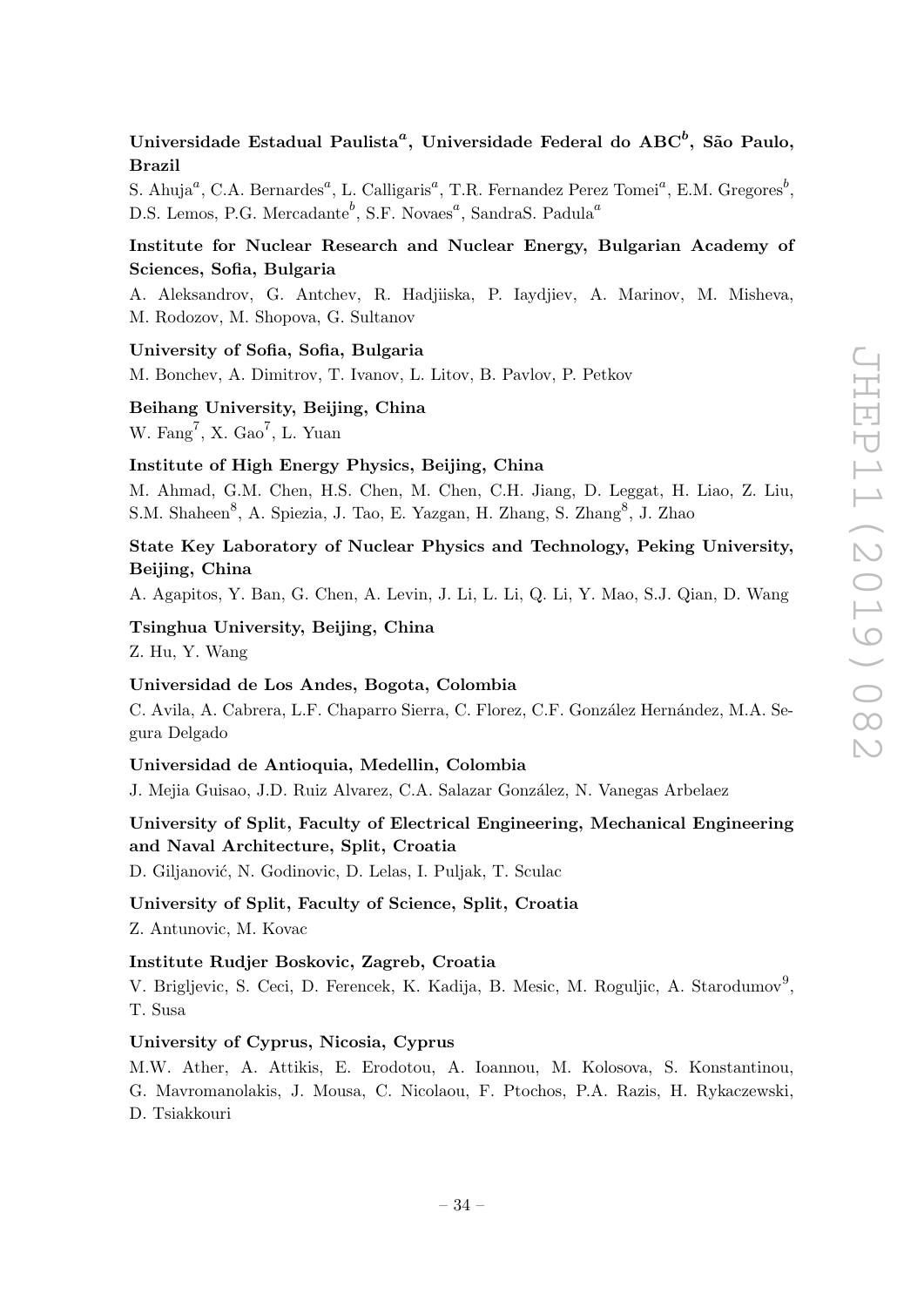## Charles University, Prague, Czech Republic

M. Finger<sup>10</sup>, M. Finger Jr.<sup>10</sup>, A. Kveton, J. Tomsa

## Escuela Politecnica Nacional, Quito, Ecuador

E. Ayala

## Universidad San Francisco de Quito, Quito, Ecuador

E. Carrera Jarrin

# Academy of Scientific Research and Technology of the Arab Republic of Egypt, Egyptian Network of High Energy Physics, Cairo, Egypt Y. Assran<sup>11,12</sup>, S. Elgammal<sup>12</sup>

## National Institute of Chemical Physics and Biophysics, Tallinn, Estonia

S. Bhowmik, A. Carvalho Antunes De Oliveira, R.K. Dewanjee, K. Ehataht, M. Kadastik, M. Raidal, C. Veelken

#### Department of Physics, University of Helsinki, Helsinki, Finland

P. Eerola, L. Forthomme, H. Kirschenmann, K. Osterberg, M. Voutilainen

## Helsinki Institute of Physics, Helsinki, Finland

F. Garcia, J. Havukainen, J.K. Heikkilä, T. Järvinen, V. Karimäki, R. Kinnunen, T. Lampén, K. Lassila-Perini, S. Laurila, S. Lehti, T. Lindén, P. Luukka, T. Mäenpää, H. Siikonen, E. Tuominen, J. Tuominiemi

Lappeenranta University of Technology, Lappeenranta, Finland

T. Tuuva

## IRFU, CEA, Université Paris-Saclay, Gif-sur-Yvette, France

M. Besancon, F. Couderc, M. Dejardin, D. Denegri, B. Fabbro, J.L. Faure, F. Ferri, S. Ganjour, A. Givernaud, P. Gras, G. Hamel de Monchenault, P. Jarry, C. Leloup, E. Locci, J. Malcles, J. Rander, A. Rosowsky, M.Ö. Sahin, A. Savov-Navarro<sup>13</sup>, M. Titov

# Laboratoire Leprince-Ringuet, Ecole polytechnique, CNRS/IN2P3, Université Paris-Saclay, Palaiseau, France

C. Amendola, F. Beaudette, P. Busson, C. Charlot, B. Diab, G. Falmagne, R. Granier de Cassagnac, I. Kucher, A. Lobanov, C. Martin Perez, M. Nguyen, C. Ochando, P. Paganini, J. Rembser, R. Salerno, J.B. Sauvan, Y. Sirois, A. Zabi, A. Zghiche

## Universit´e de Strasbourg, CNRS, IPHC UMR 7178, Strasbourg, France

J.-L. Agram14, J. Andrea, D. Bloch, G. Bourgatte, J.-M. Brom, E.C. Chabert, C. Collard, E. Conte<sup>14</sup>, J.-C. Fontaine<sup>14</sup>, D. Gelé, U. Goerlach, M. Jansová, A.-C. Le Bihan, N. Tonon, P. Van Hove

## Centre de Calcul de l'Institut National de Physique Nucleaire et de Physique des Particules, CNRS/IN2P3, Villeurbanne, France

S. Gadrat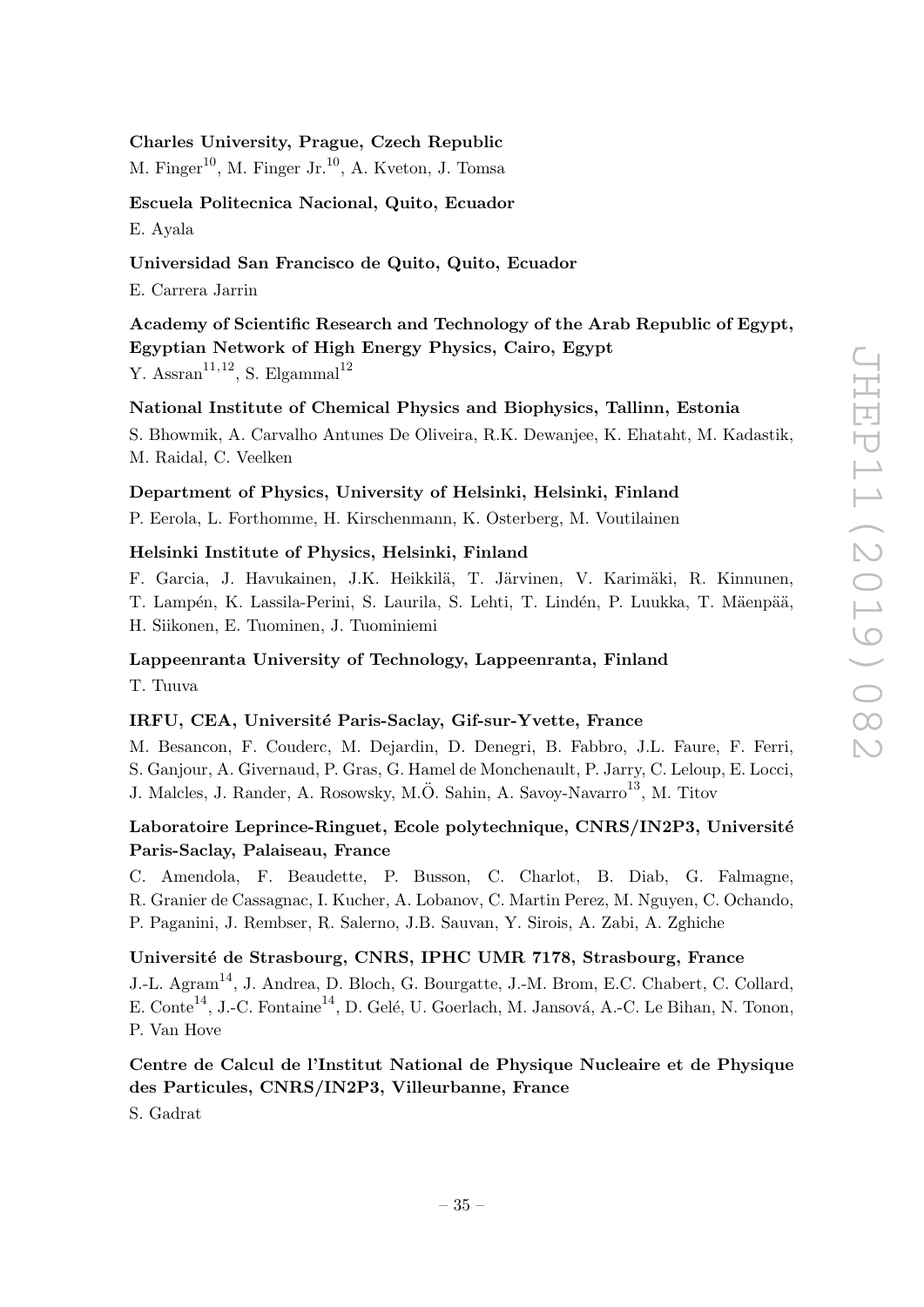# Université de Lyon, Université Claude Bernard Lyon 1, CNRS-IN2P3, Institut de Physique Nucléaire de Lyon, Villeurbanne, France

S. Beauceron, C. Bernet, G. Boudoul, C. Camen, N. Chanon, R. Chierici, D. Contardo, P. Depasse, H. El Mamouni, J. Fay, S. Gascon, M. Gouzevitch, B. Ille, Sa. Jain, F. Lagarde, I.B. Laktineh, H. Lattaud, M. Lethuillier, L. Mirabito, S. Perries, V. Sordini, G. Touquet, M. Vander Donckt, S. Viret

## Georgian Technical University, Tbilisi, Georgia

A. Khvedelidze $10$ 

# Tbilisi State University, Tbilisi, Georgia

 $Z.$  Tsamalaidze $^{10}$ 

### RWTH Aachen University, I. Physikalisches Institut, Aachen, Germany

C. Autermann, L. Feld, M.K. Kiesel, K. Klein, M. Lipinski, D. Meuser, A. Pauls, M. Preuten, M.P. Rauch, C. Schomakers, J. Schulz, M. Teroerde, B. Wittmer

## RWTH Aachen University, III. Physikalisches Institut A, Aachen, Germany

A. Albert, M. Erdmann, S. Erdweg, T. Esch, B. Fischer, R. Fischer, S. Ghosh, T. Hebbeker, K. Hoepfner, H. Keller, L. Mastrolorenzo, M. Merschmeyer, A. Meyer, P. Millet, G. Mocellin, S. Mondal, S. Mukherjee, D. Noll, A. Novak, T. Pook, A. Pozdnyakov, T. Quast, M. Radziej, Y. Rath, H. Reithler, M. Rieger, J. Roemer, A. Schmidt, S.C. Schuler, A. Sharma, S. Thüer, S. Wiedenbeck

# RWTH Aachen University, III. Physikalisches Institut B, Aachen, Germany

G. Flügge, W. Haj Ahmad<sup>15</sup>, O. Hlushchenko, T. Kress, T. Müller, A. Nehrkorn, A. Nowack, C. Pistone, O. Pooth, D. Roy, H. Sert, A. Stahl<sup>16</sup>

### Deutsches Elektronen-Synchrotron, Hamburg, Germany

M. Aldaya Martin, P. Asmuss, I. Babounikau, H. Bakhshiansohi, K. Beernaert, O. Behnke, U. Behrens, A. Bermúdez Martínez, D. Bertsche, A.A. Bin Anuar, K. Borras<sup>17</sup>, V. Botta, A. Campbell, A. Cardini, P. Connor, S. Consuegra Rodríguez, C. Contreras-Campana, V. Danilov, A. De Wit, M.M. Defranchis, C. Diez Pardos, D. Domínguez Damiani, G. Eckerlin, D. Eckstein, T. Eichhorn, A. Elwood, E. Eren, E. Gallo<sup>18</sup>, A. Geiser, J.M. Grados Luyando, A. Grohsjean, M. Guthoff, M. Haranko, A. Harb, A. Jafari, N.Z. Jomhari, H. Jung, A. Kasem<sup>17</sup>, M. Kasemann, H. Kaveh, J. Keaveney, C. Kleinwort, J. Knolle, D. Krücker, W. Lange, T. Lenz, J. Leonard, J. Lidrych, K. Lipka, W. Lohmann<sup>19</sup>, R. Mankel, I.-A. Melzer-Pellmann, A.B. Meyer, M. Meyer, M. Missiroli, G. Mittag, J. Mnich, A. Mussgiller, V. Myronenko, D. Pérez Adán, S.K. Pflitsch, D. Pitzl, A. Raspereza, A. Saibel, M. Savitskyi, V. Scheurer, P. Schütze, C. Schwanenberger, R. Shevchenko, A. Singh, H. Tholen, O. Turkot, A. Vagnerini, M. Van De Klundert, G.P. Van Onsem, R. Walsh, Y. Wen, K. Wichmann, C. Wissing, O. Zenaiev, R. Zlebcik

## University of Hamburg, Hamburg, Germany

R. Aggleton, S. Bein, L. Benato, A. Benecke, V. Blobel, T. Dreyer, A. Ebrahimi, A. Fröhlich, C. Garbers, E. Garutti, D. Gonzalez, P. Gunnellini, J. Haller, A. Hinzmann, A. Karavdina, G. Kasieczka, R. Klanner, R. Kogler, N. Kovalchuk, S. Kurz, V. Kutzner,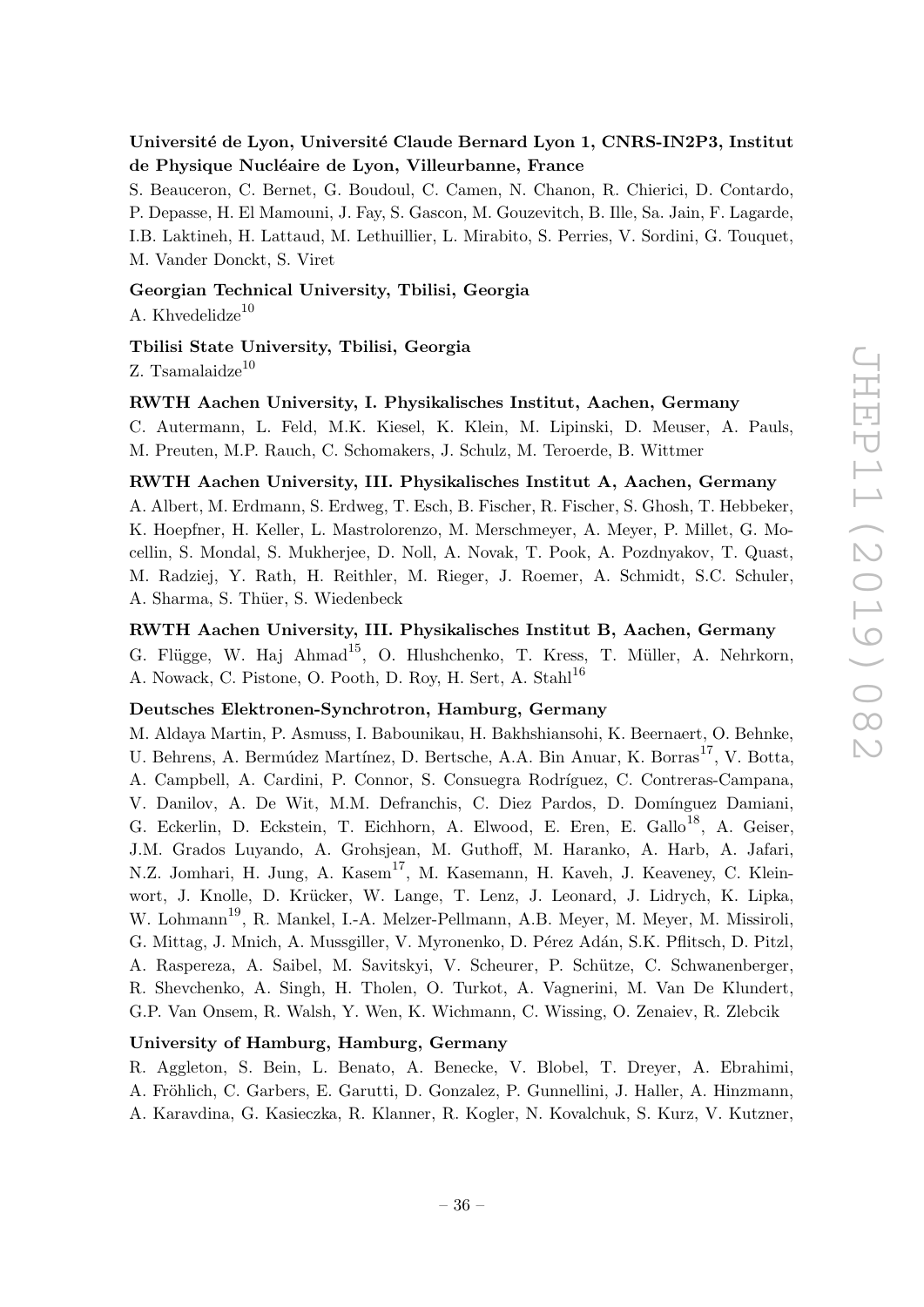J. Lange, T. Lange, A. Malara, D. Marconi, J. Multhaup, M. Niedziela, C.E.N. Niemeyer, D. Nowatschin, A. Perieanu, A. Reimers, O. Rieger, C. Scharf, P. Schleper, S. Schumann, J. Schwandt, J. Sonneveld, H. Stadie, G. Steinbrück, F.M. Stober, M. Stöver, B. Vormwald, I. Zoi

#### Karlsruher Institut fuer Technologie, Karlsruhe, Germany

M. Akbiyik, C. Barth, M. Baselga, S. Baur, T. Berger, E. Butz, R. Caspart, T. Chwalek, W. De Boer, A. Dierlamm, K. El Morabit, N. Faltermann, M. Giffels, P. Goldenzweig, A. Gottmann, M.A. Harrendorf, F. Hartmann<sup>16</sup>, U. Husemann, S. Kudella, S. Mitra, M.U. Mozer, Th. Müller, M. Musich, A. Nürnberg, G. Quast, K. Rabbertz, M. Schröder, I. Shvetsov, H.J. Simonis, R. Ulrich, M. Weber, C. Wöhrmann, R. Wolf

## Institute of Nuclear and Particle Physics (INPP), NCSR Demokritos, Aghia Paraskevi, Greece

G. Anagnostou, P. Asenov, G. Daskalakis, T. Geralis, A. Kyriakis, D. Loukas, G. Paspalaki

## National and Kapodistrian University of Athens, Athens, Greece

M. Diamantopoulou, G. Karathanasis, P. Kontaxakis, A. Panagiotou, I. Papavergou, N. Saoulidou, A. Stakia, K. Theofilatos, K. Vellidis

#### National Technical University of Athens, Athens, Greece

G. Bakas, K. Kousouris, I. Papakrivopoulos, G. Tsipolitis

#### University of Ioánnina, Ioánnina, Greece

I. Evangelou, C. Foudas, P. Gianneios, P. Katsoulis, P. Kokkas, S. Mallios, K. Manitara, N. Manthos, I. Papadopoulos, J. Strologas, F.A. Triantis, D. Tsitsonis

## MTA-ELTE Lendület CMS Particle and Nuclear Physics Group, Eötvös Loránd University, Budapest, Hungary

M. Bartók<sup>20</sup>, M. Csanad, P. Major, K. Mandal, A. Mehta, M.I. Nagy, G. Pasztor, O. Surányi, G.I. Veres

## Wigner Research Centre for Physics, Budapest, Hungary

G. Bencze, C. Hajdu, D. Horvath<sup>21</sup>, F. Sikler, T.Á. Vámi, V. Veszpremi, G. Vesztergombi<sup>†</sup>

## Institute of Nuclear Research ATOMKI, Debrecen, Hungary

N. Beni, S. Czellar, J. Karancsi<sup>20</sup>, A. Makovec, J. Molnar, Z. Szillasi

## Institute of Physics, University of Debrecen, Debrecen, Hungary

P. Raics, D. Teyssier, Z.L. Trocsanyi, B. Ujvari

#### Eszterhazy Karoly University, Karoly Robert Campus, Gyongyos, Hungary

T. Csorgo, W.J. Metzger, F. Nemes, T. Novak

## Indian Institute of Science (IISc), Bangalore, India

S. Choudhury, J.R. Komaragiri, P.C. Tiwari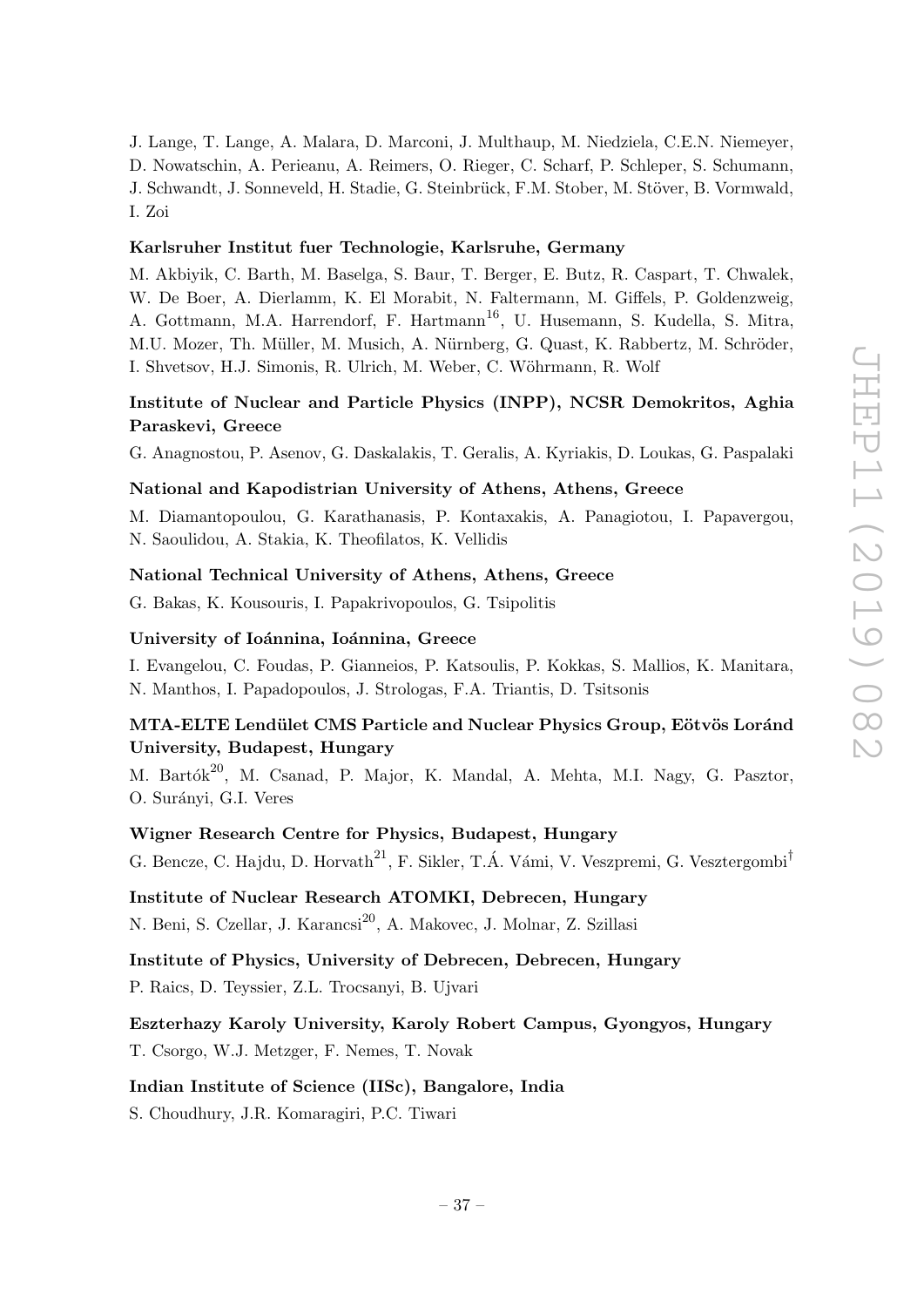## National Institute of Science Education and Research, HBNI, Bhubaneswar, India

S. Bahinipati<sup>23</sup>, C. Kar, P. Mal, V.K. Muraleedharan Nair Bindhu, A. Nayak<sup>24</sup>,  $D.K.$  Sahoo $^{23}$ , S.K. Swain

## Panjab University, Chandigarh, India

S. Bansal, S.B. Beri, V. Bhatnagar, S. Chauhan, R. Chawla, N. Dhingra, R. Gupta, A. Kaur, M. Kaur, S. Kaur, P. Kumari, M. Lohan, M. Meena, K. Sandeep, S. Sharma, J.B. Singh, A.K. Virdi, G. Walia

## University of Delhi, Delhi, India

A. Bhardwaj, B.C. Choudhary, R.B. Garg, M. Gola, S. Keshri, Ashok Kumar, S. Malhotra, M. Naimuddin, P. Priyanka, K. Ranjan, Aashaq Shah, R. Sharma

### Saha Institute of Nuclear Physics, HBNI, Kolkata, India

R. Bhardwaj<sup>25</sup>, M. Bharti<sup>25</sup>, R. Bhattacharya, S. Bhattacharya, U. Bhawandeep<sup>25</sup>, D. Bhowmik, S. Dey, S. Dutta, S. Ghosh, M. Maity<sup>26</sup>, K. Mondal, S. Nandan, A. Purohit, P.K. Rout, A. Roy, G. Saha, S. Sarkar, T. Sarkar<sup>26</sup>, M. Sharan, B. Singh<sup>25</sup>, S. Thakur<sup>25</sup>

#### Indian Institute of Technology Madras, Madras, India

P.K. Behera, P. Kalbhor, A. Muhammad, P.R. Pujahari, A. Sharma, A.K. Sikdar

#### Bhabha Atomic Research Centre, Mumbai, India

R. Chudasama, D. Dutta, V. Jha, V. Kumar, D.K. Mishra, P.K. Netrakanti, L.M. Pant, P. Shukla

#### Tata Institute of Fundamental Research-A, Mumbai, India

T. Aziz, M.A. Bhat, S. Dugad, G.B. Mohanty, N. Sur, RavindraKumar Verma

## Tata Institute of Fundamental Research-B, Mumbai, India

S. Banerjee, S. Bhattacharya, S. Chatterjee, P. Das, M. Guchait, S. Karmakar, S. Kumar, G. Majumder, K. Mazumdar, N. Sahoo, S. Sawant

#### Indian Institute of Science Education and Research (IISER), Pune, India

S. Chauhan, S. Dube, V. Hegde, A. Kapoor, K. Kothekar, S. Pandey, A. Rane, A. Rastogi, S. Sharma

## Institute for Research in Fundamental Sciences (IPM), Tehran, Iran

S. Chenarani<sup>27</sup>, E. Eskandari Tadavani, S.M. Etesami<sup>27</sup>, M. Khakzad, M. Mohammadi Najafabadi, M. Naseri, F. Rezaei Hosseinabadi

## University College Dublin, Dublin, Ireland

M. Felcini, M. Grunewald

# INFN Sezione di Bari $^a$ , Università di Bari $^b$ , Politecnico di Bari $^c$ , Bari, Italy

M. Abbrescia<sup>a,b</sup>, C. Calabria<sup>a,b</sup>, A. Colaleo<sup>a</sup>, D. Creanza<sup>a,c</sup>, L. Cristella<sup>a,b</sup>, N. De Filippis<sup>a,c</sup>, M. De Palma<sup>a,b</sup>, A. Di Florio<sup>a,b</sup>, L. Fiore<sup>a</sup>, A. Gelmi<sup>a,b</sup>, G. Iaselli<sup>a,c</sup>, M. Ince<sup>a,b</sup>, S. Lezki<sup>a,b</sup>, G. Maggi<sup>a,c</sup>, M. Maggi<sup>a</sup>, G. Miniello<sup>a,b</sup>, S. My<sup>a,b</sup>, S. Nuzzo<sup>a,b</sup>, A. Pompili<sup>a,b</sup>, G. Pugliese<sup>a,c</sup>, R. Radogna<sup>a</sup>, A. Ranieri<sup>a</sup>, G. Selvaggi<sup>a,b</sup>, L. Silvestris<sup>a</sup>, R. Venditti<sup>a</sup>, P. Verwilligen<sup>a</sup>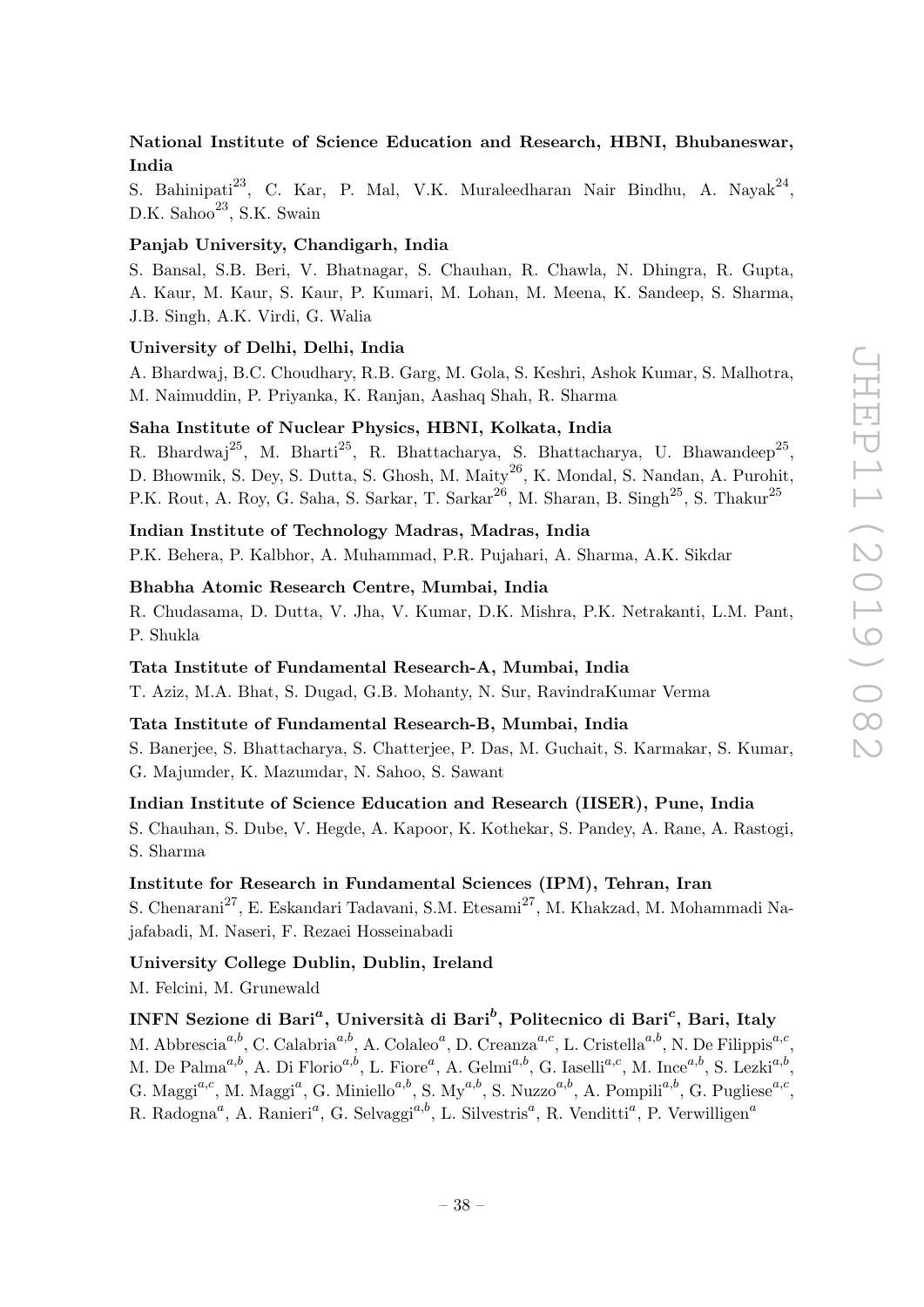# INFN Sezione di Bologna $^a,$  Università di Bologna $^b,$  Bologna, Italy

G. Abbiendi<sup>a</sup>, C. Battilana<sup>a,b</sup>, D. Bonacorsi<sup>a,b</sup>, L. Borgonovi<sup>a,b</sup>, S. Braibant-Giacomelli<sup>a,b</sup>, R. Campanini<sup>a,b</sup>, P. Capiluppi<sup>a,b</sup>, A. Castro<sup>a,b</sup>, F.R. Cavallo<sup>a</sup>, C. Ciocca<sup>a</sup>, G. Codispoti<sup>a,b</sup>, M. Cuffiani<sup>a,b</sup>, G.M. Dallavalle<sup>a</sup>, F. Fabbri<sup>a</sup>, A. Fanfani<sup>a,b</sup>, E. Fontanesi, P. Giacomelli<sup>a</sup>, C. Grandi<sup>a</sup>, L. Guiducci<sup>a,b</sup>, F. Iemmi<sup>a,b</sup>, S. Lo Meo<sup>a,28</sup>, S. Marcellini<sup>a</sup>, G. Masetti<sup>a</sup>, F.L. Navarria<sup>a,b</sup>, A. Perrotta<sup>a</sup>, F. Primavera<sup>a,b</sup>, A.M. Rossi<sup>a,b</sup>, T. Rovelli<sup>a,b</sup>, G.P. Siroli<sup>a,b</sup>, N. Tosi $^a$ 

# INFN Sezione di Catania $^a,$  Università di Catania $^b,$  Catania, Italy

S. Albergo<sup>a,b,29</sup>, S. Costa<sup>a,b</sup>, A. Di Mattia<sup>a</sup>, R. Potenza<sup>a,b</sup>, A. Tricomi<sup>a,b,29</sup>, C. Tuve<sup>a,b</sup>

# INFN Sezione di Firenze $^a,$  Università di Firenze $^b,$  Firenze, Italy

G. Barbagli<sup>a</sup>, R. Ceccarelli, K. Chatterjee<sup>a,b</sup>, V. Ciulli<sup>a,b</sup>, C. Civinini<sup>a</sup>, R. D'Alessandro<sup>a,b</sup>,

E. Focardi<sup>a,b</sup>, G. Latino, P. Lenzi<sup>a,b</sup>, M. Meschini<sup>a</sup>, S. Paoletti<sup>a</sup>, G. Sguazzoni<sup>a</sup>, D. Strom<sup>a</sup>, L. Viliani $^a$ 

## INFN Laboratori Nazionali di Frascati, Frascati, Italy

L. Benussi, S. Bianco, D. Piccolo

# INFN Sezione di Genova $^a,$  Università di Genova $^b,$  Genova, Italy

M. Bozzo<sup>a,b</sup>, F. Ferro<sup>a</sup>, R. Mulargia<sup>a,b</sup>, E. Robutti<sup>a</sup>, S. Tosi<sup>a,b</sup>

# INFN Sezione di Milano-Bicocca $^a,$  Università di Milano-Bicocca $^b,$  Milano, Italy

A. Benaglia<sup>a</sup>, A. Beschi<sup>a,b</sup>, F. Brivio<sup>a,b</sup>, V. Ciriolo<sup>a,b,16</sup>, S. Di Guida<sup>a,b,16</sup>, M.E. Dinardo<sup>a,b</sup>, P. Dini<sup>a</sup>, S. Fiorendi<sup>a,b</sup>, S. Gennai<sup>a</sup>, A. Ghezzi<sup>a,b</sup>, P. Govoni<sup>a,b</sup>, L. Guzzi<sup>a,b</sup>, M. Malberti<sup>a</sup>, S. Malvezzi<sup>a</sup>, D. Menasce<sup>a</sup>, F. Monti<sup>a,b</sup>, L. Moroni<sup>a</sup>, G. Ortona<sup>a,b</sup>, M. Paganoni<sup>a,b</sup>, D. Pedrini<sup>a</sup>, S. Ragazzi<sup>a,b</sup>, T. Tabarelli de Fatis<sup>a,b</sup>, D. Zuolo<sup>a,b</sup>

# INFN Sezione di Napoli $^a$ , Università di Napoli 'Federico II' $^b$ , Napoli, Italy, Università della Basilicata $^c$ , Potenza, Italy, Università G. Marconi $^d$ , Roma, Italy

S. Buontempo<sup>a</sup>, N. Cavallo<sup>a,c</sup>, A. De Iorio<sup>a,b</sup>, A. Di Crescenzo<sup>a,b</sup>, F. Fabozzi<sup>a,c</sup>, F. Fienga<sup>a</sup>, G. Galati<sup>a</sup>, A.O.M. Iorio<sup>a,b</sup>, L. Lista<sup>a,b</sup>, S. Meola<sup>a,d,16</sup>, P. Paolucci<sup>a,16</sup>, B. Rossi<sup>a</sup>, C. Sciacca<sup> $a,b$ </sup>, E. Voevodina $a,b$ 

# INFN Sezione di Padova $^a,$  Università di Padova $^b,$  Padova, Italy, Università di  $\operatorname{Trento}^c, \operatorname{Trento}, \operatorname{Italy}$

P. Azzi<sup>a</sup>, N. Bacchetta<sup>a</sup>, A. Boletti<sup>a,b</sup>, A. Bragagnolo, R. Carlin<sup>a,b</sup>, P. Checchia<sup>a</sup>, P. De Castro Manzano<sup>a</sup>, T. Dorigo<sup>a</sup>, U. Dosselli<sup>a</sup>, F. Gasparini<sup>a,b</sup>, U. Gasparini<sup>a,b</sup>, A. Gozzelino<sup>a</sup>, S.Y. Hoh, P. Lujan, M. Margoni<sup>a,b</sup>, A.T. Meneguzzo<sup>a,b</sup>, J. Pazzini<sup>a,b</sup>, N. Pozzobon<sup>a,b</sup>, M. Presilla<sup>b</sup>, P. Ronchese<sup>a,b</sup>, R. Rossin<sup>a,b</sup>, F. Simonetto<sup>a,b</sup>, A. Tiko, M. Tosi<sup>a,b</sup>, M. Zanetti<sup>a,b</sup>, P. Zotto<sup>a,b</sup>, G. Zumerle<sup>a,b</sup>

# INFN Sezione di Pavia $^a,$  Università di Pavia $^b,$  Pavia, Italy

A. Braghieri<sup>a</sup>, P. Montagna<sup>a,b</sup>, S.P. Ratti<sup>a,b</sup>, V. Re<sup>a</sup>, M. Ressegotti<sup>a,b</sup>, C. Riccardi<sup>a,b</sup>, P. Salvini<sup>a</sup>, I. Vai<sup> $a,b$ </sup>, P. Vitulo $a,b$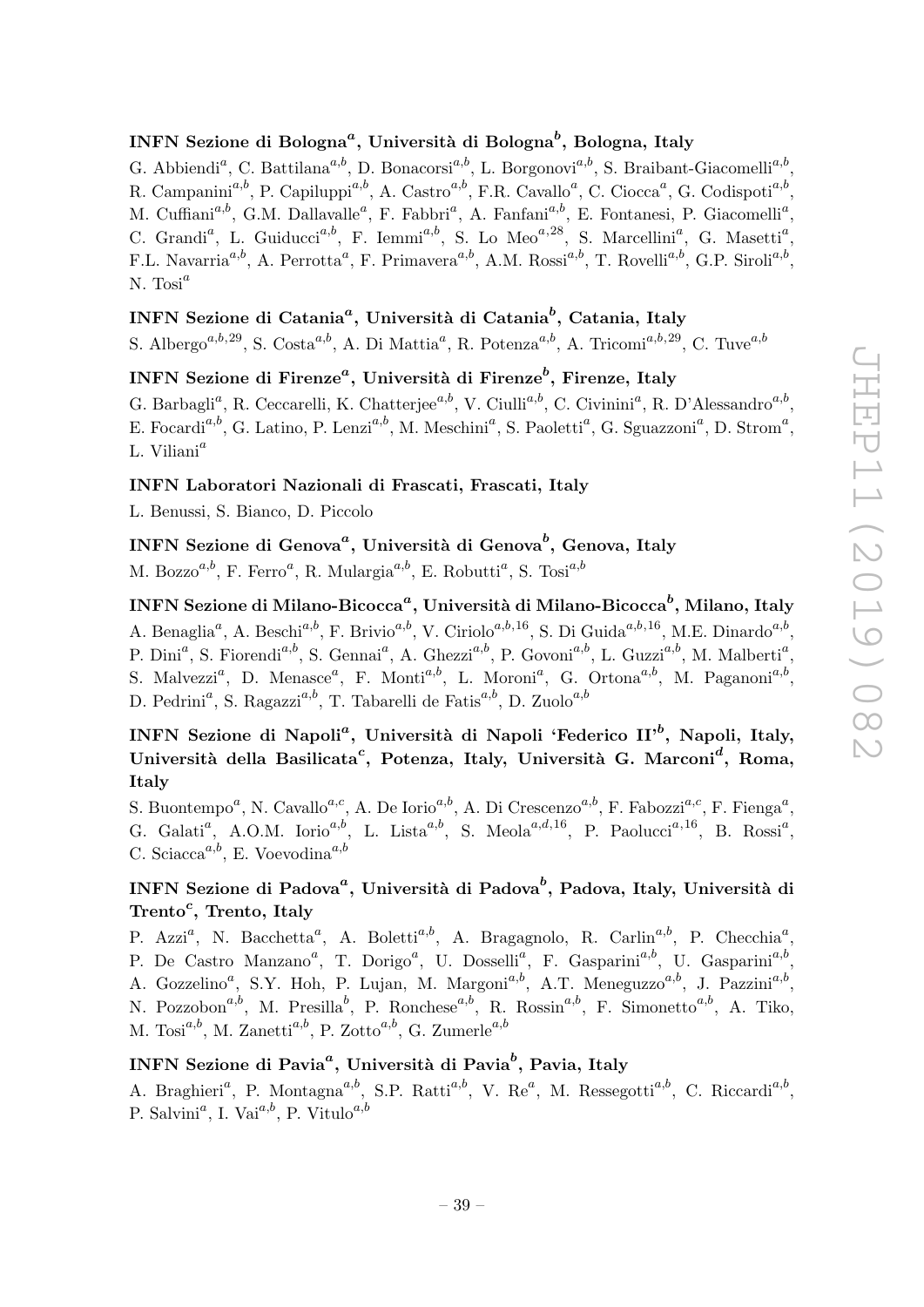# INFN Sezione di Perugia $^a,$  Università di Perugia $^b,$  Perugia, Italy

M. Biasini<sup>a,b</sup>, G.M. Bilei<sup>a</sup>, C. Cecchi<sup>a,b</sup>, D. Ciangottini<sup>a,b</sup>, L. Fanò<sup>a,b</sup>, P. Lariccia<sup>a,b</sup>, R. Leonardi<sup>a,b</sup>, E. Manoni<sup>a</sup>, G. Mantovani<sup>a,b</sup>, V. Mariani<sup>a,b</sup>, M. Menichelli<sup>a</sup>, A. Rossi<sup>a,b</sup>, A. Santocchia<sup>a,b</sup>, D. Spiga<sup>a</sup>

# INFN Sezione di Pisa $^a,$  Università di Pisa $^b,$  Scuola Normale Superiore di Pisa $^c,$ Pisa, Italy

K. Androsov<sup>a</sup>, P. Azzurri<sup>a</sup>, G. Bagliesi<sup>a</sup>, V. Bertacchi<sup>a,c</sup>, L. Bianchini<sup>a</sup>, T. Boccali<sup>a</sup>, R. Castaldi<sup>a</sup>, M.A. Ciocci<sup>a,b</sup>, R. Dell'Orso<sup>a</sup>, G. Fedi<sup>a</sup>, L. Giannini<sup>a,c</sup>, A. Giassi<sup>a</sup>, M.T. Grippo<sup>a</sup>, F. Ligabue<sup>a,c</sup>, E. Manca<sup>a,c</sup>, G. Mandorli<sup>a,c</sup>, A. Messineo<sup>a,b</sup>, F. Palla<sup>a</sup>, A. Rizzi<sup>a,b</sup>, G. Rolandi<sup>30</sup>, S. Roy Chowdhury, A. Scribano<sup>a</sup>, P. Spagnolo<sup>a</sup>, R. Tenchini<sup>a</sup>, G. Tonelli $a,b$ , N. Turini, A. Venturi<sup>a</sup>, P.G. Verdini<sup>a</sup>

# INFN Sezione di Roma $^a,$  Sapienza Università di Roma $^b,$  Rome, Italy

F. Cavallari<sup>a</sup>, M. Cipriani<sup>a,b</sup>, D. Del Re<sup>a,b</sup>, E. Di Marco<sup>a,b</sup>, M. Diemoz<sup>a</sup>, E. Longo<sup>a,b</sup>, B. Marzocchi<sup>a,b</sup>, P. Meridiani<sup>a</sup>, G. Organtini<sup>a,b</sup>, F. Pandolfi<sup>a</sup>, R. Paramatti<sup>a,b</sup>, C. Quaranta $a,b$ , S. Rahatlou $a,b$ , C. Rovelli $^a$ , F. Santanastasio $a,b$ , L. Soffi $a,b$ 

# INFN Sezione di Torino $^a,$  Università di Torino $^b,$  Torino, Italy, Università del  $\mathbf P$ iemonte Orientale $^c,$  Novara, Italy

N. Amapane<sup>a,b</sup>, R. Arcidiacono<sup>a,c</sup>, S. Argiro<sup>a,b</sup>, M. Arneodo<sup>a,c</sup>, N. Bartosik<sup>a</sup>, R. Bellan<sup>a,b</sup>, C. Biino<sup>a</sup>, A. Cappati<sup>a,b</sup>, N. Cartiglia<sup>a</sup>, S. Cometti<sup>a</sup>, M. Costa<sup>a,b</sup>, R. Covarelli<sup>a,b</sup>, N. Demaria<sup>a</sup>, B. Kiani<sup>a,b</sup>, C. Mariotti<sup>a</sup>, S. Maselli<sup>a</sup>, E. Migliore<sup>a,b</sup>, V. Monaco<sup>a,b</sup>, E. Monteil<sup>a,b</sup>, M. Monteno<sup>a</sup>, M.M. Obertino<sup>a,b</sup>, L. Pacher<sup>a,b</sup>, N. Pastrone<sup>a</sup>, M. Pelliccioni<sup>a</sup>, G.L. Pinna Angioni<sup>a,b</sup>, A. Romero<sup>a,b</sup>, M. Ruspa<sup>a,c</sup>, R. Sacchi<sup>a,b</sup>, R. Salvatico<sup>a,b</sup>, V. Sola<sup>a</sup>, A. Solano $\real^{a,b},$ D. Soldi $\real^{a,b},$ A. Staiano $\real^a$ 

# INFN Sezione di Trieste $^a,$  Università di Trieste $^b,$  Trieste, Italy

S. Belforte<sup>a</sup>, V. Candelise<sup>a,b</sup>, M. Casarsa<sup>a</sup>, F. Cossutti<sup>a</sup>, A. Da Rold<sup>a,b</sup>, G. Della Ricca<sup>a,b</sup>, F. Vazzoler $a,b$ , A. Zanetti $a$ 

## Kyungpook National University, Daegu, Korea

B. Kim, D.H. Kim, G.N. Kim, M.S. Kim, J. Lee, S.W. Lee, C.S. Moon, Y.D. Oh, S.I. Pak, S. Sekmen, D.C. Son, Y.C. Yang

## Chonnam National University, Institute for Universe and Elementary Particles, Kwangju, Korea

H. Kim, D.H. Moon, G. Oh

Hanyang University, Seoul, Korea B. Francois, T.J. Kim, J. Park

#### Korea University, Seoul, Korea

S. Cho, S. Choi, Y. Go, D. Gyun, S. Ha, B. Hong, K. Lee, K.S. Lee, J. Lim, J. Park, S.K. Park, Y. Roh

## Kyung Hee University, Department of Physics

J. Goh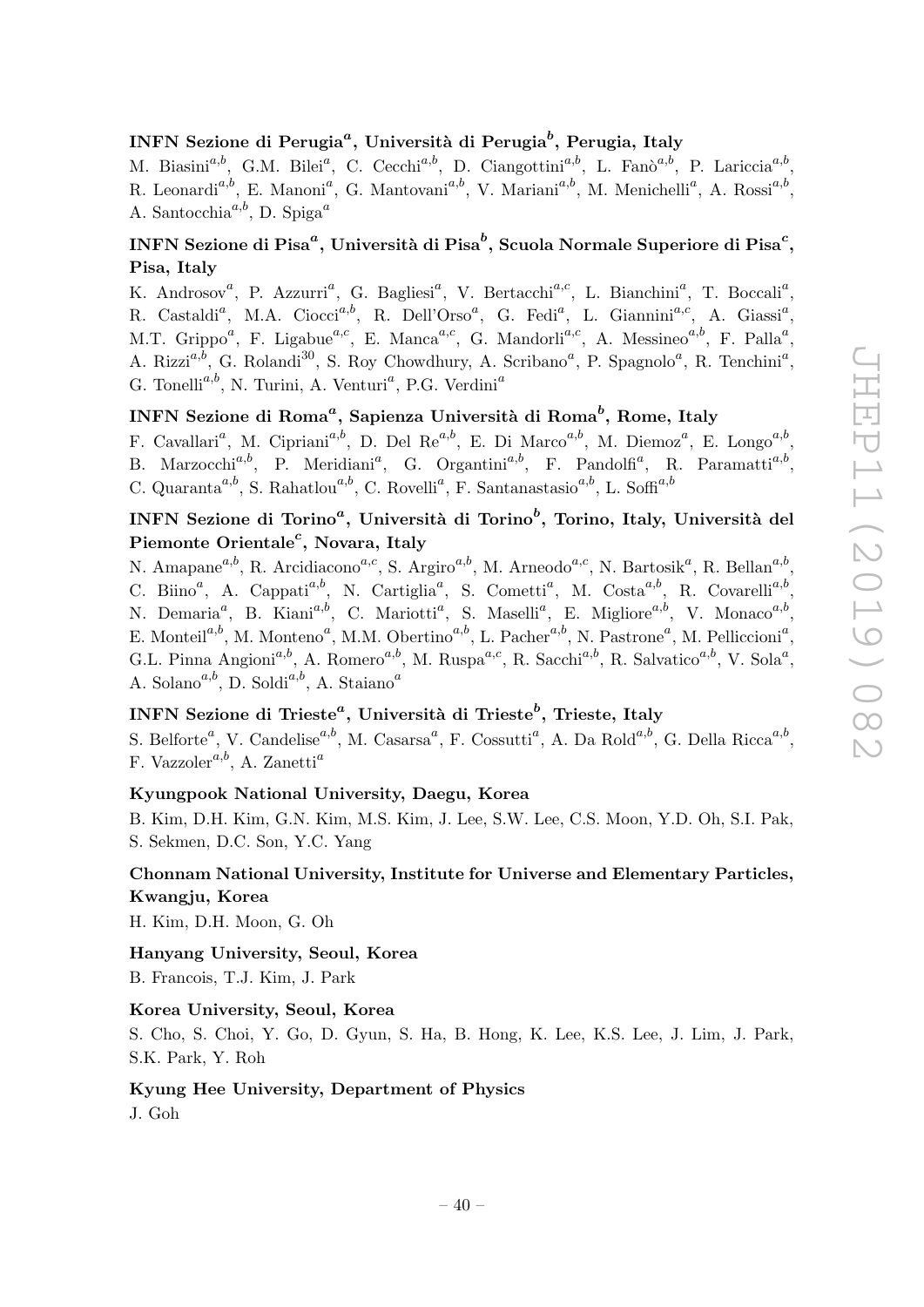Sejong University, Seoul, Korea H.S. Kim

#### Seoul National University, Seoul, Korea

J. Almond, J.H. Bhyun, J. Choi, S. Jeon, J. Kim, J.S. Kim, H. Lee, K. Lee, S. Lee, K. Nam, M. Oh, S.B. Oh, B.C. Radburn-Smith, U.K. Yang, H.D. Yoo, I. Yoon, G.B. Yu

University of Seoul, Seoul, Korea D. Jeon, H. Kim, J.H. Kim, J.S.H. Lee, I.C. Park, I. Watson

# Sungkyunkwan University, Suwon, Korea

Y. Choi, C. Hwang, Y. Jeong, J. Lee, Y. Lee, I. Yu

Riga Technical University, Riga, Latvia V. Veckalns $^{31}$ 

# Vilnius University, Vilnius, Lithuania

V. Dudenas, A. Juodagalvis, J. Vaitkus

## National Centre for Particle Physics, Universiti Malaya, Kuala Lumpur, Malaysia

Z.A. Ibrahim, F. Mohamad Idris<sup>32</sup>, W.A.T. Wan Abdullah, M.N. Yusli, Z. Zolkapli

## Universidad de Sonora (UNISON), Hermosillo, Mexico

J.F. Benitez, A. Castaneda Hernandez, J.A. Murillo Quijada, L. Valencia Palomo

## Centro de Investigacion y de Estudios Avanzados del IPN, Mexico City, Mexico

H. Castilla-Valdez, E. De La Cruz-Burelo, I. Heredia-De La Cruz<sup>33</sup>, R. Lopez-Fernandez, A. Sanchez-Hernandez

## Universidad Iberoamericana, Mexico City, Mexico

S. Carrillo Moreno, C. Oropeza Barrera, M. Ramirez-Garcia, F. Vazquez Valencia

#### Benemerita Universidad Autonoma de Puebla, Puebla, Mexico

J. Eysermans, I. Pedraza, H.A. Salazar Ibarguen, C. Uribe Estrada

## Universidad Autónoma de San Luis Potosí, San Luis Potosí, Mexico

A. Morelos Pineda

University of Montenegro, Podgorica, Montenegro N. Raicevic

## University of Auckland, Auckland, New Zealand D. Krofcheck

University of Canterbury, Christchurch, New Zealand S. Bheesette, P.H. Butler

#### National Centre for Physics, Quaid-I-Azam University, Islamabad, Pakistan

A. Ahmad, M. Ahmad, Q. Hassan, H.R. Hoorani, W.A. Khan, M.A. Shah, M. Shoaib, M. Waqas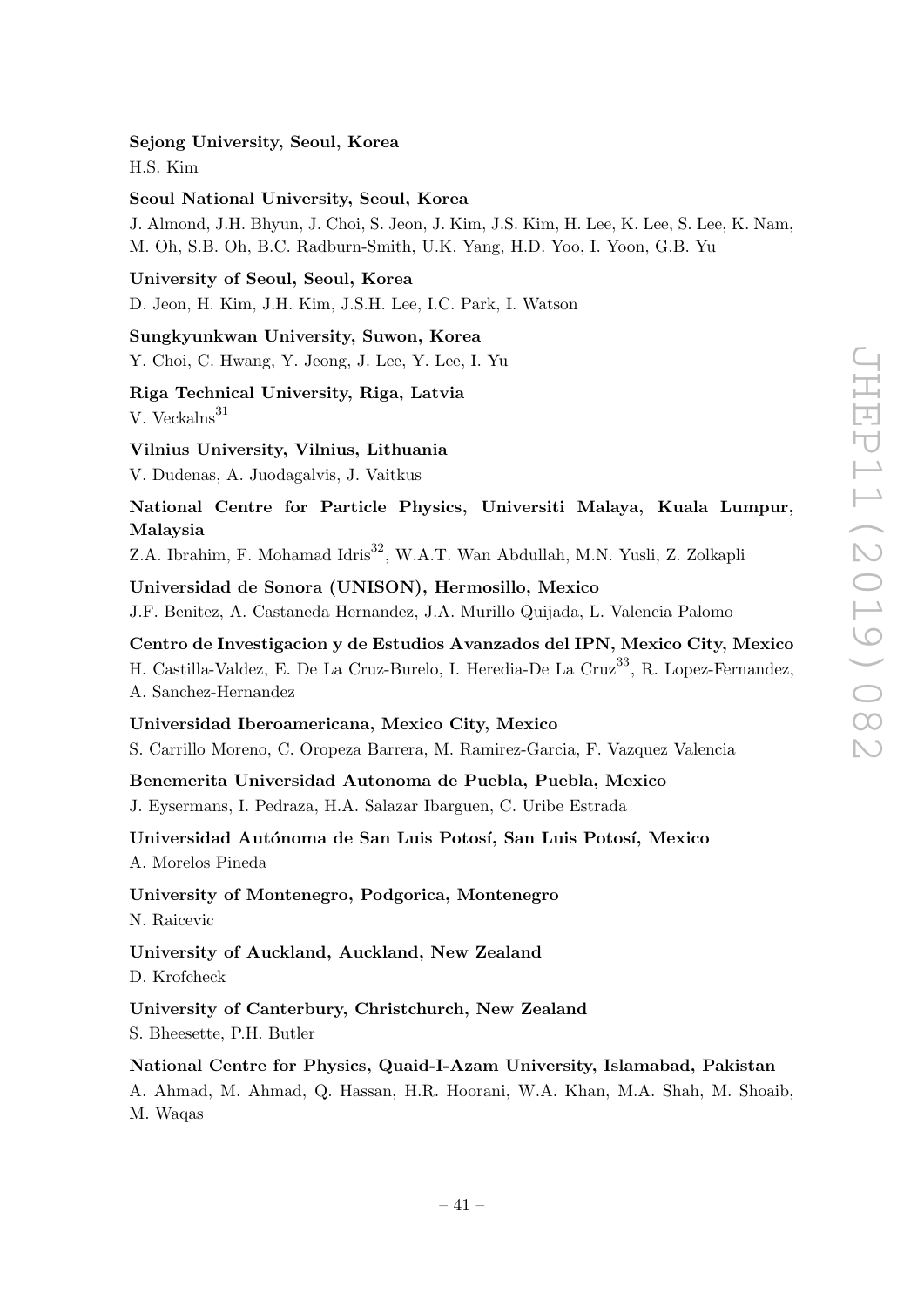## AGH University of Science and Technology Faculty of Computer Science, Electronics and Telecommunications, Krakow, Poland

V. Avati, L. Grzanka, M. Malawski

#### National Centre for Nuclear Research, Swierk, Poland

H. Bialkowska, M. Bluj, B. Boimska, M. G´orski, M. Kazana, M. Szleper, P. Zalewski

## Institute of Experimental Physics, Faculty of Physics, University of Warsaw, Warsaw, Poland

K. Bunkowski, A. Byszuk<sup>34</sup>, K. Doroba, A. Kalinowski, M. Konecki, J. Krolikowski, M. Misiura, M. Olszewski, A. Pyskir, M. Walczak

## Laboratório de Instrumentação e Física Experimental de Partículas, Lisboa, Portugal

M. Araujo, P. Bargassa, D. Bastos, A. Di Francesco, P. Faccioli, B. Galinhas, M. Gallinaro, J. Hollar, N. Leonardo, J. Seixas, K. Shchelina, G. Strong, O. Toldaiev, J. Varela

### Joint Institute for Nuclear Research, Dubna, Russia

S. Afanasiev, P. Bunin, M. Gavrilenko, I. Golutvin, I. Gorbunov, A. Kamenev, V. Karjavine, A. Lanev, A. Malakhov, V. Matveev<sup>35,36</sup>, P. Moisenz, V. Palichik, V. Perelygin, M. Savina, S. Shmatov, S. Shulha, N. Skatchkov, V. Smirnov, N. Voytishin, A. Zarubin

## Petersburg Nuclear Physics Institute, Gatchina (St. Petersburg), Russia

L. Chtchipounov, V. Golovtsov, Y. Ivanov, V. Kim<sup>37</sup>, E. Kuznetsova<sup>38</sup>, P. Levchenko, V. Murzin, V. Oreshkin, I. Smirnov, D. Sosnov, V. Sulimov, L. Uvarov, A. Vorobyev

#### Institute for Nuclear Research, Moscow, Russia

Yu. Andreev, A. Dermenev, S. Gninenko, N. Golubev, A. Karneyeu, M. Kirsanov, N. Krasnikov, A. Pashenkov, D. Tlisov, A. Toropin

## Institute for Theoretical and Experimental Physics named by A.I. Alikhanov of NRC 'Kurchatov Institute', Moscow, Russia

V. Epshteyn, V. Gavrilov, N. Lychkovskaya, A. Nikitenko<sup>39</sup>, V. Popov, I. Pozdnyakov, G. Safronov, A. Spiridonov, A. Stepennov, M. Toms, E. Vlasov, A. Zhokin

Moscow Institute of Physics and Technology, Moscow, Russia T. Aushev

## National Research Nuclear University 'Moscow Engineering Physics Institute' (MEPhI), Moscow, Russia

O. Bychkova, R. Chistov<sup>40</sup>, M. Danilov<sup>40</sup>, S. Polikarpov<sup>40</sup>, E. Tarkovskii

### P.N. Lebedev Physical Institute, Moscow, Russia

V. Andreev, M. Azarkin, I. Dremin, M. Kirakosyan, A. Terkulov

## Skobeltsyn Institute of Nuclear Physics, Lomonosov Moscow State University, Moscow, Russia

A. Baskakov, A. Belyaev, E. Boos, V. Bunichev, M. Dubinin<sup>41</sup>, L. Dudko, V. Klyukhin, N. Korneeva, I. Lokhtin, S. Obraztsov, M. Perfilov, V. Savrin, P. Volkov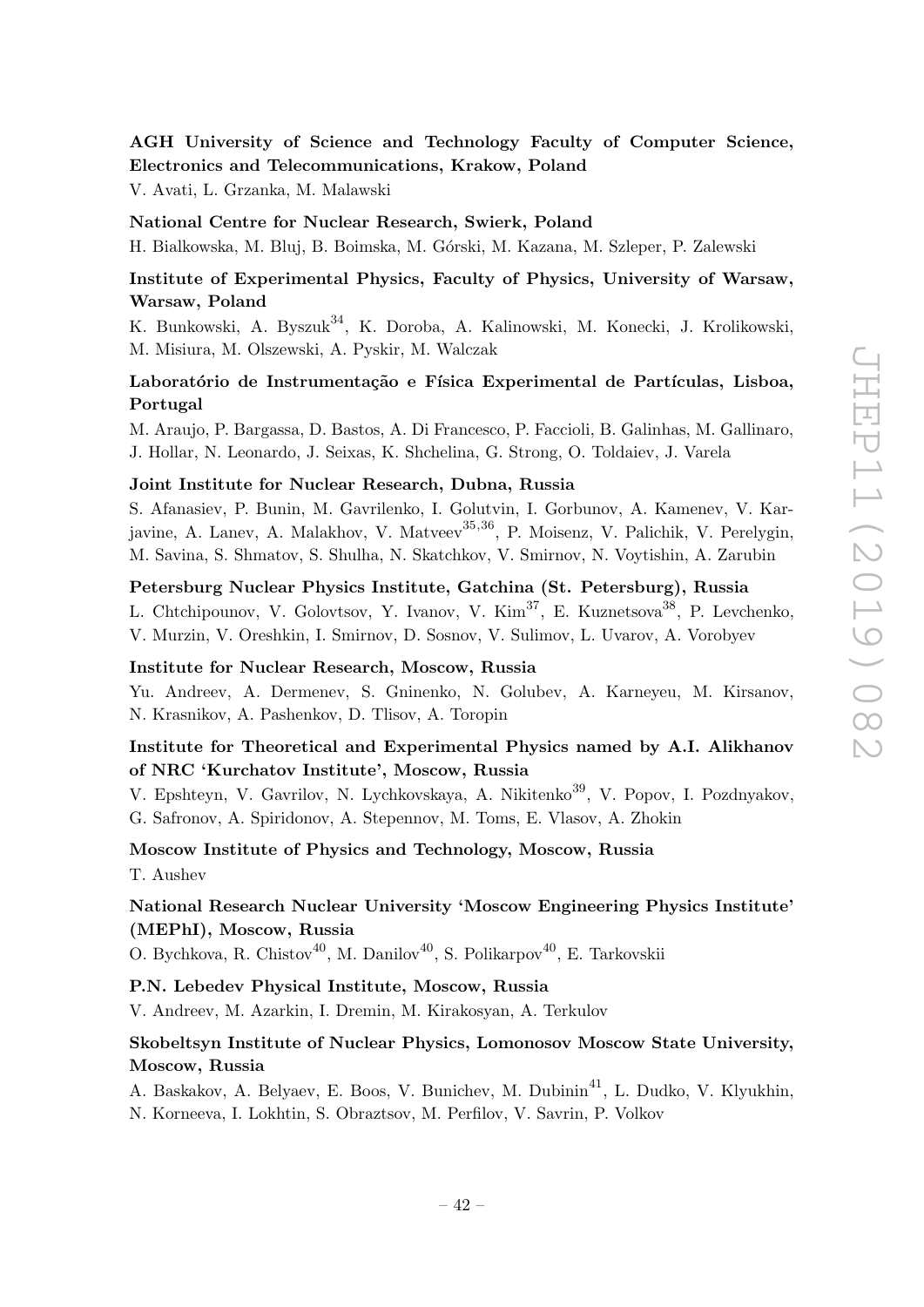## Novosibirsk State University (NSU), Novosibirsk, Russia

A. Barnyakov<sup>42</sup>, V. Blinov<sup>42</sup>, T. Dimova<sup>42</sup>, L. Kardapoltsev<sup>42</sup>, Y. Skovpen<sup>42</sup>

# Institute for High Energy Physics of National Research Centre 'Kurchatov Institute', Protvino, Russia

I. Azhgirey, I. Bayshev, S. Bitioukov, V. Kachanov, D. Konstantinov, P. Mandrik, V. Petrov, R. Ryutin, S. Slabospitskii, A. Sobol, S. Troshin, N. Tyurin, A. Uzunian, A. Volkov

#### National Research Tomsk Polytechnic University, Tomsk, Russia

A. Babaev, A. Iuzhakov, V. Okhotnikov

#### Tomsk State University, Tomsk, Russia

V. Borchsh, V. Ivanchenko, E. Tcherniaev

# University of Belgrade: Faculty of Physics and VINCA Institute of Nuclear Sciences

P. Adzic<sup>43</sup>, P. Cirkovic, D. Devetak, M. Dordevic, P. Milenovic, J. Milosevic, M. Stojanovic

## Centro de Investigaciones Energéticas Medioambientales y Tecnológicas (CIEMAT), Madrid, Spain

M. Aguilar-Benitez, J. Alcaraz Maestre, A. Álvarez Fernández, I. Bachiller, M. Barrio Luna, J.A. Brochero Cifuentes, C.A. Carrillo Montoya, M. Cepeda, M. Cerrada, N. Colino, B. De La Cruz, A. Delgado Peris, C. Fernandez Bedoya, J.P. Fernández Ramos, J. Flix, M.C. Fouz, O. Gonzalez Lopez, S. Goy Lopez, J.M. Hernandez, M.I. Josa, D. Moran, Á. Navarro Tobar, A. Pérez-Calero Yzquierdo, J. Puerta Pelayo, I. Redondo, L. Romero, S. Sánchez Navas, M.S. Soares, A. Triossi, C. Willmott

## Universidad Autónoma de Madrid, Madrid, Spain

C. Albajar, J.F. de Trocóniz

## Universidad de Oviedo, Oviedo, Spain

B. Alvarez Gonzalez, J. Cuevas, C. Erice, J. Fernandez Menendez, S. Folgueras, I. Gonzalez Caballero, J.R. González Fernández, E. Palencia Cortezon, V. Rodríguez Bouza, S. Sanchez Cruz

## Instituto de Física de Cantabria (IFCA), CSIC-Universidad de Cantabria, Santander, Spain

I.J. Cabrillo, A. Calderon, B. Chazin Quero, J. Duarte Campderros, M. Fernandez, P.J. Fernández Manteca, A. García Alonso, G. Gomez, C. Martinez Rivero, P. Martinez Ruiz del Arbol, F. Matorras, J. Piedra Gomez, C. Prieels, T. Rodrigo, A. Ruiz-Jimeno, L. Russo<sup>44</sup>, L. Scodellaro, N. Trevisani, I. Vila, J.M. Vizan Garcia

## University of Colombo, Colombo, Sri Lanka

K. Malagalage

### University of Ruhuna, Department of Physics, Matara, Sri Lanka

W.G.D. Dharmaratna, N. Wickramage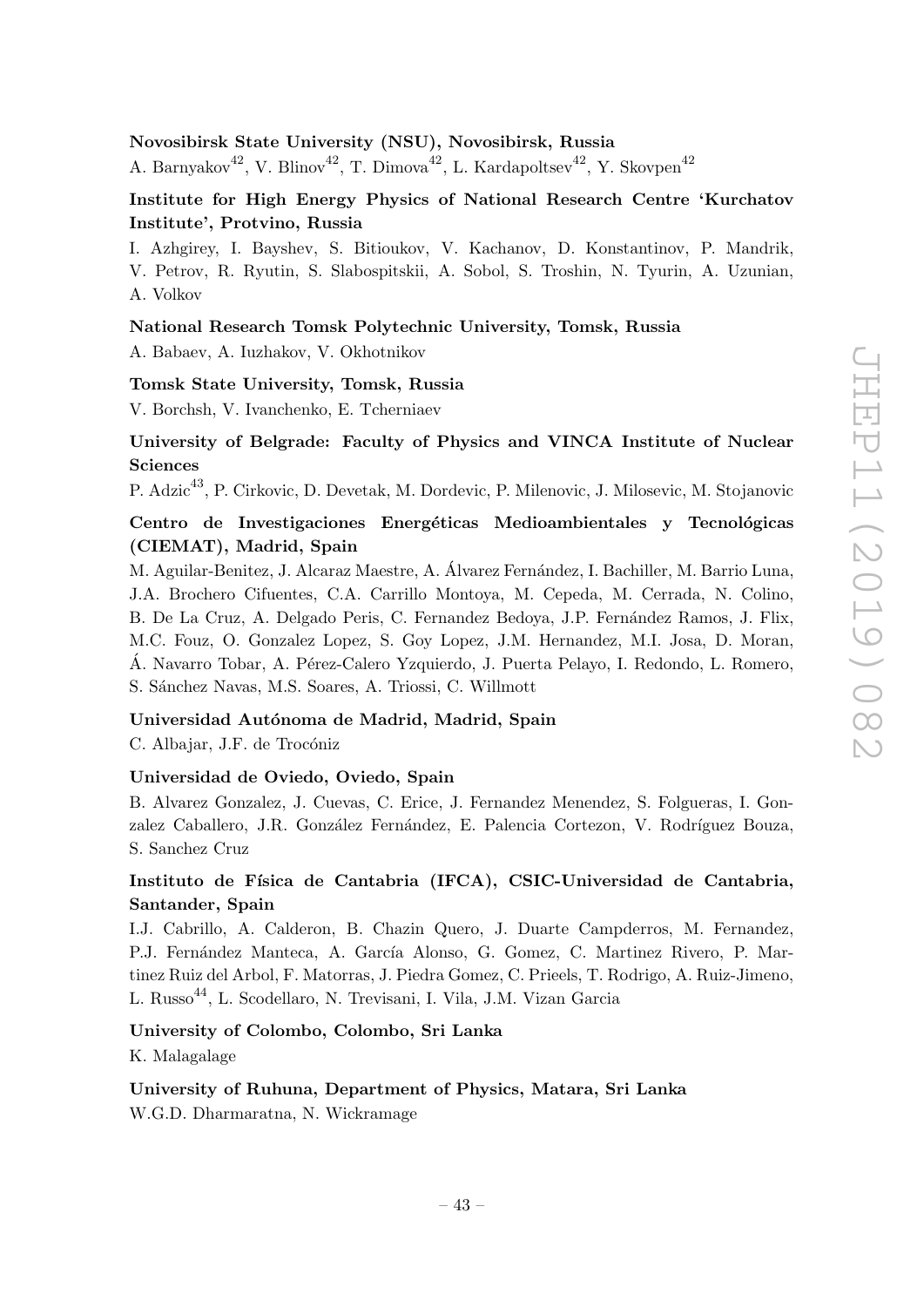## CERN, European Organization for Nuclear Research, Geneva, Switzerland

D. Abbaneo, B. Akgun, E. Auffray, G. Auzinger, J. Baechler, P. Baillon, A.H. Ball, D. Barney, J. Bendavid, M. Bianco, A. Bocci, E. Bossini, C. Botta, E. Brondolin, T. Camporesi, A. Caratelli, G. Cerminara, E. Chapon, G. Cucciati, D. d'Enterria, A. Dabrowski, N. Daci, V. Daponte, A. David, O. Davignon, A. De Roeck, N. Deelen, M. Deile, M. Dobson, M. Dünser, N. Dupont, A. Elliott-Peisert, F. Fallavollita<sup>45</sup>, D. Fasanella, G. Franzoni, J. Fulcher, W. Funk, S. Giani, D. Gigi, A. Gilbert, K. Gill, F. Glege, M. Gruchala, M. Guilbaud, D. Gulhan, J. Hegeman, C. Heidegger, Y. Iiyama, V. Innocente, P. Janot, O. Karacheban<sup>19</sup>, J. Kaspar, J. Kieseler, M. Krammer<sup>1</sup>, C. Lange, P. Lecoq, C. Lourenço, L. Malgeri, M. Mannelli, A. Massironi, F. Meijers, J.A. Merlin, S. Mersi, E. Meschi, F. Moortgat, M. Mulders, J. Ngadiuba, S. Nourbakhsh, S. Orfanelli, L. Orsini, F. Pantaleo<sup>16</sup>, L. Pape, E. Perez, M. Peruzzi, A. Petrilli, G. Petrucciani, A. Pfeiffer, M. Pierini, F.M. Pitters, D. Rabady, A. Racz, M. Rovere, H. Sakulin, C. Schäfer, C. Schwick, M. Selvaggi, A. Sharma, P. Silva, W. Snoeys, P. Sphicas<sup>46</sup>, J. Steggemann, V.R. Tavolaro, D. Treille, A. Tsirou, A. Vartak, M. Verzetti, W.D. Zeuner

### Paul Scherrer Institut, Villigen, Switzerland

L. Caminada<sup>47</sup>, K. Deiters, W. Erdmann, R. Horisberger, Q. Ingram, H.C. Kaestli, D. Kotlinski, U. Langenegger, T. Rohe, S.A. Wiederkehr

## ETH Zurich - Institute for Particle Physics and Astrophysics (IPA), Zurich, Switzerland

M. Backhaus, P. Berger, N. Chernyavskaya, G. Dissertori, M. Dittmar, M. Donegà, C. Dorfer, T.A. Gómez Espinosa, C. Grab, D. Hits, T. Klijnsma, W. Lustermann, R.A. Manzoni, M. Marionneau, M.T. Meinhard, F. Micheli, P. Musella, F. Nessi-Tedaldi, F. Pauss, G. Perrin, L. Perrozzi, S. Pigazzini, M. Reichmann, C. Reissel, T. Reitenspiess, D. Ruini, D.A. Sanz Becerra, M. Schönenberger, L. Shchutska, M.L. Vesterbacka Olsson, R. Wallny, D.H. Zhu

## Universität Zürich, Zurich, Switzerland

T.K. Aarrestad, C. Amsler<sup>48</sup>, D. Brzhechko, M.F. Canelli, A. De Cosa, R. Del Burgo, S. Donato, B. Kilminster, S. Leontsinis, V.M. Mikuni, I. Neutelings, G. Rauco, P. Robmann, D. Salerno, K. Schweiger, C. Seitz, Y. Takahashi, S. Wertz, A. Zucchetta

#### National Central University, Chung-Li, Taiwan

T.H. Doan, C.M. Kuo, W. Lin, S.S. Yu

## National Taiwan University (NTU), Taipei, Taiwan

P. Chang, Y. Chao, K.F. Chen, P.H. Chen, W.-S. Hou, Y.y. Li, R.-S. Lu, E. Paganis, A. Psallidas, A. Steen

## Chulalongkorn University, Faculty of Science, Department of Physics, Bangkok, Thailand

B. Asavapibhop, C. Asawatangtrakuldee, N. Srimanobhas, N. Suwonjandee, V. Wachirapusitanand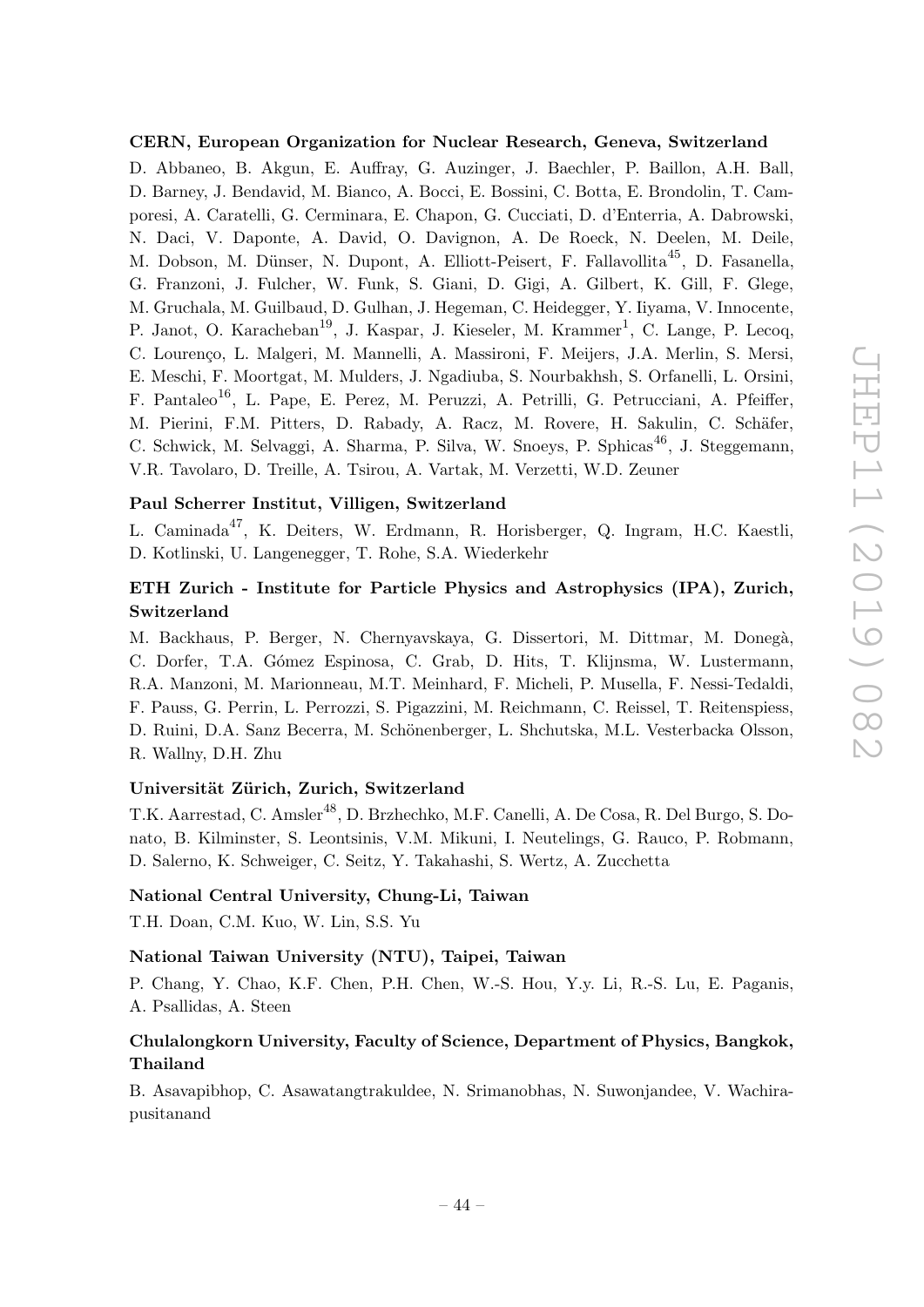## Cukurova University, Physics Department, Science and Art Faculty, Adana, **Turkey**

A. Bat, F. Boran, S. Cerci<sup>49</sup>, S. Damarseckin<sup>50</sup>, Z.S. Demiroglu, F. Dolek, C. Dozen, I. Dumanoglu, G. Gokbulut, EmineGurpinar Guler<sup>51</sup>, Y. Guler, I. Hos<sup>52</sup>, C. Isik, E.E. Kangal<sup>53</sup>, O. Kara, A. Kayis Topaksu, U. Kiminsu, M. Oglakci, G. Onengut, K. Ozdemir<sup>54</sup>, S. Ozturk<sup>55</sup>, A.E. Simsek, D. Sunar Cerci<sup>49</sup>, U.G. Tok, S. Turkcapar, I.S. Zorbakir, C. Zorbilmez

# Middle East Technical University, Physics Department, Ankara, Turkey

B. Isildak<sup>56</sup>, G. Karapinar<sup>57</sup>, M. Yalvac

## Bogazici University, Istanbul, Turkey

I.O. Atakisi, E. Gülmez, O. Kaya<sup>58</sup>, B. Kaynak, Ö. Özçelik, S. Ozkorucuklu<sup>59</sup>, S. Tekten, E.A. Yetkin $^{60}$ 

## Istanbul Technical University, Istanbul, Turkey

A. Cakir, Y. Komurcu, S. Sen<sup>61</sup>

# Institute for Scintillation Materials of National Academy of Science of Ukraine, Kharkov, Ukraine

B. Grynyov

# National Scientific Center, Kharkov Institute of Physics and Technology, Kharkov, Ukraine

L. Levchuk

## University of Bristol, Bristol, United Kingdom

F. Ball, E. Bhal, S. Bologna, J.J. Brooke, D. Burns, E. Clement, D. Cussans, H. Flacher, J. Goldstein, G.P. Heath, H.F. Heath, L. Kreczko, S. Paramesvaran, B. Penning, T. Sakuma, S. Seif El Nasr-Storey, D. Smith, V.J. Smith, J. Taylor, A. Titterton

## Rutherford Appleton Laboratory, Didcot, United Kingdom

K.W. Bell, A. Belyaev<sup>62</sup>, C. Brew, R.M. Brown, D. Cieri, D.J.A. Cockerill, J.A. Coughlan, K. Harder, S. Harper, J. Linacre, K. Manolopoulos, D.M. Newbold, E. Olaiya, D. Petyt, T. Reis, T. Schuh, C.H. Shepherd-Themistocleous, A. Thea, I.R. Tomalin, T. Williams, W.J. Womersley

### Imperial College, London, United Kingdom

R. Bainbridge, P. Bloch, J. Borg, S. Breeze, O. Buchmuller, A. Bundock, GurpreetSingh CHAHAL63, D. Colling, P. Dauncey, G. Davies, M. Della Negra, R. Di Maria, P. Everaerts, G. Hall, G. Iles, T. James, M. Komm, C. Laner, L. Lyons, A.-M. Magnan, S. Malik, A. Martelli, V. Milosevic, J. Nash<sup>64</sup>, V. Palladino, M. Pesaresi, D.M. Raymond, A. Richards, A. Rose, E. Scott, C. Seez, A. Shtipliyski, M. Stoye, T. Strebler, S. Summers, A. Tapper, K. Uchida, T. Virdee<sup>16</sup>, N. Wardle, D. Winterbottom, J. Wright, A.G. Zecchinelli, S.C. Zenz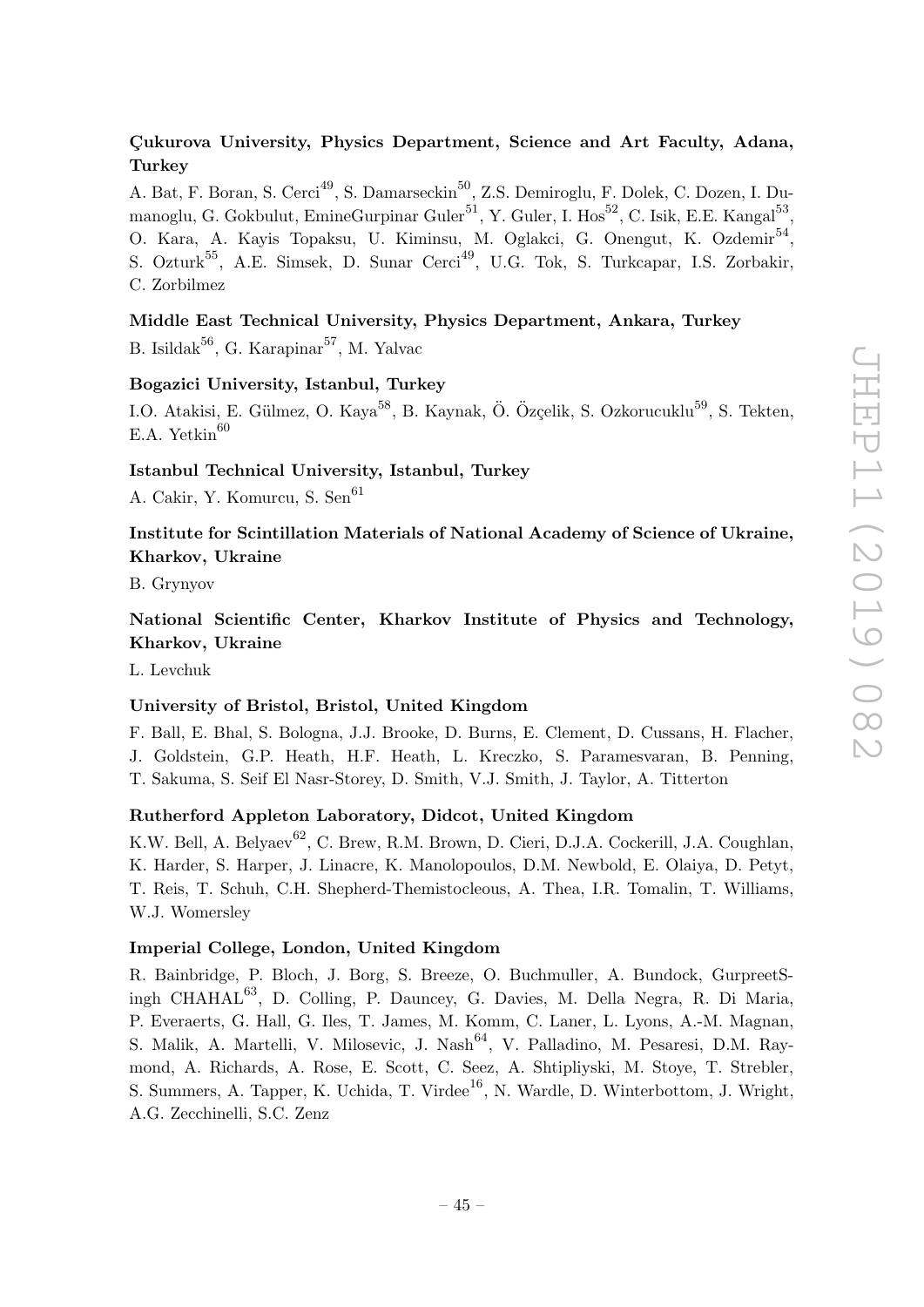### Brunel University, Uxbridge, United Kingdom

J.E. Cole, P.R. Hobson, A. Khan, P. Kyberd, C.K. Mackay, A. Morton, I.D. Reid, L. Teodorescu, S. Zahid

#### Baylor University, Waco, U.S.A.

K. Call, J. Dittmann, K. Hatakeyama, C. Madrid, B. McMaster, N. Pastika, C. Smith

### Catholic University of America, Washington, DC, U.S.A.

R. Bartek, A. Dominguez, R. Uniyal

#### The University of Alabama, Tuscaloosa, U.S.A.

A. Buccilli, S.I. Cooper, C. Henderson, P. Rumerio, C. West

### Boston University, Boston, U.S.A.

D. Arcaro, T. Bose, Z. Demiragli, D. Gastler, S. Girgis, D. Pinna, C. Richardson, J. Rohlf, D. Sperka, I. Suarez, L. Sulak, D. Zou

### Brown University, Providence, U.S.A.

G. Benelli, B. Burkle, X. Coubez, D. Cutts, Y.t. Duh, M. Hadley, J. Hakala, U. Heintz, J.M. Hogan<sup>65</sup>, K.H.M. Kwok, E. Laird, G. Landsberg, J. Lee, Z. Mao, M. Narain, S. Sagir<sup>66</sup>, R. Syarif, E. Usai, D. Yu

### University of California, Davis, Davis, U.S.A.

R. Band, C. Brainerd, R. Breedon, M. Calderon De La Barca Sanchez, M. Chertok, J. Conway, R. Conway, P.T. Cox, R. Erbacher, C. Flores, G. Funk, F. Jensen, W. Ko, O. Kukral, R. Lander, M. Mulhearn, D. Pellett, J. Pilot, M. Shi, D. Stolp, D. Taylor, K. Tos, M. Tripathi, Z. Wang, F. Zhang

## University of California, Los Angeles, U.S.A.

M. Bachtis, C. Bravo, R. Cousins, A. Dasgupta, A. Florent, J. Hauser, M. Ignatenko, N. Mccoll, W.A. Nash, S. Regnard, D. Saltzberg, C. Schnaible, B. Stone, V. Valuev

### University of California, Riverside, Riverside, U.S.A.

K. Burt, R. Clare, J.W. Gary, S.M.A. Ghiasi Shirazi, G. Hanson, G. Karapostoli, E. Kennedy, O.R. Long, M. Olmedo Negrete, M.I. Paneva, W. Si, L. Wang, H. Wei, S. Wimpenny, B.R. Yates, Y. Zhang

#### University of California, San Diego, La Jolla, U.S.A.

J.G. Branson, P. Chang, S. Cittolin, M. Derdzinski, R. Gerosa, D. Gilbert, B. Hashemi, D. Klein, V. Krutelyov, J. Letts, M. Masciovecchio, S. May, S. Padhi, M. Pieri, V. Sharma, M. Tadel, F. Würthwein, A. Yagil, G. Zevi Della Porta

## University of California, Santa Barbara - Department of Physics, Santa Barbara, U.S.A.

N. Amin, R. Bhandari, C. Campagnari, M. Citron, V. Dutta, M. Franco Sevilla, L. Gouskos, J. Incandela, B. Marsh, H. Mei, A. Ovcharova, H. Qu, J. Richman, U. Sarica, D. Stuart, S. Wang, J. Yoo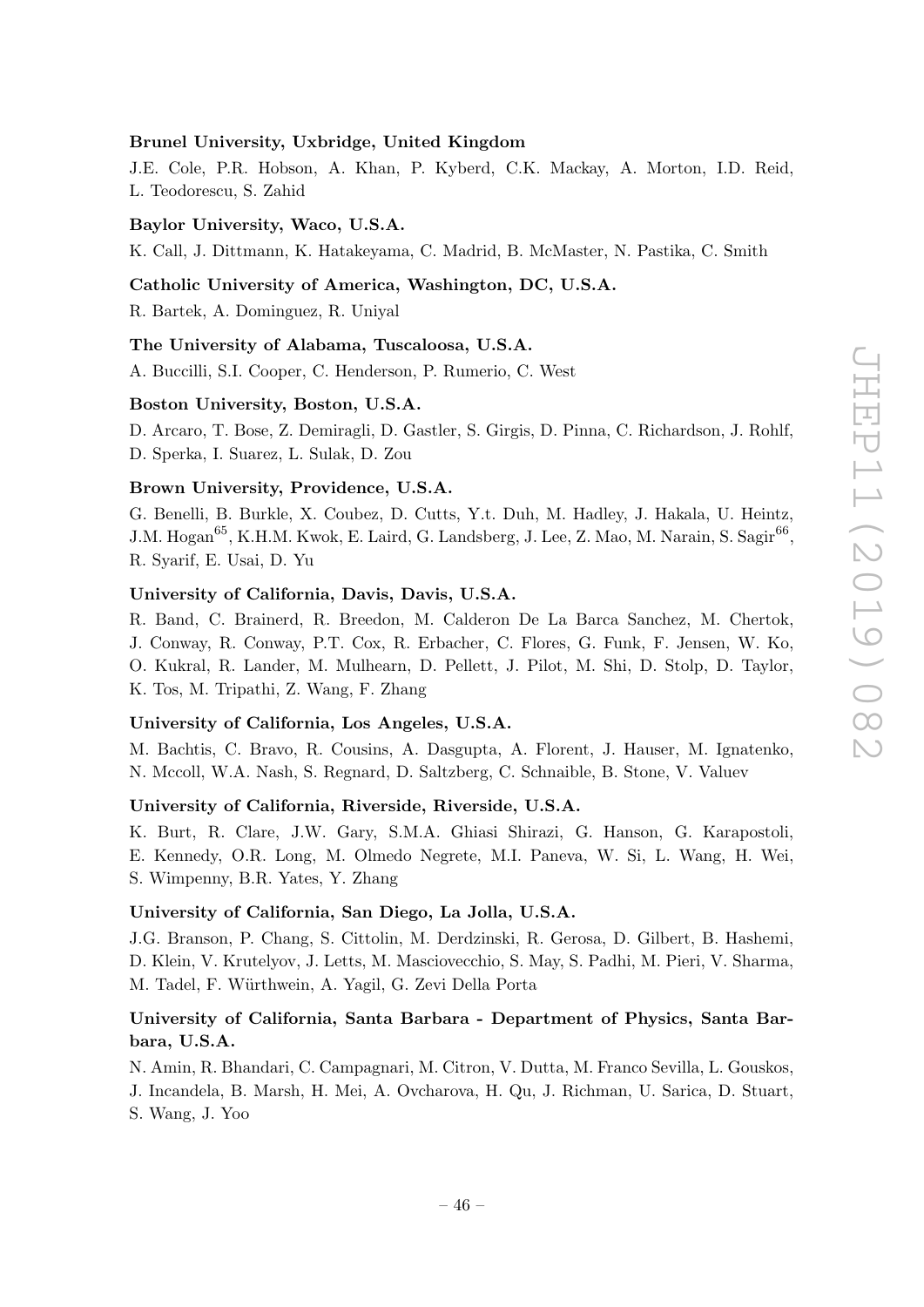### California Institute of Technology, Pasadena, U.S.A.

D. Anderson, A. Bornheim, O. Cerri, I. Dutta, J.M. Lawhorn, N. Lu, J. Mao, H.B. Newman, T.Q. Nguyen, J. Pata, M. Spiropulu, J.R. Vlimant, C. Wang, S. Xie, Z. Zhang, R.Y. Zhu

#### Carnegie Mellon University, Pittsburgh, U.S.A.

M.B. Andrews, T. Ferguson, T. Mudholkar, M. Paulini, M. Sun, I. Vorobiev, M. Weinberg

#### University of Colorado Boulder, Boulder, U.S.A.

J.P. Cumalat, W.T. Ford, A. Johnson, E. MacDonald, T. Mulholland, R. Patel, A. Perloff, K. Stenson, K.A. Ulmer, S.R. Wagner

#### Cornell University, Ithaca, U.S.A.

J. Alexander, J. Chaves, Y. Cheng, J. Chu, A. Datta, A. Frankenthal, K. Mcdermott, N. Mirman, J.R. Patterson, D. Quach, A. Rinkevicius<sup>67</sup>, A. Ryd, S.M. Tan, Z. Tao, J. Thom, P. Wittich, M. Zientek

#### Fermi National Accelerator Laboratory, Batavia, U.S.A.

S. Abdullin, M. Albrow, M. Alyari, G. Apollinari, A. Apresyan, A. Apyan, S. Banerjee, L.A.T. Bauerdick, A. Beretvas, J. Berryhill, P.C. Bhat, K. Burkett, J.N. Butler, A. Canepa, G.B. Cerati, H.W.K. Cheung, F. Chlebana, M. Cremonesi, J. Duarte, V.D. Elvira, J. Freeman, Z. Gecse, E. Gottschalk, L. Gray, D. Green, S. Grünendahl, O. Gutsche, AllisonReinsvold Hall, J. Hanlon, R.M. Harris, S. Hasegawa, R. Heller, J. Hirschauer, B. Jayatilaka, S. Jindariani, M. Johnson, U. Joshi, B. Klima, M.J. Kortelainen, B. Kreis, S. Lammel, J. Lewis, D. Lincoln, R. Lipton, M. Liu, T. Liu, J. Lykken, K. Maeshima, J.M. Marraffino, D. Mason, P. McBride, P. Merkel, S. Mrenna, S. Nahn, V. O'Dell, V. Papadimitriou, K. Pedro, C. Pena, G. Rakness, F. Ravera, L. Ristori, B. Schneider, E. Sexton-Kennedy, N. Smith, A. Soha, W.J. Spalding, L. Spiegel, S. Stoynev, J. Strait, N. Strobbe, L. Taylor, S. Tkaczyk, N.V. Tran, L. Uplegger, E.W. Vaandering, C. Vernieri, M. Verzocchi, R. Vidal, M. Wang, H.A. Weber

## University of Florida, Gainesville, U.S.A.

D. Acosta, P. Avery, P. Bortignon, D. Bourilkov, A. Brinkerhoff, L. Cadamuro, A. Carnes, V. Cherepanov, D. Curry, F. Errico, R.D. Field, S.V. Gleyzer, B.M. Joshi, M. Kim, J. Konigsberg, A. Korytov, K.H. Lo, P. Ma, K. Matchev, N. Menendez, G. Mitselmakher, D. Rosenzweig, K. Shi, J. Wang, S. Wang, X. Zuo

### Florida International University, Miami, U.S.A.

Y.R. Joshi

## Florida State University, Tallahassee, U.S.A.

T. Adams, A. Askew, S. Hagopian, V. Hagopian, K.F. Johnson, R. Khurana, T. Kolberg, G. Martinez, T. Perry, H. Prosper, C. Schiber, R. Yohay, J. Zhang

#### Florida Institute of Technology, Melbourne, U.S.A.

M.M. Baarmand, V. Bhopatkar, M. Hohlmann, D. Noonan, M. Rahmani, M. Saunders, F. Yumiceva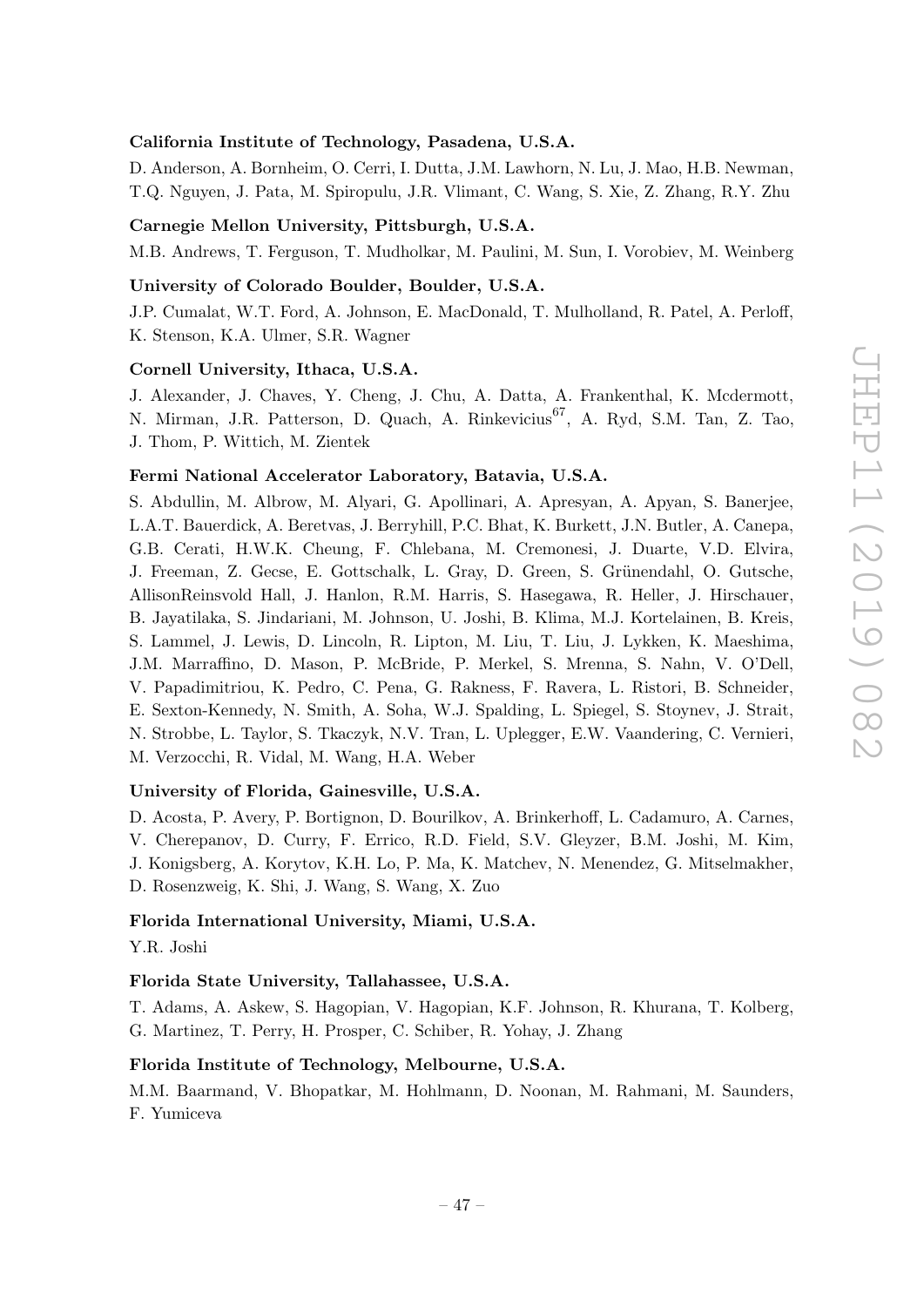## University of Illinois at Chicago (UIC), Chicago, U.S.A.

M.R. Adams, L. Apanasevich, D. Berry, R.R. Betts, R. Cavanaugh, X. Chen, S. Dittmer, O. Evdokimov, C.E. Gerber, D.A. Hangal, D.J. Hofman, K. Jung, C. Mills, T. Roy, M.B. Tonjes, N. Varelas, H. Wang, X. Wang, Z. Wu

## The University of Iowa, Iowa City, U.S.A.

M. Alhusseini, B. Bilki<sup>51</sup>, W. Clarida, K. Dilsiz<sup>68</sup>, S. Durgut, R.P. Gandrajula, M. Haytmyradov, V. Khristenko, O.K. Kösevan, J.-P. Merlo, A. Mestvirishvili<sup>69</sup>, A. Moeller, J. Nachtman, H. Ogul<sup>70</sup>, Y. Onel, F. Ozok<sup>71</sup>, A. Penzo, C. Snyder, E. Tiras, J. Wetzel

## Johns Hopkins University, Baltimore, U.S.A.

B. Blumenfeld, A. Cocoros, N. Eminizer, D. Fehling, L. Feng, A.V. Gritsan, W.T. Hung, P. Maksimovic, J. Roskes, M. Swartz, M. Xiao

## The University of Kansas, Lawrence, U.S.A.

C. Baldenegro Barrera, P. Baringer, A. Bean, S. Boren, J. Bowen, A. Bylinkin, T. Isidori, S. Khalil, J. King, G. Krintiras, A. Kropivnitskaya, C. Lindsey, D. Majumder, W. Mcbrayer, N. Minafra, M. Murray, C. Rogan, C. Royon, S. Sanders, E. Schmitz, J.D. Tapia Takaki, Q. Wang, J. Williams, G. Wilson

### Kansas State University, Manhattan, U.S.A.

S. Duric, A. Ivanov, K. Kaadze, D. Kim, Y. Maravin, D.R. Mendis, T. Mitchell, A. Modak, A. Mohammadi

## Lawrence Livermore National Laboratory, Livermore, U.S.A.

F. Rebassoo, D. Wright

#### University of Maryland, College Park, U.S.A.

A. Baden, O. Baron, A. Belloni, S.C. Eno, Y. Feng, N.J. Hadley, S. Jabeen, G.Y. Jeng, R.G. Kellogg, J. Kunkle, A.C. Mignerey, S. Nabili, F. Ricci-Tam, M. Seidel, Y.H. Shin, A. Skuja, S.C. Tonwar, K. Wong

#### Massachusetts Institute of Technology, Cambridge, U.S.A.

D. Abercrombie, B. Allen, A. Baty, R. Bi, S. Brandt, W. Busza, I.A. Cali, M. D'Alfonso, G. Gomez Ceballos, M. Goncharov, P. Harris, D. Hsu, M. Hu, M. Klute, D. Kovalskyi, Y.-J. Lee, P.D. Luckey, B. Maier, A.C. Marini, C. Mcginn, C. Mironov, S. Narayanan, X. Niu, C. Paus, D. Rankin, C. Roland, G. Roland, Z. Shi, G.S.F. Stephans, K. Sumorok, K. Tatar, D. Velicanu, J. Wang, T.W. Wang, B. Wyslouch

## University of Minnesota, Minneapolis, U.S.A.

A.C. Benvenuti† , R.M. Chatterjee, A. Evans, S. Guts, P. Hansen, J. Hiltbrand, S. Kalafut, Y. Kubota, Z. Lesko, J. Mans, R. Rusack, M.A. Wadud

### University of Mississippi, Oxford, U.S.A.

J.G. Acosta, S. Oliveros

### University of Nebraska-Lincoln, Lincoln, U.S.A.

K. Bloom, D.R. Claes, C. Fangmeier, L. Finco, F. Golf, R. Gonzalez Suarez, R. Kamalieddin, I. Kravchenko, J.E. Siado, G.R. Snow, B. Stieger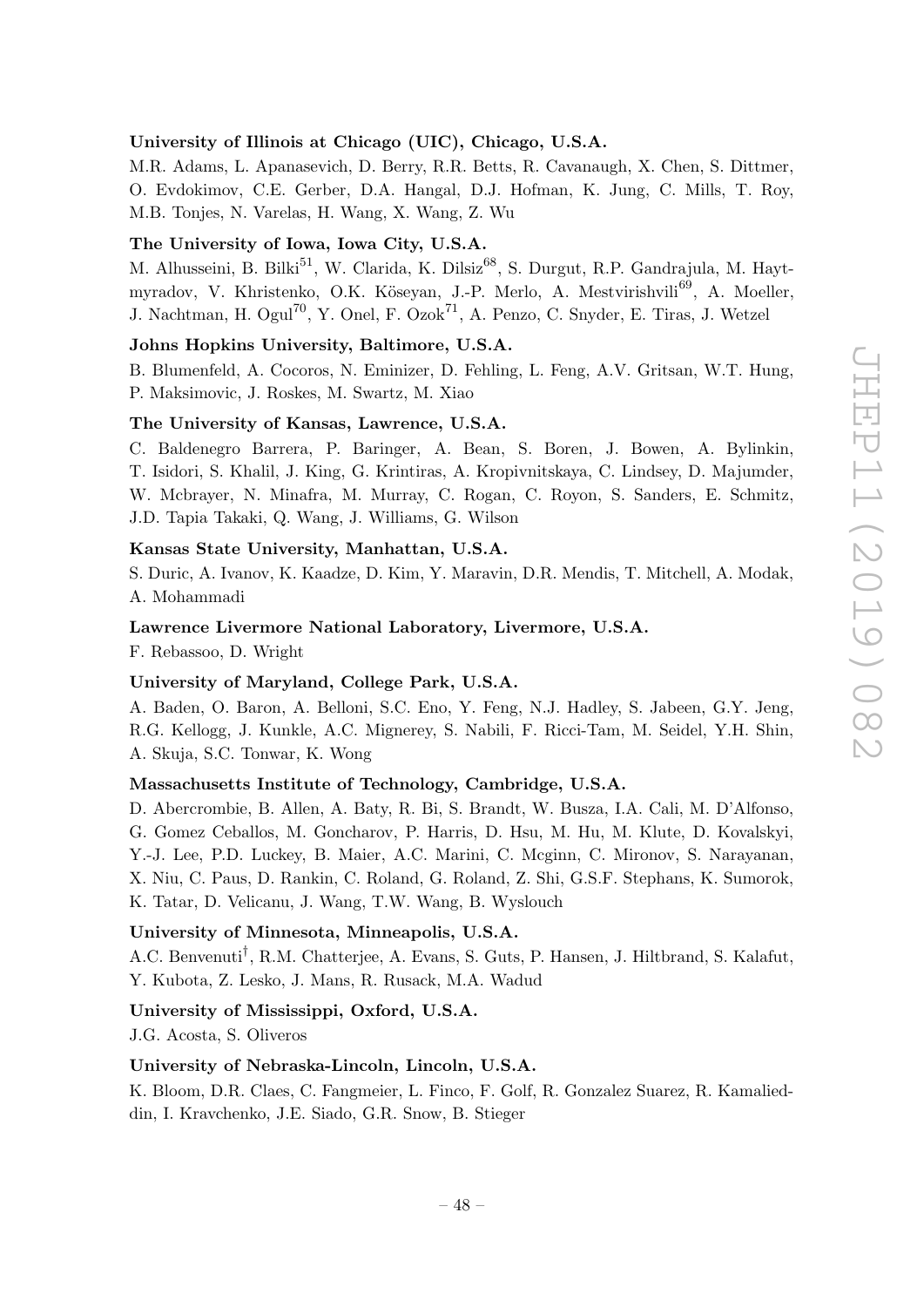### State University of New York at Buffalo, Buffalo, U.S.A.

G. Agarwal, C. Harrington, I. Iashvili, A. Kharchilava, C. Mclean, D. Nguyen, A. Parker, J. Pekkanen, S. Rappoccio, B. Roozbahani

#### Northeastern University, Boston, U.S.A.

G. Alverson, E. Barberis, C. Freer, Y. Haddad, A. Hortiangtham, G. Madigan, D.M. Morse, T. Orimoto, L. Skinnari, A. Tishelman-Charny, T. Wamorkar, B. Wang, A. Wisecarver, D. Wood

### Northwestern University, Evanston, U.S.A.

S. Bhattacharya, J. Bueghly, T. Gunter, K.A. Hahn, N. Odell, M.H. Schmitt, K. Sung, M. Trovato, M. Velasco

#### University of Notre Dame, Notre Dame, U.S.A.

R. Bucci, N. Dev, R. Goldouzian, M. Hildreth, K. Hurtado Anampa, C. Jessop, D.J. Karmgard, K. Lannon, W. Li, N. Loukas, N. Marinelli, I. Mcalister, F. Meng, C. Mueller, Y. Musienko<sup>35</sup>, M. Planer, R. Ruchti, P. Siddireddy, G. Smith, S. Taroni, M. Wayne, A. Wightman, M. Wolf, A. Woodard

### The Ohio State University, Columbus, U.S.A.

J. Alimena, B. Bylsma, L.S. Durkin, S. Flowers, B. Francis, C. Hill, W. Ji, A. Lefeld, T.Y. Ling, B.L. Winer

## Princeton University, Princeton, U.S.A.

S. Cooperstein, G. Dezoort, P. Elmer, J. Hardenbrook, N. Haubrich, S. Higginbotham, A. Kalogeropoulos, S. Kwan, D. Lange, M.T. Lucchini, J. Luo, D. Marlow, K. Mei, I. Ojalvo, J. Olsen, C. Palmer, P. Piroué, J. Salfeld-Nebgen, D. Stickland, C. Tully, Z. Wang

## University of Puerto Rico, Mayaguez, U.S.A.

S. Malik, S. Norberg

## Purdue University, West Lafayette, U.S.A.

A. Barker, V.E. Barnes, S. Das, L. Gutay, M. Jones, A.W. Jung, A. Khatiwada, B. Mahakud, D.H. Miller, G. Negro, N. Neumeister, C.C. Peng, S. Piperov, H. Qiu, J.F. Schulte, J. Sun, F. Wang, R. Xiao, W. Xie

## Purdue University Northwest, Hammond, U.S.A.

T. Cheng, J. Dolen, N. Parashar

## Rice University, Houston, U.S.A.

K.M. Ecklund, S. Freed, F.J.M. Geurts, M. Kilpatrick, Arun Kumar, W. Li, B.P. Padley, R. Redjimi, J. Roberts, J. Rorie, W. Shi, A.G. Stahl Leiton, Z. Tu, A. Zhang

### University of Rochester, Rochester, U.S.A.

A. Bodek, P. de Barbaro, R. Demina, J.L. Dulemba, C. Fallon, T. Ferbel, M. Galanti, A. Garcia-Bellido, J. Han, O. Hindrichs, A. Khukhunaishvili, E. Ranken, P. Tan, R. Taus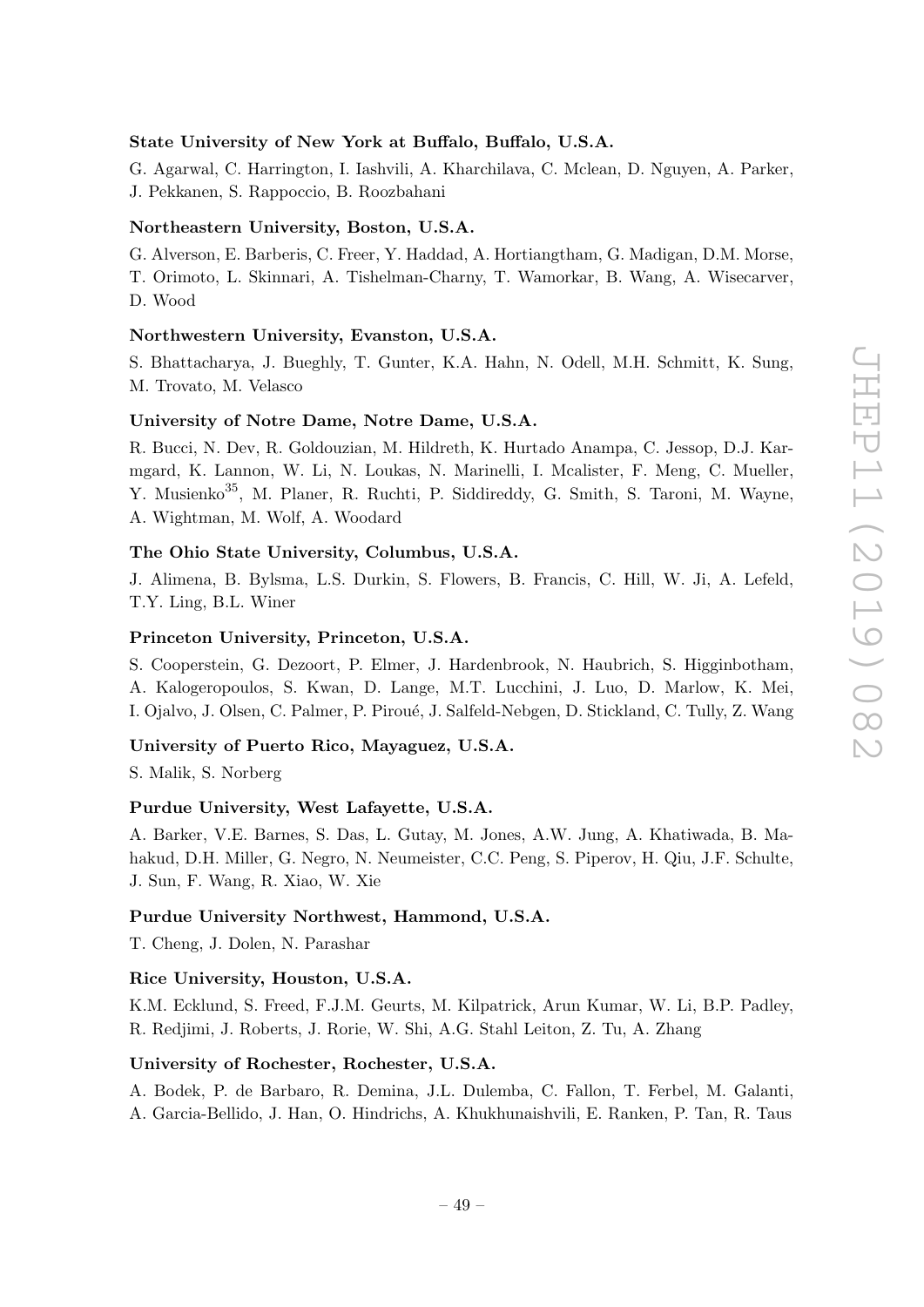### Rutgers, The State University of New Jersey, Piscataway, U.S.A.

B. Chiarito, J.P. Chou, A. Gandrakota, Y. Gershtein, E. Halkiadakis, A. Hart, M. Heindl, E. Hughes, S. Kaplan, S. Kyriacou, I. Laflotte, A. Lath, R. Montalvo, K. Nash, M. Osherson, H. Saka, S. Salur, S. Schnetzer, D. Sheffield, S. Somalwar, R. Stone, S. Thomas, P. Thomassen

### University of Tennessee, Knoxville, U.S.A.

H. Acharya, A.G. Delannoy, J. Heideman, G. Riley, S. Spanier

## Texas A&M University, College Station, U.S.A.

O. Bouhali<sup>72</sup>, A. Celik, M. Dalchenko, M. De Mattia, A. Delgado, S. Dildick, R. Eusebi, J. Gilmore, T. Huang, T. Kamon<sup>73</sup>, S. Luo, D. Marley, R. Mueller, D. Overton, L. Perniè, D. Rathjens, A. Safonov

### Texas Tech University, Lubbock, U.S.A.

N. Akchurin, J. Damgov, F. De Guio, S. Kunori, K. Lamichhane, S.W. Lee, T. Mengke, S. Muthumuni, T. Peltola, S. Undleeb, I. Volobouev, Z. Wang, A. Whitbeck

#### Vanderbilt University, Nashville, U.S.A.

S. Greene, A. Gurrola, R. Janjam, W. Johns, C. Maguire, A. Melo, H. Ni, K. Padeken, F. Romeo, P. Sheldon, S. Tuo, J. Velkovska, M. Verweij

### University of Virginia, Charlottesville, U.S.A.

M.W. Arenton, P. Barria, B. Cox, G. Cummings, R. Hirosky, M. Joyce, A. Ledovskoy, C. Neu, B. Tannenwald, Y. Wang, E. Wolfe, F. Xia

#### Wayne State University, Detroit, U.S.A.

R. Harr, P.E. Karchin, N. Poudyal, J. Sturdy, P. Thapa, S. Zaleski

## University of Wisconsin — Madison, Madison, WI, U.S.A.

J. Buchanan, C. Caillol, D. Carlsmith, S. Dasu, I. De Bruyn, L. Dodd, F. Fiori, C. Galloni, B. Gomber<sup>74</sup>, M. Herndon, A. Hervé, U. Hussain, P. Klabbers, A. Lanaro, A. Loeliger, K. Long, R. Loveless, J. Madhusudanan Sreekala, T. Ruggles, A. Savin, V. Sharma, W.H. Smith, D. Teague, S. Trembath-reichert, N. Woods

- †: Deceased
- 1: Also at Vienna University of Technology, Vienna, Austria
- 2: Also at IRFU, CEA, Université Paris-Saclay, Gif-sur-Yvette, France
- 3: Also at Universidade Estadual de Campinas, Campinas, Brazil
- 4: Also at Federal University of Rio Grande do Sul, Porto Alegre, Brazil
- 5: Also at UFMS/CPNA Federal University of Mato Grosso do Sul/Campus of Nova Andradina, Nova Andradina, Brazil
- 6: Also at Universidade Federal de Pelotas, Pelotas, Brazil
- 7: Also at Université Libre de Bruxelles, Bruxelles, Belgium
- 8: Also at University of Chinese Academy of Sciences, Beijing, China
- 9: Also at Institute for Theoretical and Experimental Physics named by A.I. Alikhanov of NRC 'Kurchatov Institute', Moscow, Russia
- 10: Also at Joint Institute for Nuclear Research, Dubna, Russia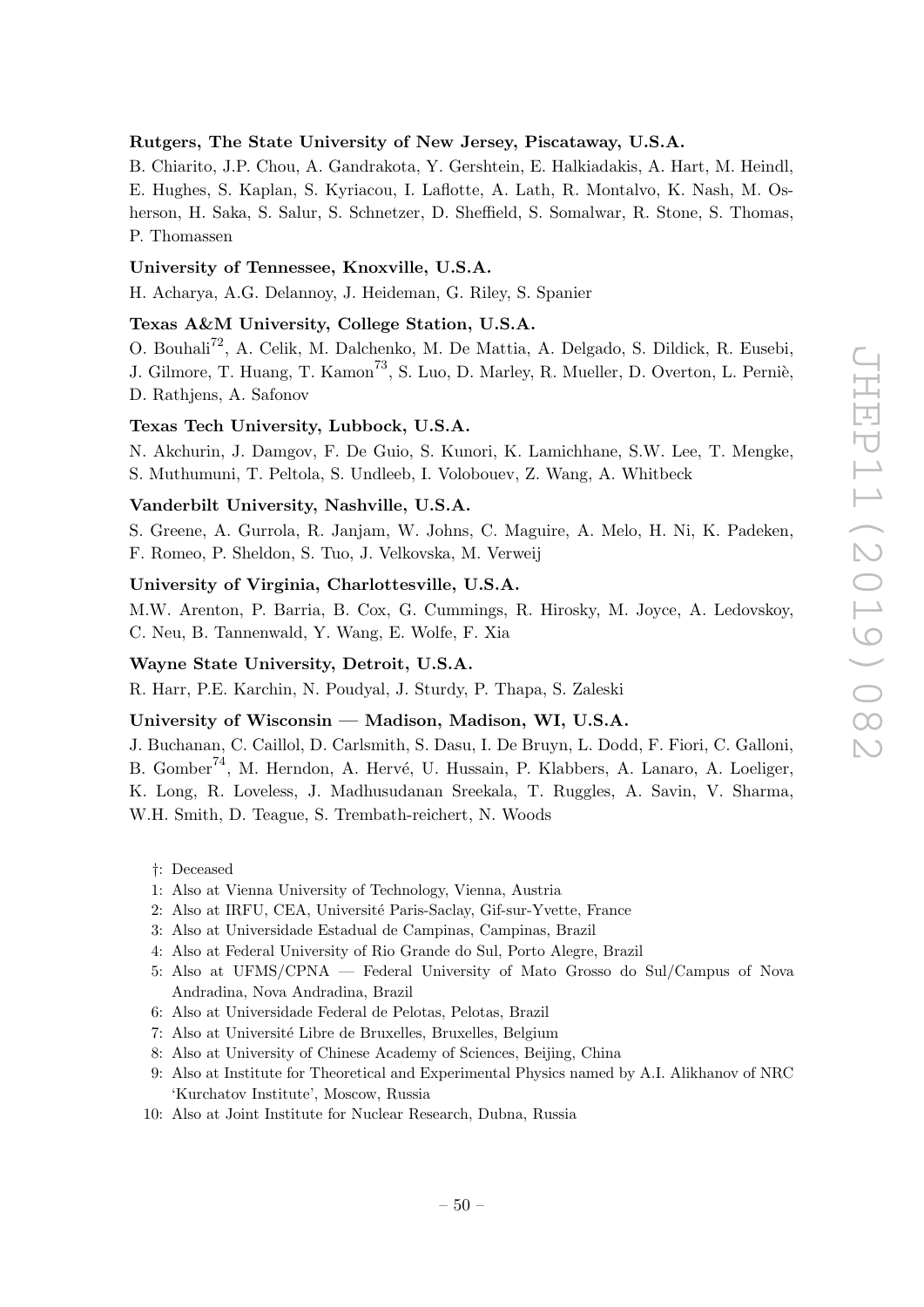- 11: Also at Suez University, Suez, Egypt
- 12: Now at British University in Egypt, Cairo, Egypt
- 13: Also at Purdue University, West Lafayette, U.S.A.
- 14: Also at Université de Haute Alsace, Mulhouse, France
- 15: Also at Erzincan Binali Yildirim University, Erzincan, Turkey
- 16: Also at CERN, European Organization for Nuclear Research, Geneva, Switzerland
- 17: Also at RWTH Aachen University, III. Physikalisches Institut A, Aachen, Germany
- 18: Also at University of Hamburg, Hamburg, Germany
- 19: Also at Brandenburg University of Technology, Cottbus, Germany
- 20: Also at Institute of Physics, University of Debrecen, Debrecen, Hungary
- 21: Also at Institute of Nuclear Research ATOMKI, Debrecen, Hungary
- 22: Also at MTA-ELTE Lendület CMS Particle and Nuclear Physics Group, Eötvös Loránd University, Budapest, Hungary
- 23: Also at Indian Institute of Technology Bhubaneswar, Bhubaneswar, India
- 24: Also at Institute of Physics, Bhubaneswar, India
- 25: Also at Shoolini University, Solan, India
- 26: Also at University of Visva-Bharati, Santiniketan, India
- 27: Also at Isfahan University of Technology, Isfahan, Iran
- 28: Also at Italian National Agency for New Technologies, Energy and Sustainable Economic Development, Bologna, Italy
- 29: Also at Centro Siciliano di Fisica Nucleare e di Struttura della Materia, Catania, Italy
- 30: Also at Scuola Normale e Sezione dell'INFN, Pisa, Italy
- 31: Also at Riga Technical University, Riga, Latvia
- 32: Also at Malaysian Nuclear Agency, MOSTI, Kajang, Malaysia
- 33: Also at Consejo Nacional de Ciencia y Tecnología, Mexico City, Mexico
- 34: Also at Warsaw University of Technology, Institute of Electronic Systems, Warsaw, Poland
- 35: Also at Institute for Nuclear Research, Moscow, Russia
- 36: Now at National Research Nuclear University 'Moscow Engineering Physics Institute' (MEPhI), Moscow, Russia
- 37: Also at St. Petersburg State Polytechnical University, St. Petersburg, Russia
- 38: Also at University of Florida, Gainesville, U.S.A.
- 39: Also at Imperial College, London, United Kingdom
- 40: Also at P.N. Lebedev Physical Institute, Moscow, Russia
- 41: Also at California Institute of Technology, Pasadena, U.S.A.
- 42: Also at Budker Institute of Nuclear Physics, Novosibirsk, Russia
- 43: Also at Faculty of Physics, University of Belgrade, Belgrade, Serbia
- 44: Also at Universit`a degli Studi di Siena, Siena, Italy
- 45: Also at INFN Sezione di Pavia<sup>a</sup>, Università di Pavia<sup>b</sup>, Pavia, Italy
- 46: Also at National and Kapodistrian University of Athens, Athens, Greece
- 47: Also at Universität Zürich, Zurich, Switzerland
- 48: Also at Stefan Meyer Institute for Subatomic Physics (SMI), Vienna, Austria
- 49: Also at Adiyaman University, Adiyaman, Turkey
- 50: Also at Sirnak University, SIRNAK, Turkey
- 51: Also at Beykent University, Istanbul, Turkey
- 52: Also at Istanbul Aydin University, Istanbul, Turkey
- 53: Also at Mersin University, Mersin, Turkey
- 54: Also at Piri Reis University, Istanbul, Turkey
- 55: Also at Gaziosmanpasa University, Tokat, Turkey